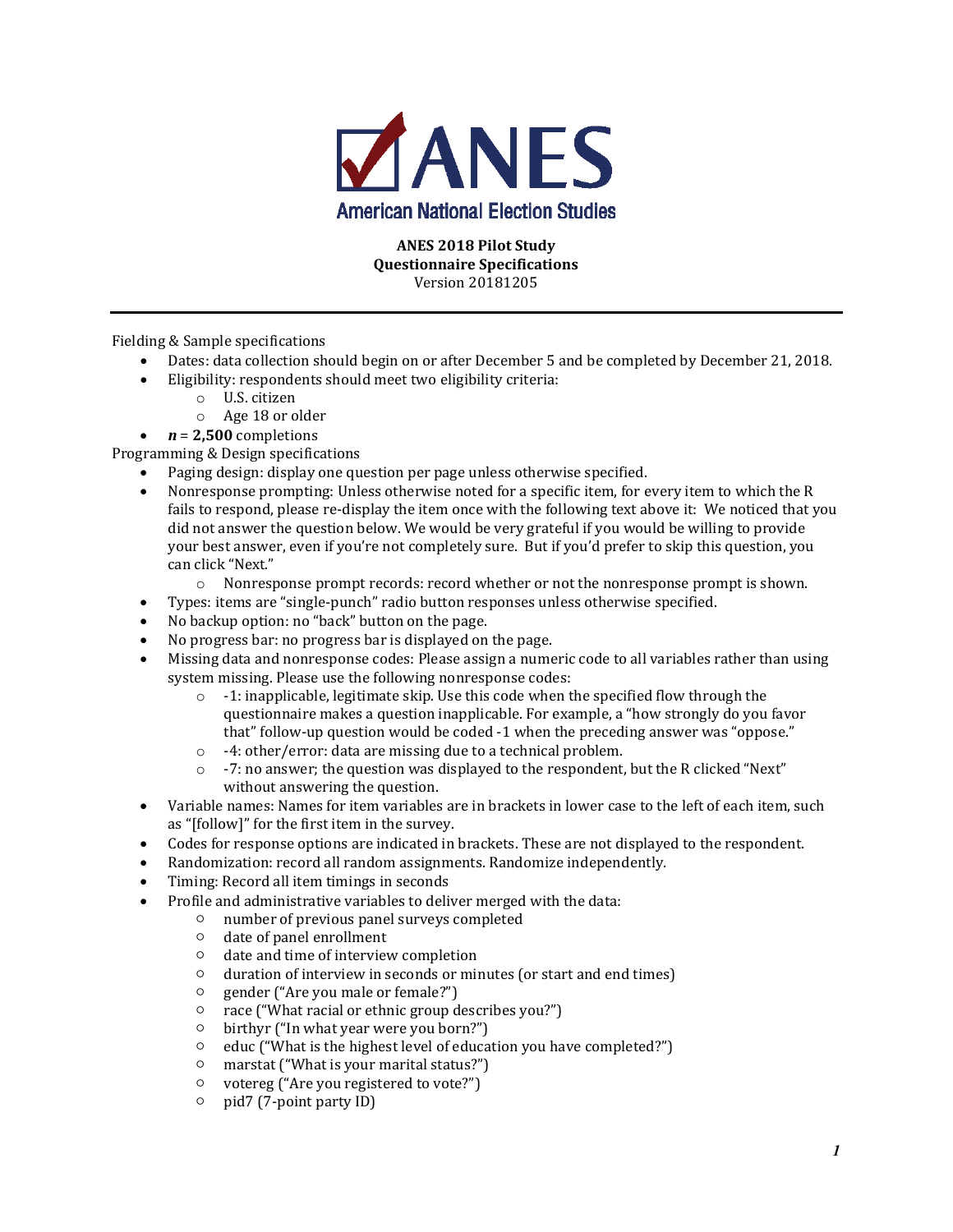- ideo5 (5-point political viewpoint liberal-conservative)
- pew\_churatd (church attendance)
- religpew ("What is your present religion, if any?" 12 categories)
- bornagain ("Do you consider yourself to be 'born again'?")
- income ("Thinking back over the last year, what was your family's annual income?")
- inputstate ("What is your state of residence?")
- newsint ("…Would you say you follow what's going on in government and public affairs?")

#### [**START SCREEN (CONSENT)**]

#### [DISPLAY ONLY]

#### SURVEY INTRODUCTION

We would like to include you as a participant in a research study. If you agree to be in this study, we will as you your views on certain social and political issues. Participation is voluntary, and you may decline to answer any questions you do not want to answer. The survey will take about 30 minutes to finish.

You will be awarded 2000 points as a thank you for your time.

This survey is sponsored by Stanford University. If you have any questions or comments about the survey you may contact Dr. Matthew DeBell at 650-725-2239, or by email at debell@stanford.edu.

If you are not satisfied with how this study is being conducted, or if you have any concerns, complaints, or general questions about the research or your rights as a participant, please contact the Stanford Institutional Review Board (IRB) to speak to someone independent of the research team at 650-723-2480 or toll free at 1-866-680-2906. You can also write to the Stanford IRB, Stanford University, 3000 El Camino Real, Five Palo Alto Square, 4th Floor, Palo Alto, CA 94306.

#### [GENERATE RANDOMIZATION VARIABLE FORM=1 OR 2]

#### **[FOLLOW POLITICS]**

- [follow] Some people seem to follow what's going on in government and public affairs most of the time, whether there's an election going on or not. Others aren't that interested. Would you say you follow what's going on in government and public affairs most of the time, some of the time, only now and then, or hardly at all?
	- \_\_ Most of the time [1]
	- \_\_ Some of the time [2]
	- Only now and then [3]
	- $\Box$  Hardly at all  $[4]$

#### **[VOTER REGISTRATION]**

| [addtime] | How long have you lived at your current address? |     |  |
|-----------|--------------------------------------------------|-----|--|
|           | Less than one year                               | 11  |  |
|           | $-1$ -5 years                                    | [2] |  |
|           | _ More than 5 years                              | [3] |  |
| [reg]     | Are you registered to vote, or not?              |     |  |

\_\_ Yes, registered to vote at my current address [1] \_\_ Yes, registered to vote at a different address [2]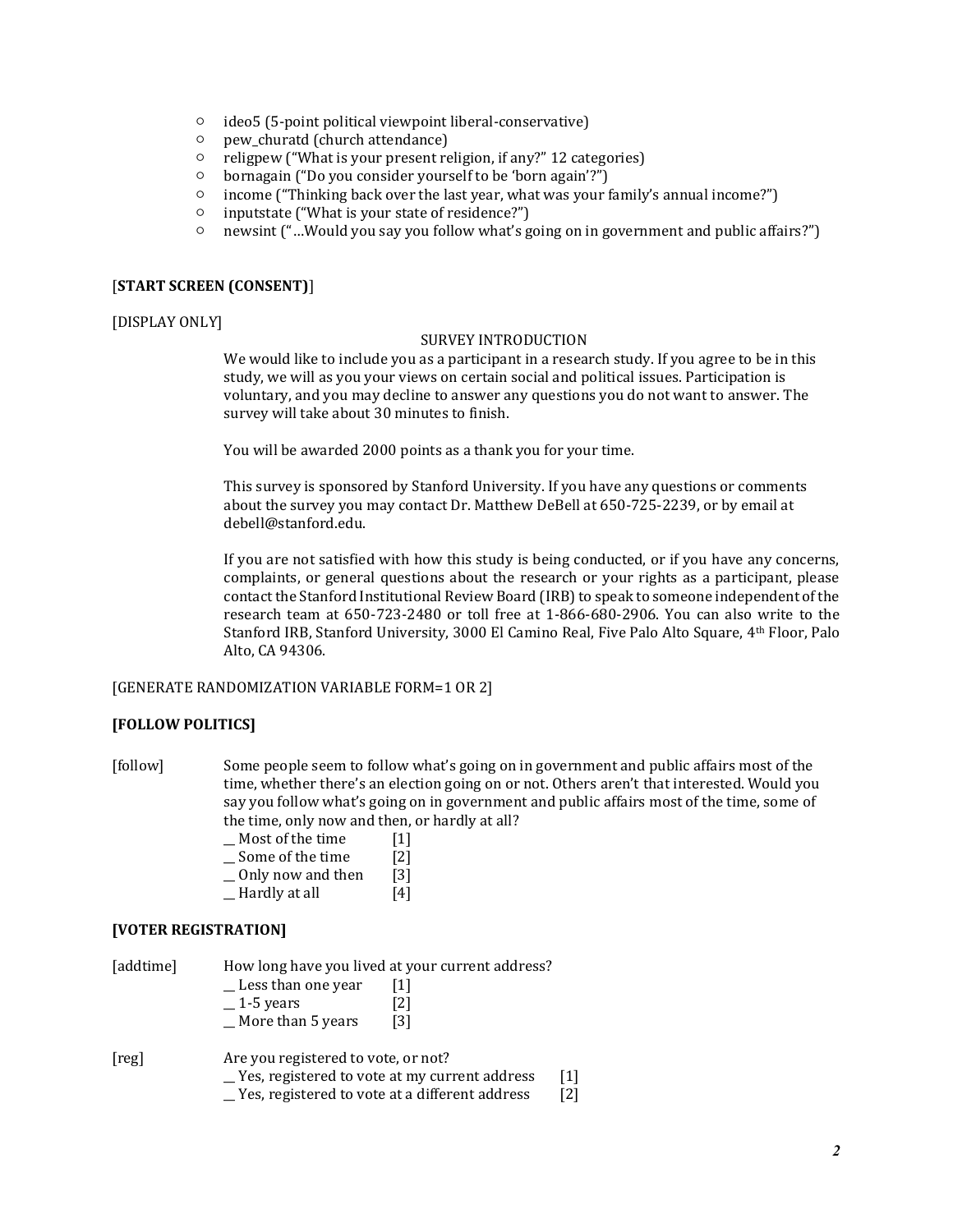\_\_ No, not registered [3]

[IF reg=1 OR 2]

| $1 - 1 - 1 = 0$ |                                                   |      |
|-----------------|---------------------------------------------------|------|
| [whenreg]       | When did you register to vote for the first time? |      |
|                 | In the past twelve months                         | 11 I |
|                 | $-1$ -2 years ago                                 | [2]  |
|                 | $\_$ 3-4 years ago                                | [3]  |
|                 | = 5 or more years ago                             | [4]  |

[IF whenreg=1 OR 2]

| [howreg]    | How did you register to vote, the first time?                         |     |
|-------------|-----------------------------------------------------------------------|-----|
|             | _I registered online                                                  |     |
|             | I registered by mail                                                  | [2] |
|             | _I registered to vote in person as part of a voter registration drive | [3] |
|             | _I registered to vote in person at the department of motor vehicles   | [4] |
|             | I registered to vote in person at another location                    | [5] |
| [howreg_os] | $\angle$ Other (please specify) [TEXT BOX]                            | [6] |

[IF whenreg=1 OR 2]

 $[regular]$ 

| How difficult was it for you to register to vote? |  |
|---------------------------------------------------|--|
|---------------------------------------------------|--|

|  | Not difficult at all | $[1]$ |
|--|----------------------|-------|
|  |                      |       |

- \_\_ A little difficult [2]
- \_\_ Moderately difficult [3]
- \_\_ Very difficult [4]
- \_\_ Extremely difficult [5]

#### **[2018 TURNOUT AND CHOICE]**

[turnout18] In the election held on November 6, did you definitely vote in person on election day, vote in person before Nov 6, vote by mail, did you definitely not vote, or are you not completely sure whether you voted in that election?

| Definitely voted in person on Nov 6      | 111 |
|------------------------------------------|-----|
| Definitely voted in person, before Nov 6 | [2] |
| Definitely voted by mail                 | [3] |
| Definitely did not vote                  | [4] |
| Not completely sure                      | [5] |

 $[IF$  turnout $18 = 5]$ 

[turnout18ns] If you had to guess, would you say that you probably did vote in the election held on November 6, or probably did not vote in that election?

- \_\_ Probably did vote [1]
- \_\_ Probably did not vote [2]

[IF turnout18  $IN(2,3)$  OR turnout18ns = 1]

[turnout18w] When did you vote?

\_\_ On election day, November 6 [1] \_\_ One week before election day or less [2] \_\_ 2-3 weeks before election day [3] \_\_ More than 3 weeks before election day [4]

[IF turnout18  $IN(1,2,3)$  OR turnout18ns = 1]

[votehard] How difficult was it for you to vote in this last election?

- \_\_ Not difficult at all [1]
- \_\_ A little difficult [2]
- \_\_ Moderately difficult [3]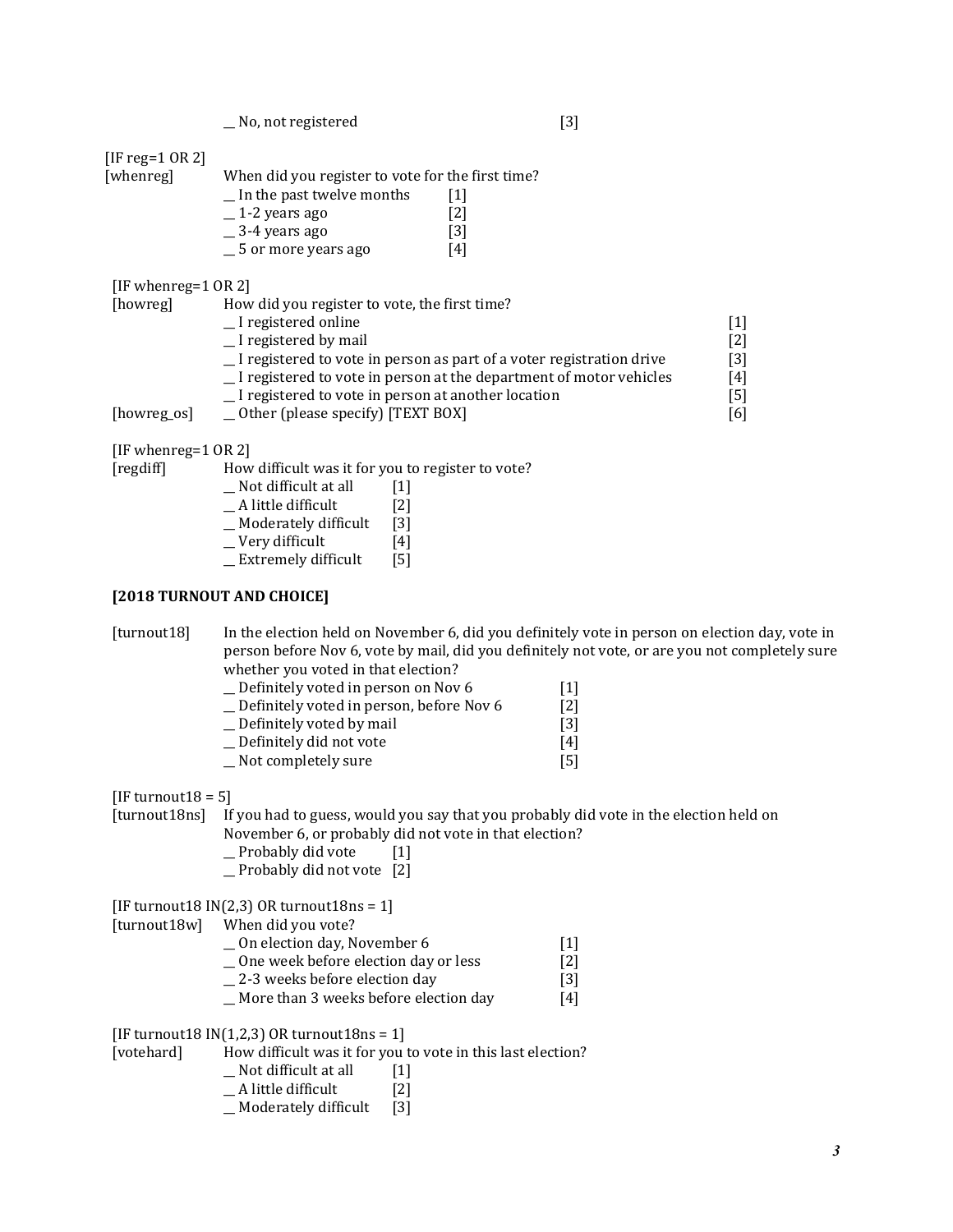| Very difficult             | [4] |
|----------------------------|-----|
| <b>Extremely difficult</b> | [5] |

#### [MULTIPUNCH]

| Here is a list of things some people might say make it harder for U.S. citizens to vote.     |
|----------------------------------------------------------------------------------------------|
| Whether or not you were able to vote, please indicate if any of the following made it harder |
| <b>for you</b> to vote in the 2018 general election.                                         |
| Mark all that apply.                                                                         |

- [vharder1] \_\_ Long wait time at my polling place
- [vharder2] Concerns about my identification card
- [vharder3]  $\qquad$  \_The voting machine was too complicated to operate
- [vharder4] \_\_\_ Hard to figure out where my polling place was located
- [vharder5] \_\_ Takes too long to get to the polling place from where I live
	- $\Box$  Costs too much for transportation to my polling place
- [vharder7] \_\_ My work schedule
- [vharder8] \_\_ Bad weather
- [vharder9] \_\_ Difficult to obtain an absentee ballot
- [vharder10] \_\_ Did not have postage to mail back my ballot
- [vharder11] \_\_\_ Other problem [TEXT BOX 60 CHARACTERS]
- [vharder12] \_\_ None of these [ALLOW ONLY IF NO OTHER RESPONSE IS MARKED]

[IF vharder1 IS MARKED]

[waittime] You indicated there was a long wait time at your polling place. About how long was the wait time at your polling place?

| 0-15 minutes      | $[1]$ |
|-------------------|-------|
| 16-30 minutes     | [2]   |
| 31-59 minutes     | [3]   |
| 1-2 hours         | [4]   |
| More than 2 hours | [5]   |

[IF vharder5 IS MARKED]

[triptime] You indicated it takes too long to get to the polling place from where you live. About how long does it take you to get to your polling place?

| 0-15 minutes      | [1]               |
|-------------------|-------------------|
| 16-30 minutes     | $\lceil 2 \rceil$ |
| 31-59 minutes     | [3]               |
| 1-2 hours         | [4]               |
| More than 2 hours | [5]               |

[IF turnout18  $IN(1,2,3)$  OR turnout18ns = 1]

[house18t] How about the election for House of Representatives in Washington? Did you vote for a candidate for the U.S. House of Representatives, or did you not vote for that office? \_\_ Voted for a U.S. House candidate [1]

\_\_ Did not vote for that office [2]

 $[IF house18t = 1]$ 

[house18p] Was that U.S. House candidate a Democrat, a Republican, or something else? \_\_ Democrat [1] \_\_ Republican [2] \_\_ something else [3]

[IF (turnout18 IN(1,2,3) OR turnout18ns = 1) AND inputstate IN(HI, WA, CA, NV, UT, AZ, NM, TX, MT, WY, ND, NE, MN, MO, WI, MI, IN, OH, TN, MS, FL, WV, VA, MD, DE, PA, NJ, NY, CT, RI, MA, ME, VT)]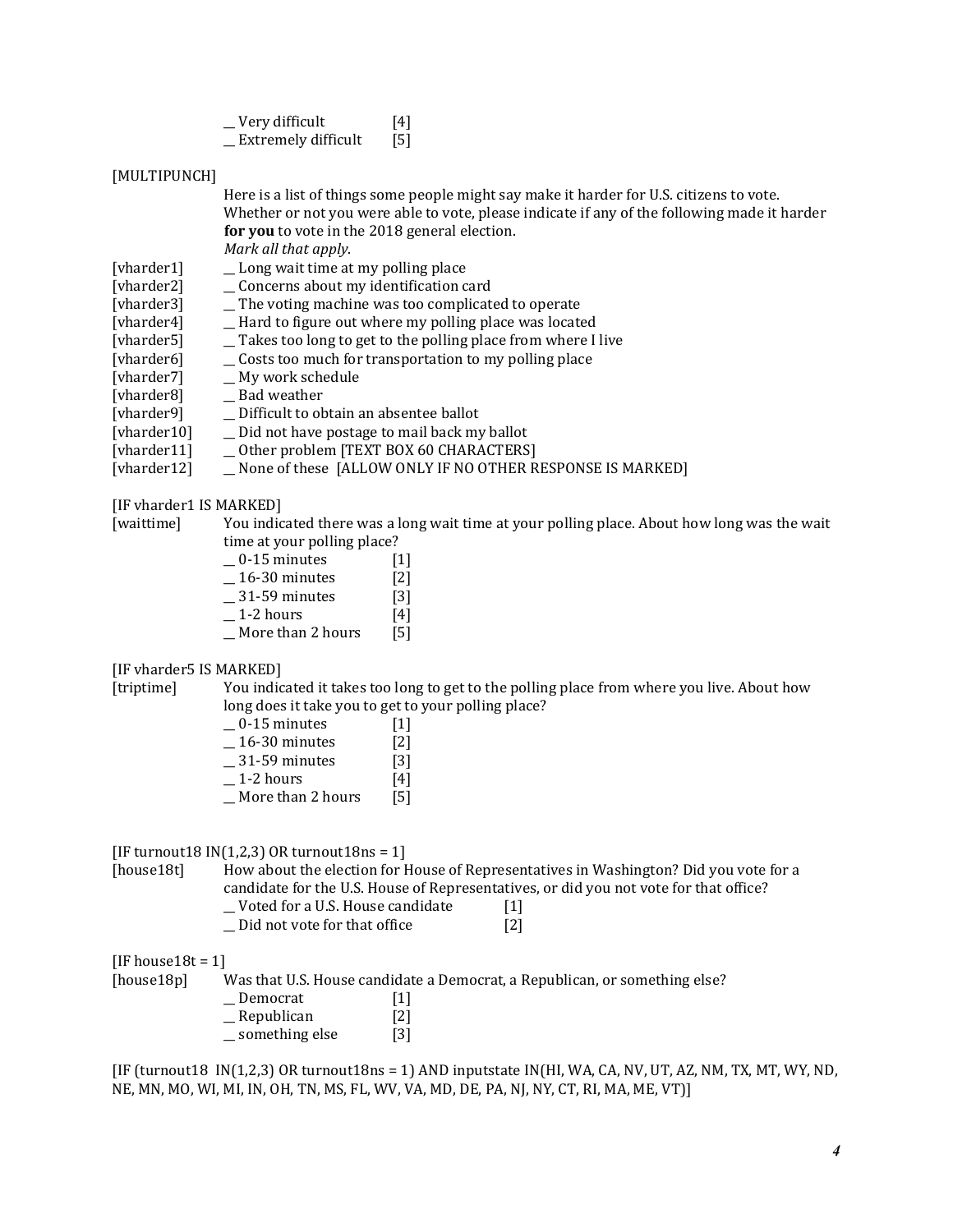[senate18t] How about the election for U.S. Senate? Did you vote for a candidate for the United States Senate, or did you not vote for that office? \_\_ Voted for a U.S. Senate candidate [1]

\_\_ Did not vote for that office [2]

 $[IF$  senate  $18t = 1]$ 

[INCLUDE RESPONSE OPTION 4 AND PARENTHETICAL TEXT IF inputstate = MN or inputstate = MS, ELSE OMIT OPTION 4 AND OMIT PARENTHETICAL TEXT]

[senate18p] For the U.S. Senate, did you vote Democrat, Republican, or another party(, or did you vote for Senate candidates from two different parties in your state's two U.S. Senate races)?

- \_\_ Democrat [1] \_\_ Republican [2] \_another party [3]
- $_$  two different parties  $[4]$

[IF inputstate IN (AL, AK, AZ, AR, CA, CO, CT, FL, GA, HI, ID, IL, IA, KS, ME, MD, MA, MI, MN, NV, NH, NM, NY, OH, OK, OR, PA, RI, SC, SD, TN, TX, VT, WI, WY)]

[gov18t] How about the election for governor? Did you vote for a candidate for governor of [INPUTSTATE], or did you not vote for that office?

- \_\_ Voted for a governor candidate [1]
- \_\_ Did not vote for that office [2]

[IF gov18t=1]

[gov18p] For governor of [INPUTSTATE], did you vote for a Democrat, Republican, or another party? \_Democrat [1]

\_\_ Republican [2] \_\_ another party [3]

#### **[ELECTORAL INTEGRITY]**

[GENERATE RANDOM VARIABLE rand\_votestop= 1 OR 2]

[IF rand\_votestop=1]

[votestop1] How often are people who are legally allowed to vote stopped from voting?

| Never        | $[1]$             |
|--------------|-------------------|
| Rarely       | $[2]$             |
| Occasionally | $\lceil 3 \rceil$ |
| Fairly often | [4]               |
| Very often   | [5]               |

[IF rand\_votestop=2]

[votestop2] How often are people who are eligible to vote denied the right to vote?

| $[1]$             |
|-------------------|
| $\lceil 2 \rceil$ |
| [3]               |
| [4]               |
| [5]               |
|                   |

[SAME PAGE AS votestop1 OR votestop2]

[votestop\_imp] How concerned are you about this?

| Not at all   | $\lceil 1 \rceil$ |
|--------------|-------------------|
| A little     | $\lceil 2 \rceil$ |
| _ Moderately | [3]               |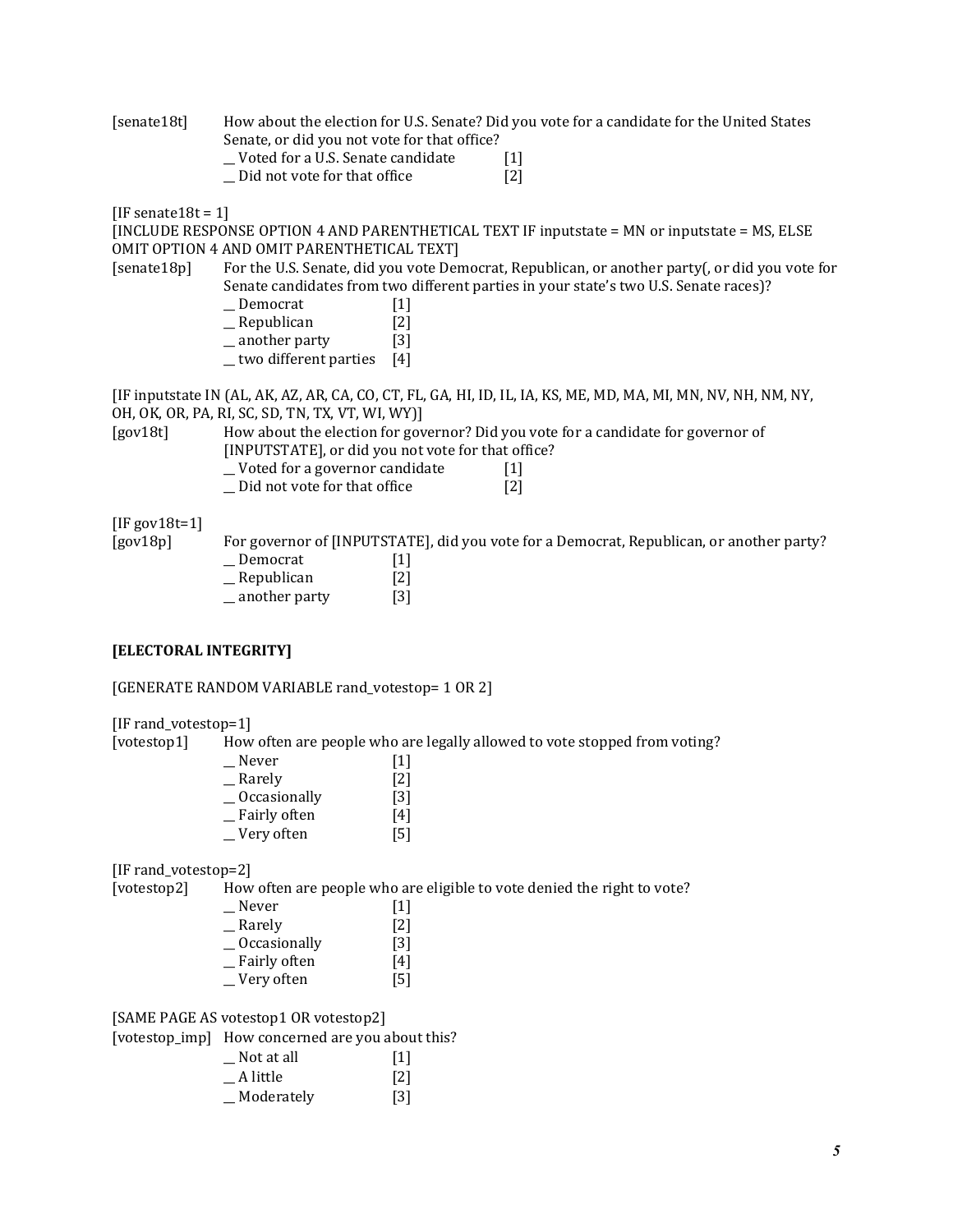|             | $\mathsf{V}$ ery<br>_Extremely                                                                                                        | $\left[4\right]$<br>[5]                                                                                                              |
|-------------|---------------------------------------------------------------------------------------------------------------------------------------|--------------------------------------------------------------------------------------------------------------------------------------|
| [votecount] | Not at all accurately<br>_A little accurately<br>_Moderately accurately [3]<br>_Very accurately<br>$\equiv$ Completely accurately [5] | In the elections this November, how accurately do you think the votes were counted?<br>$\lceil 1 \rceil$<br>$\lceil 2 \rceil$<br>[4] |
| [votetrust] | Not at all<br>A little<br>A moderate amount<br>A lot<br>A great deal                                                                  | How much do you trust the officials who oversee elections where you live?<br>$\lfloor 1 \rfloor$<br>[2]<br>$[3]$<br>[4]<br>[5]       |

#### [**ELECTORAL INTEGRITY, FORM 1 ONLY**]

#### [IF FORM=1]

[integrity1] How secure are ballots from tampering in this country's elections?

| Extremely secure  | $[1]$             |
|-------------------|-------------------|
| Very secure       | $\lceil 2 \rceil$ |
| Moderately secure | [3]               |
| Not too secure    | [4]               |

\_\_ Not at all secure [5]

### [IF FORM=1]

[integrity2] How often are voting machines accurate in counting the votes?

| <b>Extremely often</b> | $[1]$             |
|------------------------|-------------------|
| Very often             | $\lceil 2 \rceil$ |
| Moderately often       | [3]               |
| Not too often          | [4]               |

\_\_ Not at all often [5]

[IF FORM=1]

[integrity3] Do you favor, oppose, or neither favor nor oppose requiring all people to show a government issued photo ID when they vote?

- \_\_ Favor a great deal [1]
- \_\_ Favor moderately [2]
- \_\_ Favor a little [3]
- $\equiv$  Neither favor nor oppose [4]
- \_\_ Oppose a little [5]
- \_\_ Oppose moderately [6]
- \_\_ Oppose a great deal [7]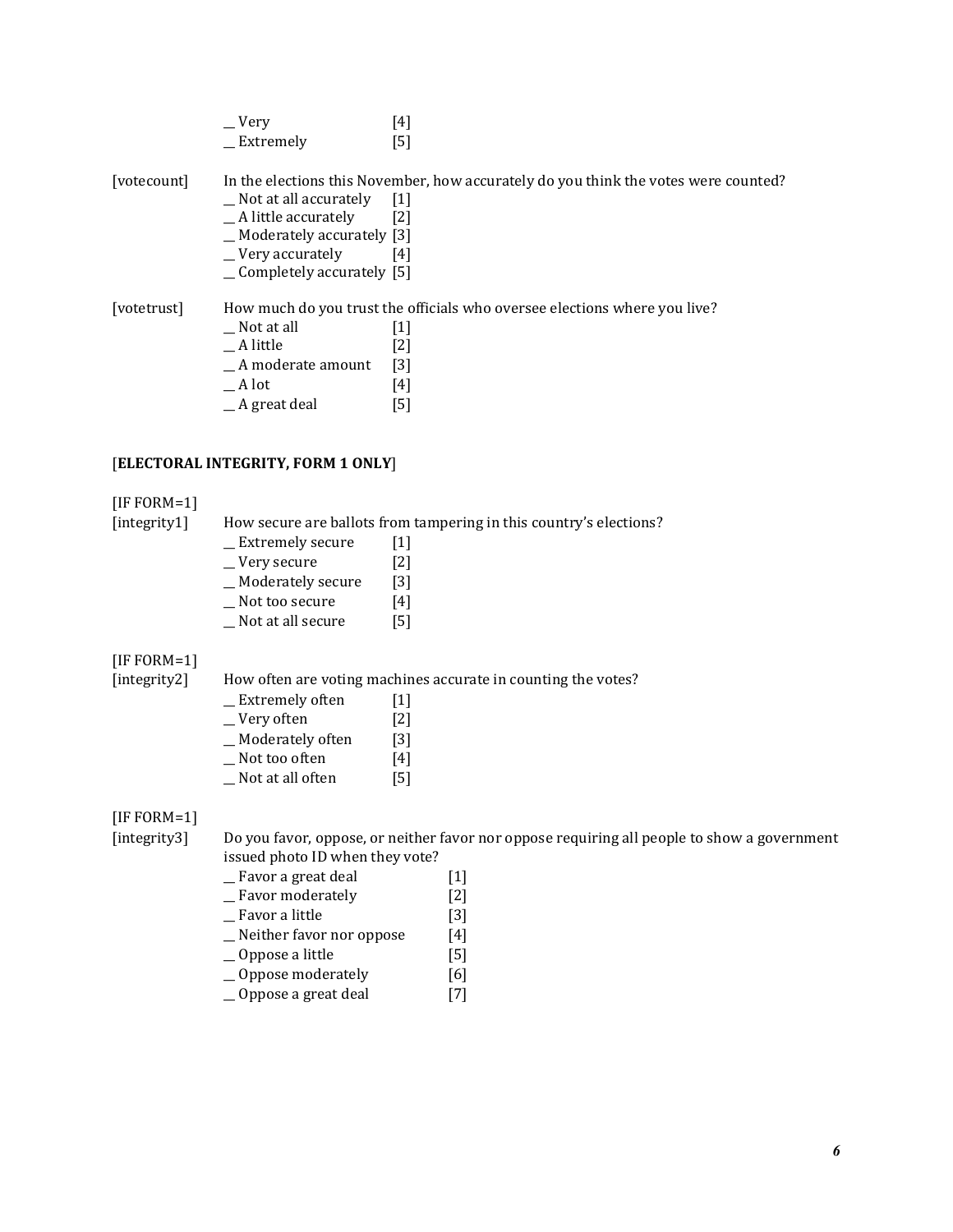#### [IF FORM=1]

- [integrity4] Do you favor, oppose, or neither favor nor oppose allowing convicted felons to vote once
	- they complete their sentence?
		- \_\_ Favor a great deal [1]
		- \_\_ Favor moderately [2]
		- \_\_ Favor a little [3] \_\_ Neither favor nor oppose [4]
		- \_\_ Oppose a little [5]
		- \_\_ Oppose moderately [6]
		- \_\_ Oppose a great deal [7]

### [IF FORM=1]

[integrity5] Do you favor, oppose, or neither favor nor oppose allowing people to register to vote on Election Day at the polls?

| _ Favor a great deal       | $[1]$             |
|----------------------------|-------------------|
| _Favor moderately          | $\lceil 2 \rceil$ |
| _ Favor a little           | $\lceil 3 \rceil$ |
| _Neither favor nor oppose  | [4]               |
| $\Box$ Oppose a little     | [5]               |
| $\equiv$ Oppose moderately | [6]               |
| _Oppose a great deal       | 17 I              |
|                            |                   |

#### **[RETROSPECTIVE TURNOUT AND CANDIDATE CHOICE 2016]**

[turnout16] In 2016, the major candidates for president were Donald Trump for the Republicans and Hillary Clinton for the Democrats. In that election, did you definitely vote, definitely not vote, or are you not completely sure whether you voted?

- \_\_ Definitely voted [1]
- \_\_ Definitely did not vote [2]
- \_\_ Not completely sure [3]

[IF turnout16=3]

[SAME PAGE AS turnout16]

[turnout16b] Do you think you probably voted or probably did not vote?

- \_\_ Probably voted [1]
- \_\_ Probably did not vote [2]

[IF turnout16=1 OR turnout16b=1]

[vote16] In the 2016 presidential election, who did you vote for? Donald Trump, Hillary Clinton, or sone else?

| someone eise?          |                   |
|------------------------|-------------------|
| Donald Trump           | $\lceil 1 \rceil$ |
| <b>Hillary Clinton</b> | $[2]$             |

\_\_ someone else [3]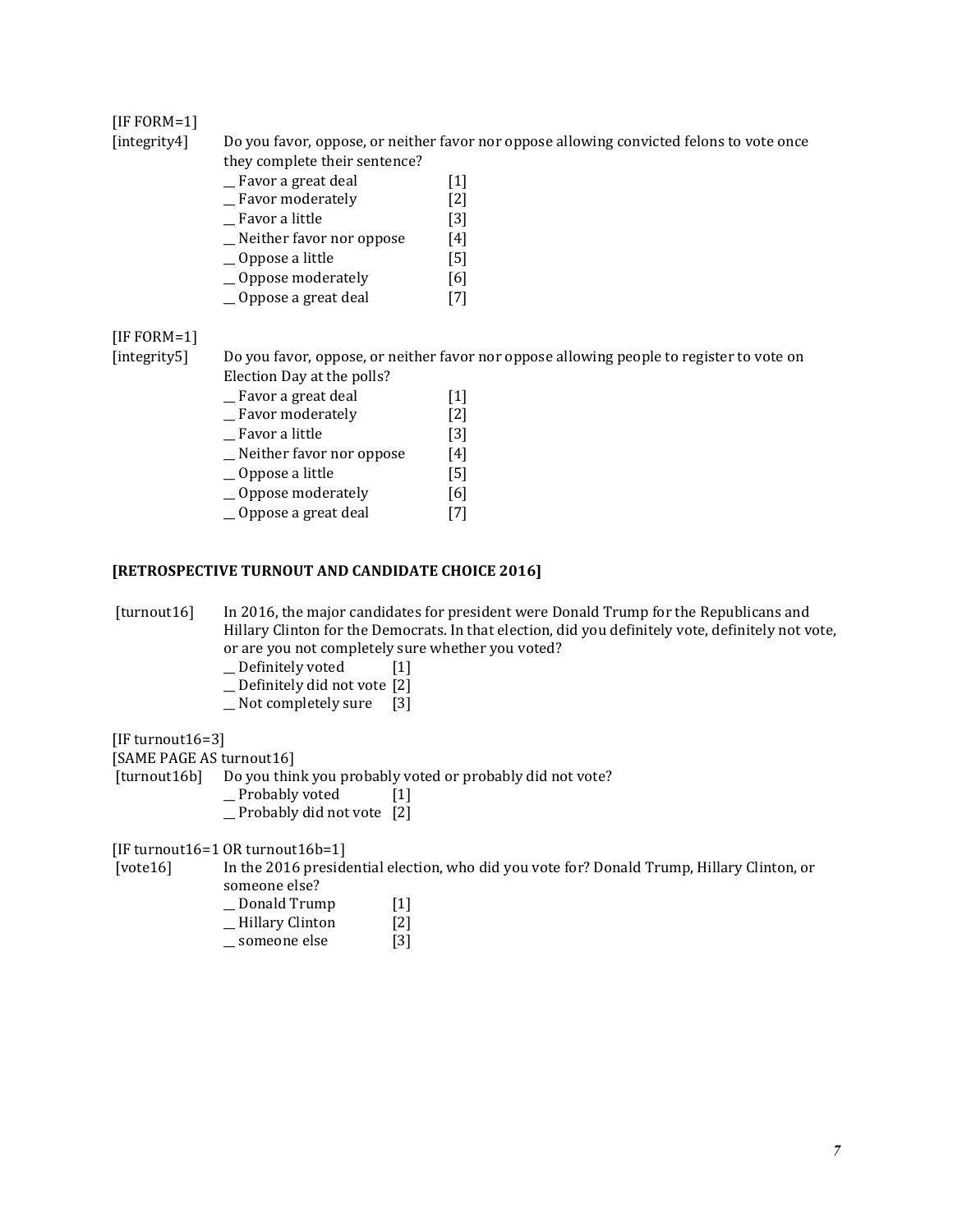# **[PROSPECTIVE TURNOUT]**

[NUMERIC INPUT]<br>[percent20] W [percent20] What is the percent chance that you will vote in the election for President of the United States in 2020?

> Please enter a number from 0 to 100. [NUMERIC ENTRY BOX, HARD RANGE 0-100]

### **[PARTICIPATION]**

| [meet]     | During the past 12 months, have you attended a meeting to talk about political or social<br>concerns, or have you not done this in the past 12 months?<br>_Have done this in past 12 months<br>-Have not done this in the past 12 months                                                                | $[1]$<br>$\lceil 2 \rceil$ |
|------------|---------------------------------------------------------------------------------------------------------------------------------------------------------------------------------------------------------------------------------------------------------------------------------------------------------|----------------------------|
| [givefut]  | During the past 12 months, have you given money to an organization concerned with a<br>political or social issue, or have you not done this in the past 12 months?<br>_Have done this in past 12 months<br>_Have not done this in the past 12 months                                                    | $[1]$<br>$\lceil 2 \rceil$ |
|            | [GENERATE RANDOMIZATION VARIABLE RAND_MARCH = 1 OR 2]                                                                                                                                                                                                                                                   |                            |
| [march1]   | [IF RAND_MARCH=1]<br>During the past 12 months, have you joined in a protest march, rally, or demonstration, or<br>have you not done this in the past 12 months?<br>-Have done this in past 12 months<br>-Have not done this in the past 12 months                                                      | $[1]$<br>$\lceil 2 \rceil$ |
| [march2]   | [IF RAND_MARCH=2]<br>During the past 12 months, have you joined in a political march, rally, or demonstration, or<br>have you not done this in the past 12 months?<br>-Have done this in past 12 months<br>-Have not done this in the past 12 months                                                    | $[1]$<br>[2]               |
| [online]   | During the past 12 months, have you posted a message or comment online about a political<br>issue or campaign, or have you not done this in the past 12 months?<br>_Have done this in past 12 months<br>_Have not done this in the past 12 months                                                       | $[1]$<br>$\lceil 2 \rceil$ |
| [persuade] | During the past 12 months, have you tried to persuade anyone to vote one way or another,<br>or have you not done this in the past 12 months?<br>-Have done this in past 12 months<br>-Have not done this in the past 12 months                                                                          | $[1]$<br>$\lceil 2 \rceil$ |
| [sign]     | During the past 12 months, have you worn a campaign button, put a campaign sticker on<br>your car, or placed a sign in your window or in front of your house, or have you not done this<br>in the past 12 months?<br>-Have done this in the past 12 months<br>-Have not done this in the past 12 months | $[1]$<br>$\lceil 2 \rceil$ |
| [give]     | During the past 12 months, have you given money to any candidate running for public office,<br>any political party, or any other group that supported or opposed candidates, or have you<br>not done this in the past 12 months?<br>_Have done this in the past 12 months                               | $[1]$                      |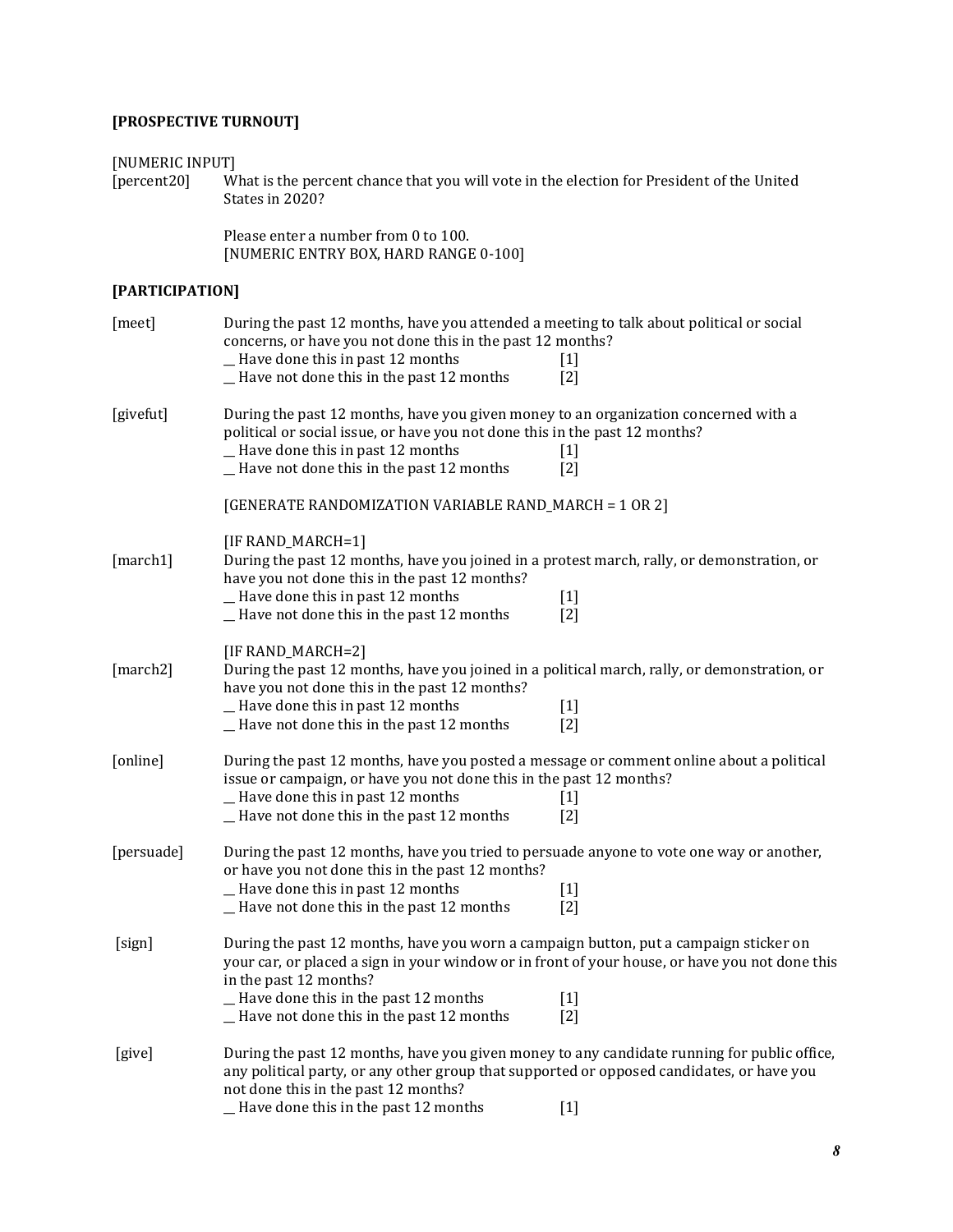\_\_ Have not done this in the past 12 months [2]

## **[GLOBAL EMOTION BATTERY]**

#### [GRID, ONE RESPONSE PER ROW]

[RANDOMIZE AND RECORD ORDER OF ITEMS gehope THROUGH gesad IN GRID] Generally speaking, how do you feel **about the way things are going in the country these days**? *Mark one answer in each row*.

|             |                               | Not at all<br>$[1]$ | A little<br>$[2]$ | Somewhat<br>$[3]$ | Very<br>[4] | Extremely<br>$[5]$ |
|-------------|-------------------------------|---------------------|-------------------|-------------------|-------------|--------------------|
| [gehope]    | How hopeful do you feel?      |                     |                   |                   |             |                    |
| [geangry]   | How angry do you feel?        |                     |                   |                   |             |                    |
| [geafraid]  | How afraid do you feel?       |                     |                   |                   |             |                    |
| [geproud]   | How proud do you feel?        |                     |                   |                   |             |                    |
| [gebitter]  | How bitter do you feel?       |                     |                   |                   |             |                    |
| [gehappy]   | How happy do you feel?        |                     |                   |                   |             |                    |
| [geworry]   | How worried do you feel?      |                     |                   |                   |             |                    |
| [gerelieve] | How relieved do you feel?     |                     |                   |                   |             |                    |
| [gedep]     | How depressed do you<br>feel? |                     |                   |                   |             |                    |
| [gesad]     | How sad do you feel?          |                     |                   |                   |             |                    |

## **[FEELING THERMOMETERS]**

[DISPLAY]<br>[ftintro] Please look at the graphic below.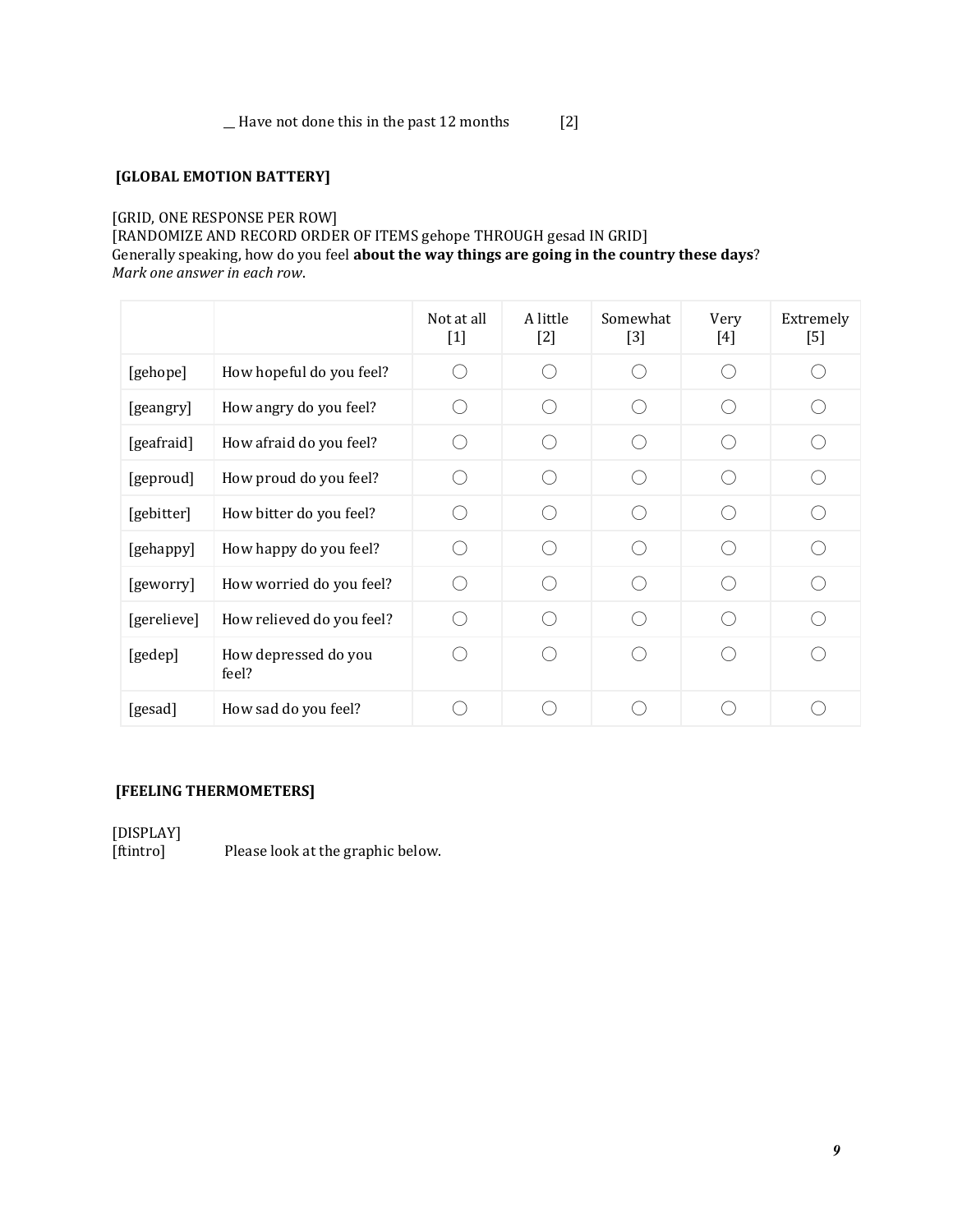

We'd like to get your feelings toward some of our political leaders and other people who are in the news these days. We'll show the name of a person or group and we'd like you to rate that person or group using something we call the feeling thermometer.

Ratings between 50 degrees and 100 degrees mean that you feel favorable and warm toward the person. Ratings between 0 degrees and 50 degrees mean that you don't feel favorable toward the person and that you don't care too much for that person. You would rate the person at the 50 degree mark if you don't feel particularly warm or cold toward the person.

If we come to a person whose name you don't recognize, you don't need to rate that person. Just click Next and we'll move on to the next one.

[GENERATE RANDOMIZATION VARIABLE FT\_RAND=1 OR 2] [IF FT\_RAND=1, INCLUDE "I don't recognize" RESPONSE OPTION; OTHERWISE EXCLUDE THIS OPTION] [fttrump] How would you rate Donald Trump? [INTERFACE: FEELING THERMOMETER WIDGET.] (\_\_ I don't recognize this person)

FT WIDGET LIKE THIS: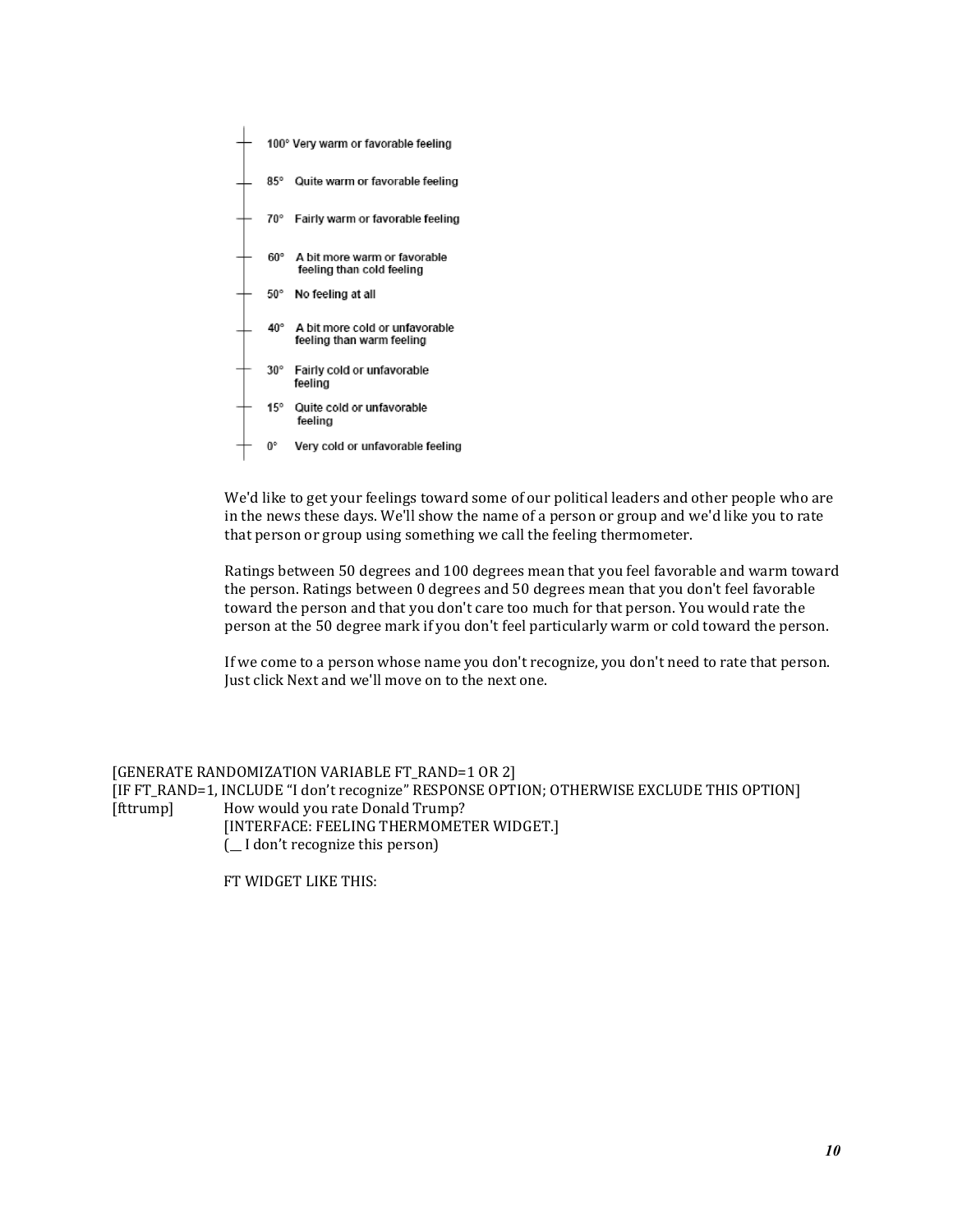# Click on thermometer to give your rating.

| Very warm or favorable feeling                 | $100^\circ$  |  |
|------------------------------------------------|--------------|--|
| Quite warm or favorable feeling                | $85^\circ$   |  |
| Fairly warm or favorable feeling               | $70^{\circ}$ |  |
| A bit more warm or favorable feeling than cold | $60^\circ$   |  |
| No feeling at all                              | $50^{\circ}$ |  |
| A bit more cold or unfavorable than warm       | $40^{\circ}$ |  |
| Fairly cold or unfavorable feeling             | $30^{\circ}$ |  |
| Quite cold or unfavorable feeling              | $15^{\circ}$ |  |
| Very cold or unfavorable feeling               | 0°           |  |
|                                                |              |  |

# [PROGRAMMING: RANDOMIZE AND RECORD ORDER OF ft ITEMS BELOW.]

| [ftblack] | How would you rate <b>blacks</b> ?<br>[INTERFACE: FT WIDGET.]            |
|-----------|--------------------------------------------------------------------------|
| [ftwhite] | How would you rate <b>whites</b> ?<br>[INTERFACE: FT WIDGET.]            |
| [fthisp]  | How would you rate <b>Hispanics</b> ?<br>[INTERFACE: FT WIDGET.]         |
| [ftasian] | How would you rate Asians?<br>[INTERFACE: FT WIDGET.]                    |
| [ftgay]   | How would you rate <b>gays and lesbians</b> ?<br>[INTERFACE: FT WIDGET.] |
| [ftobama] | How would you rate <b>Barack Obama</b> ?<br>[INTERFACE: FT WIDGET.]      |
| [fthrc]   | How would you rate Hillary Clinton?<br>[INTERFACE: FT WIDGET.]           |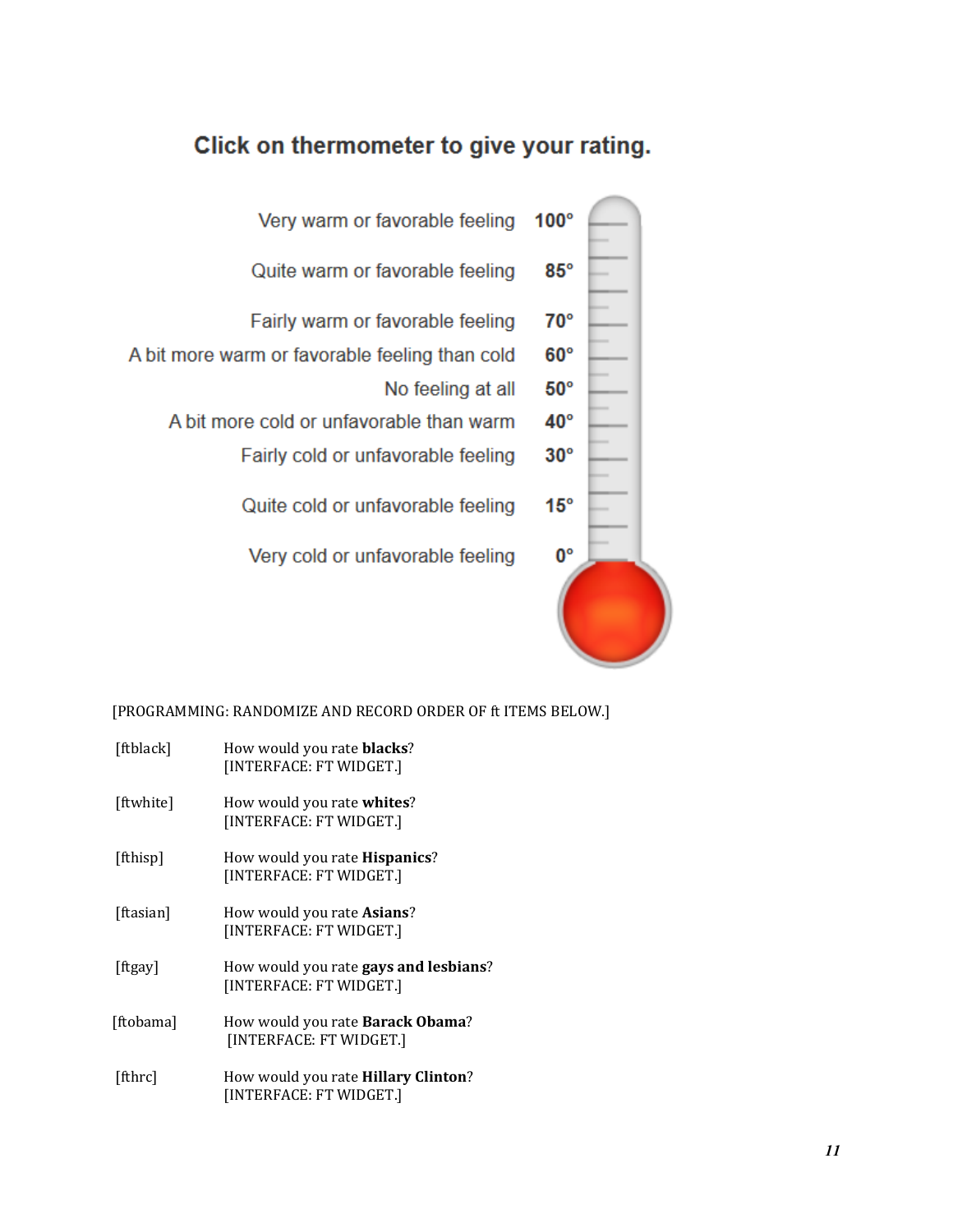| [ftmetoo]       | [IF FT_RAND=1, INCLUDE "I don't recognize" RESPONSE OPTION; OTHERWISE EXCLUDE THIS OPTION]<br>How would you rate the #MeToo movement?<br>[INTERFACE: FT WIDGET.]<br>( I don't recognize this group)                     |
|-----------------|-------------------------------------------------------------------------------------------------------------------------------------------------------------------------------------------------------------------------|
| [ftrural]       | [IF FT_RAND=1, INCLUDE "I don't recognize" RESPONSE OPTION; OTHERWISE EXCLUDE THIS OPTION]<br>How would you rate rural Americans?<br>[INTERFACE: FT WIDGET.]<br>( _I don't recognize this group)                        |
| [ftsocialists]  | [IF FT_RAND=1, INCLUDE "I don't recognize" RESPONSE OPTION; OTHERWISE EXCLUDE THIS OPTION]<br>How would you rate socialists?<br>[INTERFACE: FT WIDGET.]<br>( _I don't recognize this group)                             |
| [ftcapitalists] | How would you rate capitalists?<br>[INTERFACE: FT WIDGET.]                                                                                                                                                              |
| [ftimmig]       | How would you rate immigrants?<br>[INTERFACE: FT WIDGET.]                                                                                                                                                               |
| [ftpolice]      | How would you rate the police?<br>[INTERFACE: FT WIDGET.]                                                                                                                                                               |
| [ftjournal]     | How would you rate journalists?<br>[INTERFACE: FT WIDGET.]                                                                                                                                                              |
| [fttrans]       | How would you rate transgender people?<br>[INTERFACE: FT WIDGET.]                                                                                                                                                       |
| [ftmuslim]      | How would you rate Muslims?<br>[INTERFACE: FT WIDGET.]                                                                                                                                                                  |
| [ftmueller]     | [IF FT_RAND=1, INCLUDE "I don't recognize" RESPONSE OPTION; OTHERWISE EXCLUDE THIS OPTION]<br>How would you rate Special Counsel Robert Mueller?<br>[INTERFACE: FT WIDGET.]<br>( _I don't recognize this person)        |
| [ftfbi]         | How would you rate the Federal Bureau of Investigation (FBI)?<br>[INTERFACE: FT WIDGET.]                                                                                                                                |
| [ftscotus]      | How would you rate the U.S. Supreme Court?<br>[INTERFACE: FT WIDGET.]                                                                                                                                                   |
| [ftkavanaugh]   | [IF FT_RAND=1, INCLUDE "I don't recognize" RESPONSE OPTION; OTHERWISE EXCLUDE THIS OPTION]<br>How would you rate Supreme Court Justice Brett Kavanaugh?<br>[INTERFACE: FT WIDGET.]<br>( _I don't recognize this person) |
| [ftaltright]    | [IF FT_RAND=1, INCLUDE "I don't recognize" RESPONSE OPTION; OTHERWISE EXCLUDE THIS OPTION]<br>How would you rate the "alt right"?<br>[INTERFACE: FT WIDGET.]<br>( _I don't recognize this group)                        |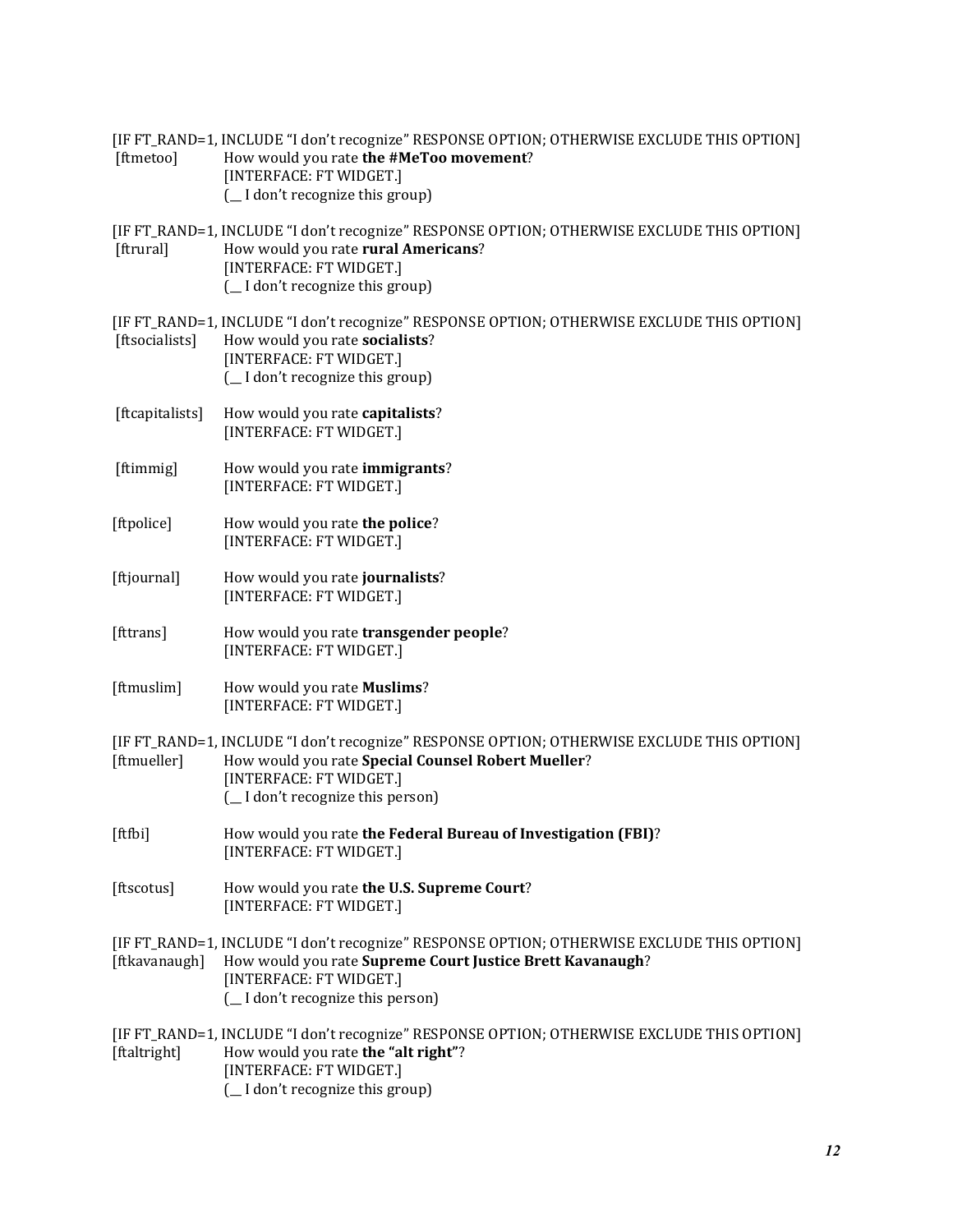[IF FT\_RAND=1, INCLUDE "I don't recognize" RESPONSE OPTION; OTHERWISE EXCLUDE THIS OPTION] [ftantifa] How would you rate **Antifa**? [INTERFACE: FT WIDGET.] (\_\_ I don't recognize this group)

#### **[VOTING]**

[vote20dem] Will you vote in a Democratic presidential primary in 2020, or not? \_\_ Will vote in a Democratic primary [1]

\_\_ Will not vote in a Democratic primary [2]

[IF vote20dem=1]

[RANDOMIZE AND RECORD ORDER OF RESPONSE OPTIONS] [vote20cand] In the 2020 Democratic primary for president, who will you vote for? Your best guess is fine. \_\_ Elizabeth Warren [1] \_\_ Joe Biden [2]  $\_$  Kamala Harris \_\_ Cory Booker [4] \_\_ Bernie Sanders [5] \_\_ Kirsten Gillibrand [6] \_\_ Deval Patrick [7] \_\_ Eric Holder [8] \_\_ Chris Murphy [9] \_\_ Amy Klobuchar [10] \_\_ Beto O'Rourke [11] [vote20jb] If the 2020 presidential election were between Donald Trump for the Republicans and Joe Biden for the Democrats, would you vote for Donald Trump, Joe Biden, someone else, or probably not vote? \_\_ Donald Trump [1]  $\Box$  Joe Biden \_\_ someone else [3] probably not vote [4]

- [vote20ew] If the 2020 presidential election were between Donald Trump for the Republicans and Elizabeth Warren for the Democrats, would you vote for Donald Trump, Elizabeth Warren, someone else, or probably not vote?
	- \_\_ Donald Trump [1]
	- \_\_ Elizabeth Warren [2]
	- someone else [3]
	- $\equiv$  probably not vote [4]

#### **[ISSUE OWNERSHIP/PARTY HANDLING]**

#### [GRID, ONE RESPONSE PER ROW]

Which party, the Democrats or the Republicans, would better handle each of the following issues, or is there no difference? Mark one answer in each row.

| Democrats | <b>Republicans</b> | 1.00<br>. .<br>N0<br>. diffe:<br>rence |
|-----------|--------------------|----------------------------------------|
|-----------|--------------------|----------------------------------------|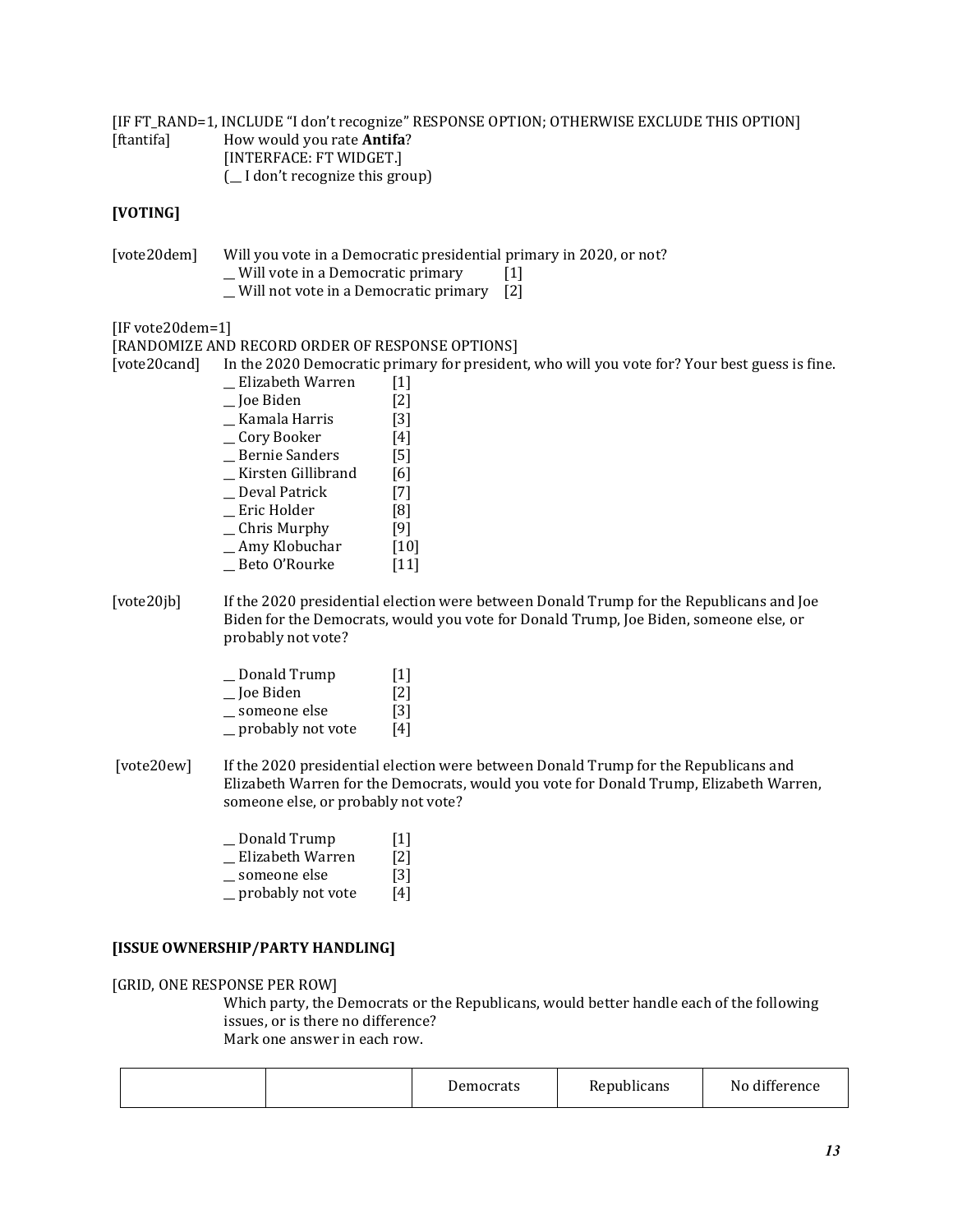| [phecon]    | The economy                        |  |  |
|-------------|------------------------------------|--|--|
| [phhealth]  | Health care                        |  |  |
| [phtax]     | Taxes                              |  |  |
| [phimmig]   | Immigration                        |  |  |
| [phborder]  | Border security                    |  |  |
| [phforeign] | Foreign policy                     |  |  |
| [phtrade]   | International trade<br>and tariffs |  |  |
| [phopioid]  | Opioid drugs                       |  |  |
| [phenviron] | Environment                        |  |  |
| [phnatdis]  | Natural disasters                  |  |  |

#### [**TRUMP JOB APPROVAL**]

[apppres] Do you approve, disapprove, or neither approve nor disapprove of the way Donald Trump is handling **his job as president**?

- 
- Approve extremely strongly [1]<br>  $\angle$  Approve moderately strongly [2] \_ Approve moderately strongly
- \_Approve slightly [3]
- \_\_ Neither approve nor disapprove [4]
- \_\_ Disapprove slightly [5]
- <sup>1</sup> Disapprove moderately strongly [6]<br><sup>1</sup> Disapprove extremely strongly [7]
- \_\_ Disapprove extremely strongly [7]

#### [frnpres] Do you approve, disapprove, or neither approve nor disapprove of the way Donald Trump is handling **relations with foreign countries?**

- 
- \_Approve extremely strongly [1]<br>
\_Approve moderately strongly [2] \_Approve moderately strongly [2]<br>
\_Approve slightly [3]
- $\overline{\phantom{a}}$  Approve slightly
- \_\_ Neither approve nor disapprove [4]
- \_\_ Disapprove slightly [5]
- \_ Disapprove moderately strongly [6]
- \_\_ Disapprove extremely strongly [7]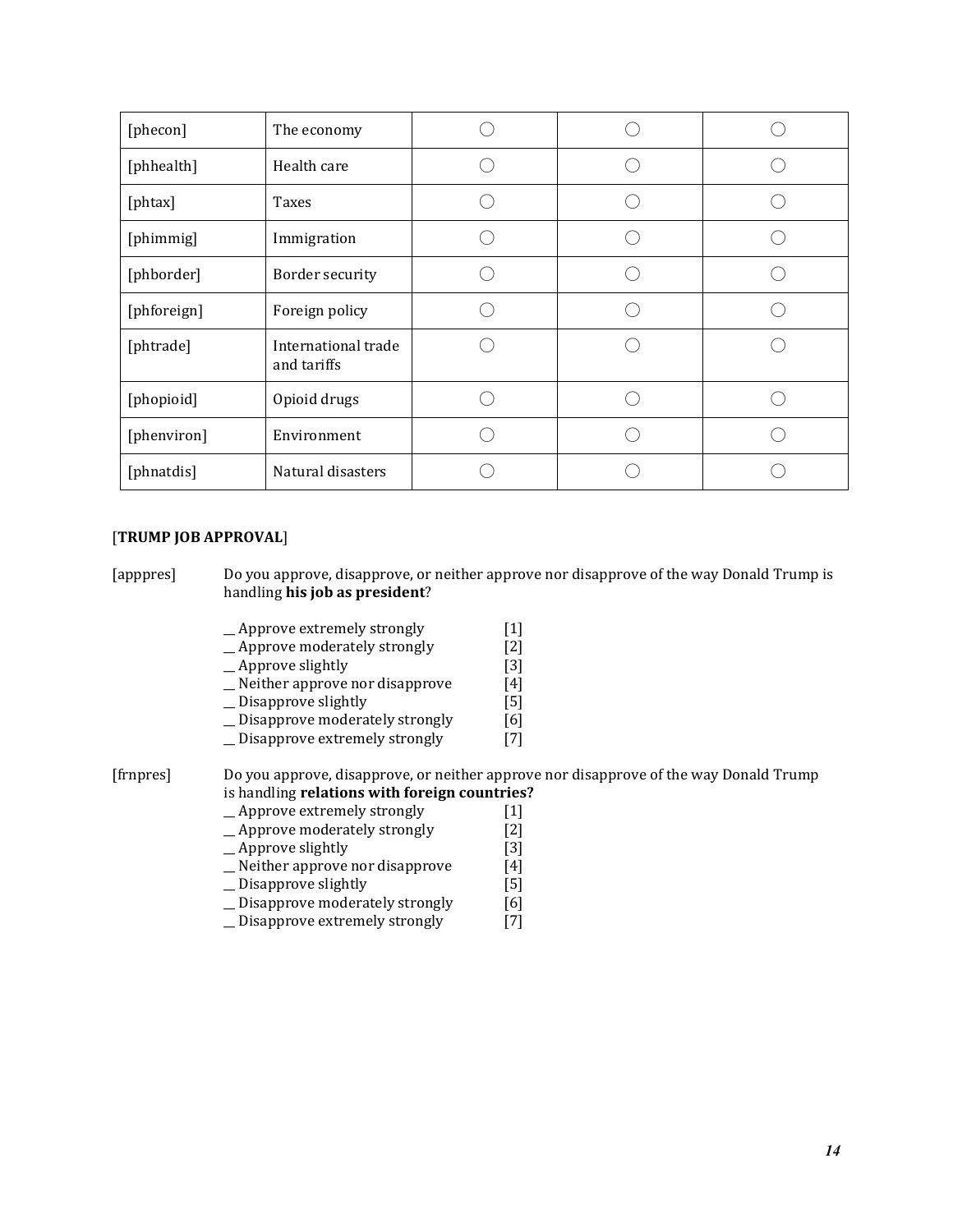[econpres] Do you approve, disapprove, or neither approve nor disapprove of the way Donald Trump is handling **the economy**?

- \_\_ Approve extremely strongly [1]
- \_Approve moderately strongly [2]
- 
- \_Approve slightly [3]<br>
\_Neither approve nor disapprove [4]  $\overline{\phantom{a}}$  Neither approve nor disapprove
- \_\_ Disapprove slightly [5]
- \_ Disapprove moderately strongly [6]
- \_\_ Disapprove extremely strongly [7]

#### **[TRUMP EMOTION BATTERY, FORM 1 ONLY]**

[IF FORM=1]

[GRID, ONE RESPONSE PER ROW]

[RANDOMIZE AND RECORD ORDER OF ITEMS IN GRID]

Think about Donald Trump. How often would you say you've felt each of the following ways because of the kind of person Donald Trump is or because of something he has done?

Mark one answer in each row.

|             |              | Never<br>$[1]$                                      | Some of<br>the time<br>$[2]$                  | About half<br>the time<br>$[3]$                     | Most of<br>the time<br>$[4]$    | Always<br>$[5]$                                     |
|-------------|--------------|-----------------------------------------------------|-----------------------------------------------|-----------------------------------------------------|---------------------------------|-----------------------------------------------------|
| [dthope]    | Hopeful?     | $( \ )$                                             | $\left( \begin{array}{c} \end{array} \right)$ | $\left( \quad \right)$                              |                                 |                                                     |
| [dtangry]   | Angry?       | . .                                                 |                                               | $(\quad)$                                           |                                 | $\left( \begin{array}{c} \cdot \end{array} \right)$ |
| [dtafraid]  | Afraid?      | $\left( \begin{array}{c} \end{array} \right)$       |                                               | $\left( \begin{array}{c} \cdot \end{array} \right)$ |                                 | (                                                   |
| [dtproud]   | Proud?       | $\left( \begin{array}{c} \end{array} \right)$       | $( \ )$                                       | $\bigcap$                                           | ⊖                               |                                                     |
| [dtbitter]  | Bitter?      | ()                                                  | $( \ )$                                       | ⌒                                                   | $\left(\begin{array}{c}\right)$ |                                                     |
| [dtcont]    | Contempt?    | $\left( \begin{array}{c} \cdot \end{array} \right)$ |                                               | ⌒                                                   | $\hat{\phantom{a}}$             | ⌒                                                   |
| [dtworry]   | Worried?     | $( \ )$                                             |                                               | ◯                                                   |                                 |                                                     |
| [dtemb]     | Embarrassed? | $(\ \ )$                                            |                                               | ◯                                                   |                                 | $\left( \begin{array}{c} \cdot \end{array} \right)$ |
| [dtshame]   | Ashamed?     | ()                                                  | ( )                                           | $\left(\begin{array}{c}\right)$                     | ⊖                               | ⌒                                                   |
| [dthappy]   | Happy?       | . .                                                 |                                               | $\left( \begin{array}{c} \cdot \end{array} \right)$ | ( )                             | ⌒                                                   |
| [dtrelieve] | Relieved?    |                                                     |                                               | 11                                                  |                                 |                                                     |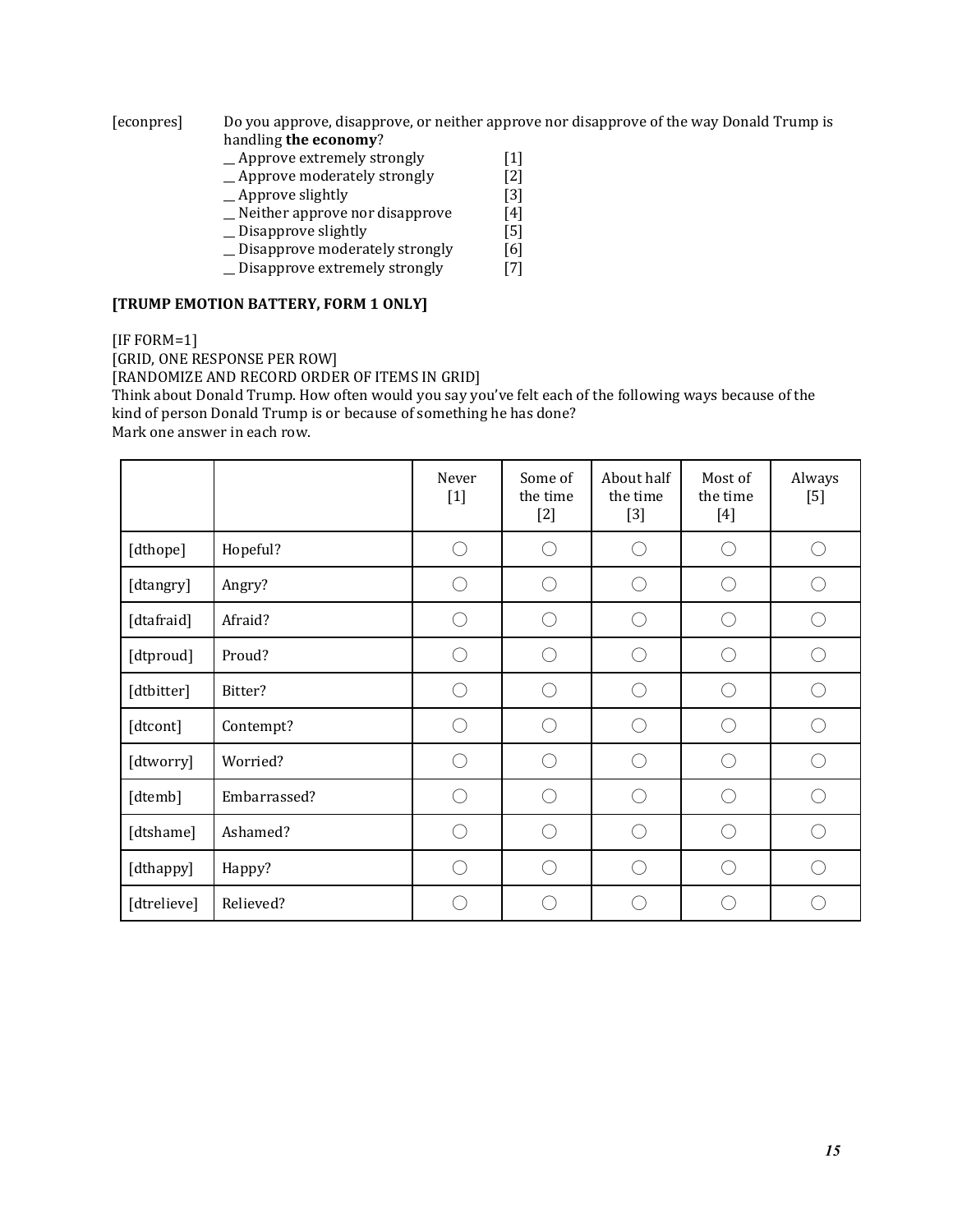#### **[POLICY-SPECIFIC EMOTION BATTERY, FORM 2 ONLY]**

[IF FORM=2]

[GRID, ONE RESPONSE PER ROW]

[RANDOMIZE AND RECORD ORDER OF ITEMS IN GRID]

Think about immigrants coming from other countries to live in the United States. How often would you say you've felt each of the following ways because of immigrants coming from other countries to live in the United States?

Mark one answer in each row.

|             |            | Never<br>$[1]$                                      | Some of<br>the time<br>$[2]$ | About half<br>the time<br>$[3]$                     | Most of<br>the time<br>$[4]$                        | Always<br>$[5]$ |
|-------------|------------|-----------------------------------------------------|------------------------------|-----------------------------------------------------|-----------------------------------------------------|-----------------|
| [imhope]    | Hopeful?   | ∩                                                   |                              | $\left(\begin{array}{c}\right)$                     |                                                     | ⌒               |
| [imangry]   | Angry?     | r.                                                  |                              | $(\ )$                                              |                                                     |                 |
| [imafraid]  | Afraid?    | $( \ )$                                             |                              | $(\ )$                                              | $\left( \begin{array}{c} \cdot \end{array} \right)$ |                 |
| [improud]   | Proud?     | $\left( \begin{array}{c} \cdot \end{array} \right)$ |                              | ⌒                                                   | ( `                                                 |                 |
| [imbitter]  | Bitter?    | ∩                                                   | ◠                            | ⌒                                                   | ⌒                                                   |                 |
| [imcont]    | Contempt?  | 0                                                   |                              | ⌒                                                   | ( `                                                 |                 |
| [imworry]   | Worried?   | ∩                                                   |                              | ⌒                                                   |                                                     |                 |
| [imdisgust] | Disgusted? | $\left( \begin{array}{c} \cdot \end{array} \right)$ |                              | $\left( \begin{array}{c} \cdot \end{array} \right)$ |                                                     |                 |
| [imsick]    | Sickened?  | r.                                                  |                              | .                                                   |                                                     |                 |
| [imhappy]   | Happy?     | 0                                                   |                              | ⌒                                                   |                                                     |                 |
| [imrelieve] | Relieved?  |                                                     |                              |                                                     |                                                     |                 |

#### **[RUSSIA/TRUMP CAMPAIGN INVESTIGATION]**

[russia16] Do you think the Russian government probably interfered in the 2016 presidential election to try to help Donald Trump win, or do you think this probably did not happen?

- 
- \_Russia probably interfered [1]<br>This probably did not happen [2]  $\overline{\phantom{a}}$  This probably did not happen

[muellerinv] Do you approve, disapprove, or neither approve nor disapprove of Robert Mueller's investigation of Russian interference in the 2016 election?

- \_\_ Approve extremely strongly [1]
- \_\_ Approve moderately strongly [2]
- \_\_ Approve slightly [3]
- \_\_ Neither approve nor disapprove [4]
- \_\_ Disapprove slightly [5]
- \_ Disapprove moderately strongly [6]
- \_\_ Disapprove extremely strongly [7]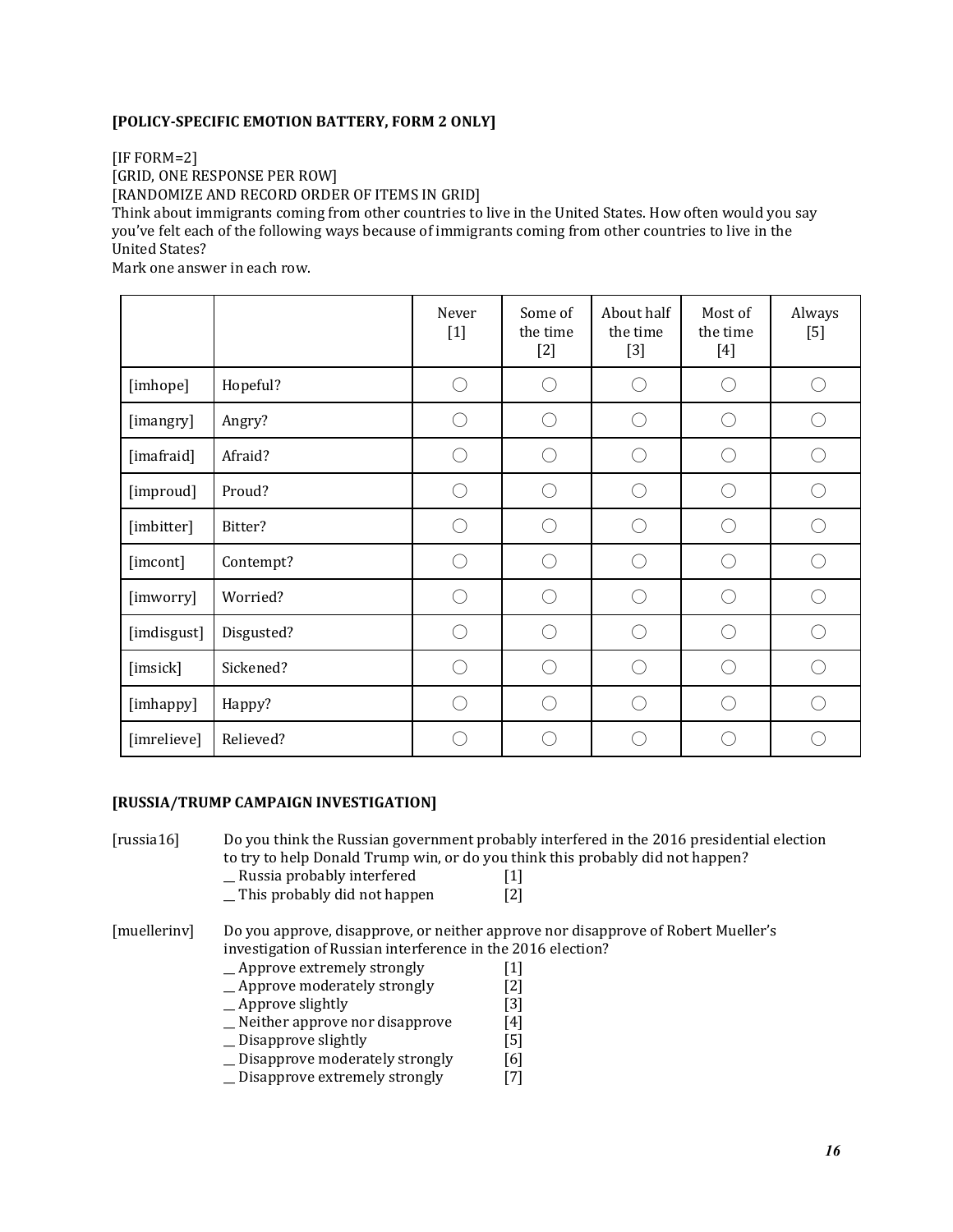[coord16] Do you think Donald Trump's 2016 campaign probably coordinated with the Russians, or do you think his campaign probably did not do this? \_\_ Probably coordinated with the Russians [1]

\_\_ Probably did not [2]

#### **[ECONOMIC PERFORMANCE]**

#### [GRID, ONE RESPONSE PER ROW]

Now thinking about the economy in the country as a whole...

|            |                                                                                                                                                                              | Much better | Somewhat<br>better | About the<br>same | Somewhat<br>worse | Much worse |
|------------|------------------------------------------------------------------------------------------------------------------------------------------------------------------------------|-------------|--------------------|-------------------|-------------------|------------|
|            |                                                                                                                                                                              | $[1]$       | $[2]$              | $[3]$             | $[4]$             | $[5]$      |
| [econnow]  | Would you<br>say that as<br>compared to<br>one year ago,<br>the nation's<br>economy is<br>now better,<br>about the<br>same, or<br>worse?                                     | ∩           | ∩                  | ∩                 | ◯                 | ()         |
| [econ12mo] | What about<br>12 months<br>from now?<br>Compared to<br>now, do you<br>think the<br>nation's<br>economy<br>will be<br>better, about<br>the same, or<br>worse in 12<br>months? | $\bigcap$   | ∩                  | ∩                 | ⌒                 |            |

#### [GENERATE AND SAVE RANDOMIZATION VARIBLE RAND\_IMPROVE=1 OR 2]

#### [IF RAND\_IMPROVE=1]

[improve1] When it comes to people trying to improve their financial well-being, do you think it is now easier, harder, or the same as it was 20 years ago?

# \_Much easier [1]<br>\_Moderately easier [2]

- \_\_ Moderately easier [2]<br>
\_\_ Slightly easier [3]
- \_ Slightly easier
- $\overline{\phantom{a}}$  The same [4]
- \_\_ Slightly harder [5]
- \_Moderately harder [6]
- \_\_ Much harder [7]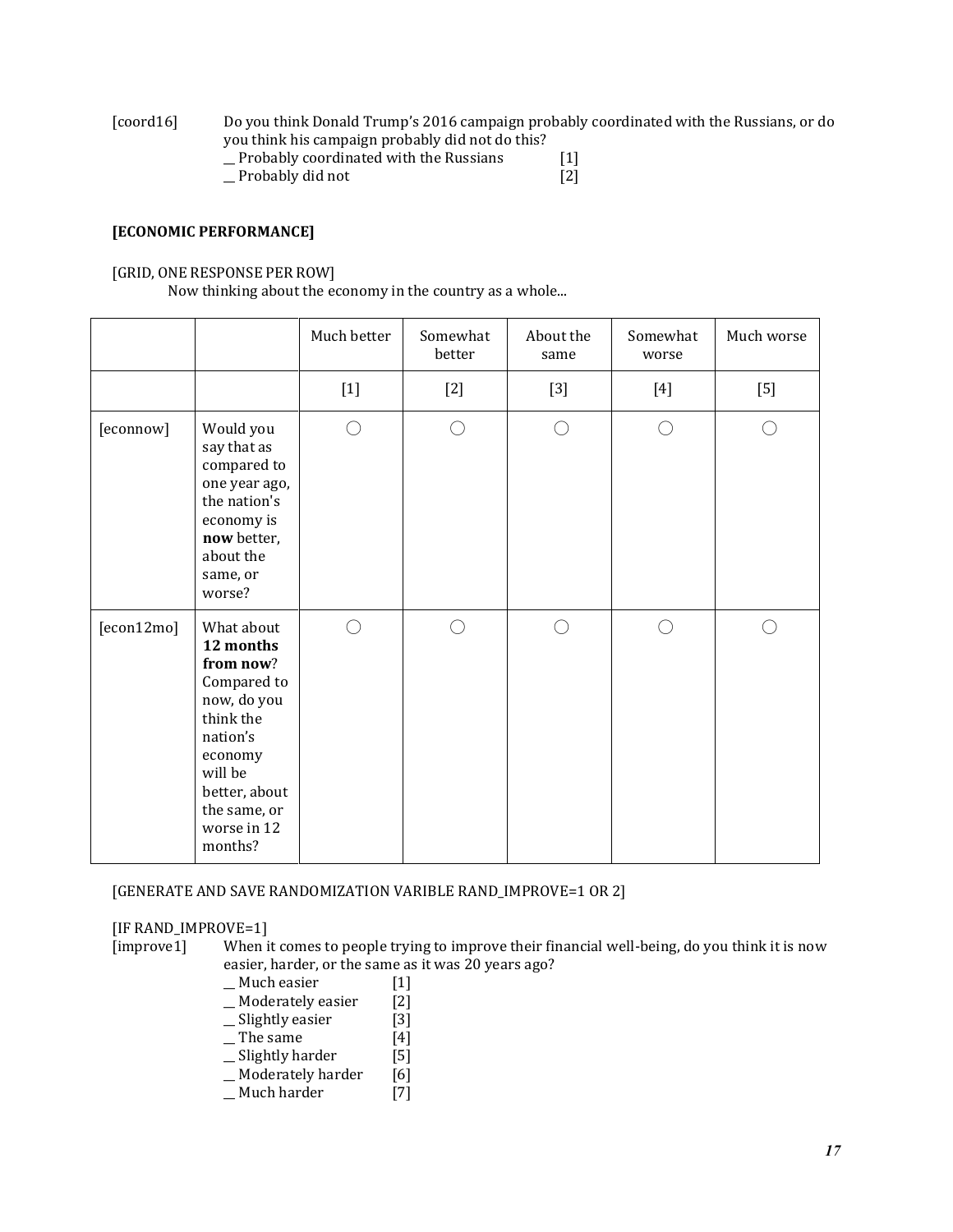#### [IF FORM=1]

[finpar1] When it comes to getting ahead financially, do you think you've had it easier, harder, or the same as your parents?

- \_\_ Much easier [1]
- \_\_ Moderately easier [2]
- \_\_ Slightly easier [3]
- $\Box$  The same  $[4]$
- \_\_ Slightly harder [5]
- $\_$  Moderately harder [6]
- \_\_ Much harder [7]

#### [IF FORM=2]

[finpar2] When it comes to getting ahead financially, do you think it has been easier, harder, or the same for your generation as it was for your parents' generation?

- \_\_ Much easier [1]
- \_Moderately easier [2]
- \_\_ Slightly easier [3]
- $\Box$  The same  $[4]$
- \_\_ Slightly harder [5]
- \_Moderately harder [6]
- \_\_ Much harder [7]

#### [IF RAND\_IMPROVE=2]

[DESIGN NOTE: Question is identical to improve1, only the order/position differs.]

[improve2] When it comes to people trying to improve their financial well-being, do you think it is now easier, harder, or the same as it was 20 years ago?

- Much easier [1]
- \_\_ Moderately easier [2]
- \_\_ Slightly easier [3]
- $\Box$  The same  $[4]$
- \_\_ Slightly harder [5]
- \_\_ Moderately harder [6]
- \_\_ Much harder [7]
- [ALL RESPONDENTS]

[finworry] So far as you and your family are concerned, how worried are you about your current financial situation?

- \_\_ Not at all worried [1]
- \_\_ A little worried [2]
- \_\_ Moderately worried [3]
- \_\_ Very worried [4]
- \_\_ Extremely worried [5]

#### **[IDEOLOGICAL PLACEMENTS]**

[GRID, ONE RESPONSE PER ROW]

[RANDOMIZE ORDER OF lcd AND lcr IN rand\_lc]

When it comes to politics, would you describe yourself, and these groups, as liberal, conservative, or neither liberal nor conservative?

Mark one answer in each row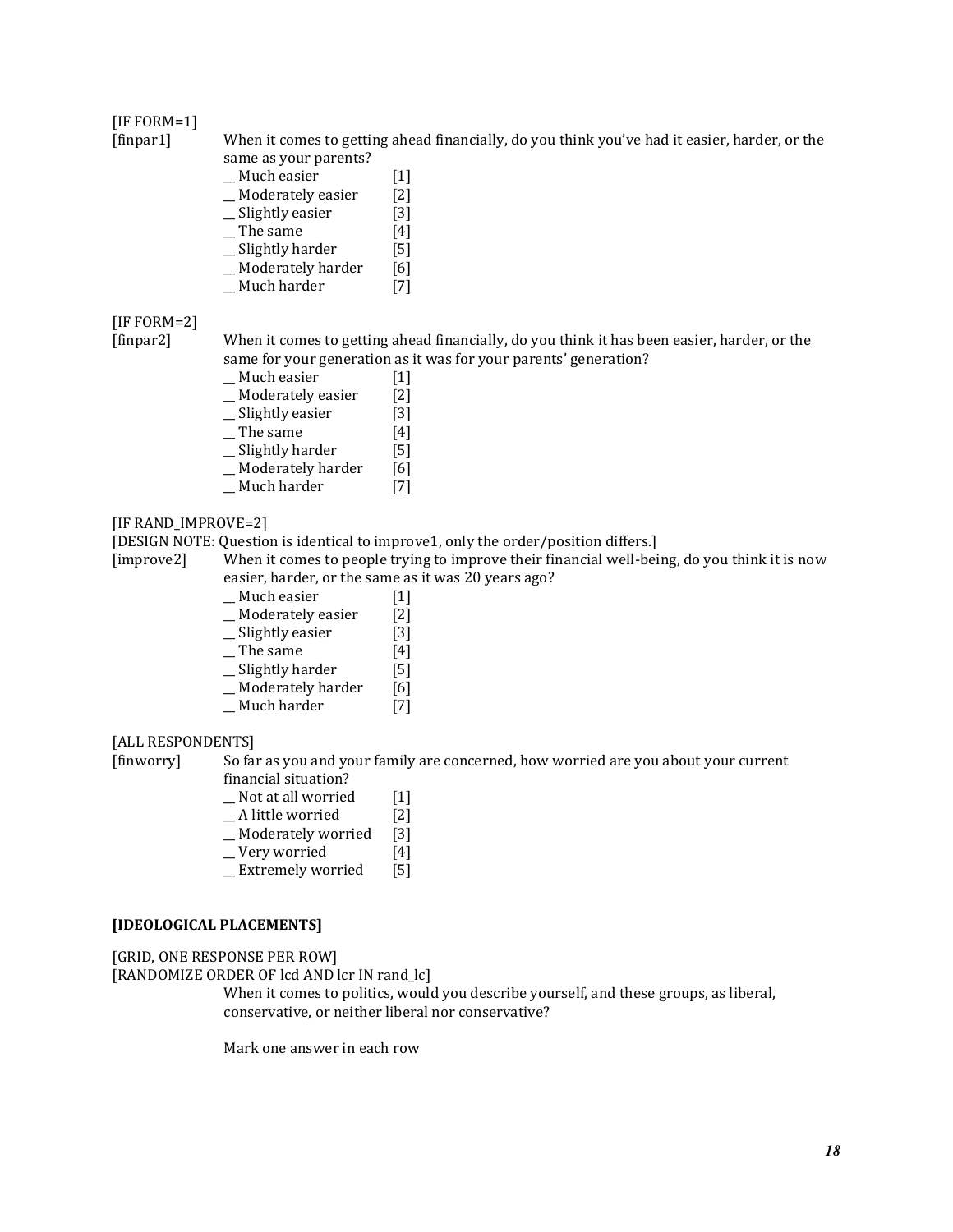|          |             | Very<br>liberal | Somewhat<br>liberal | Closer to<br>liberals                                                                                                                                                            | Neither<br>liberal nor<br>conservative | Closer to<br>conservatives | Somewhat<br>conservative | Very<br>conservative |
|----------|-------------|-----------------|---------------------|----------------------------------------------------------------------------------------------------------------------------------------------------------------------------------|----------------------------------------|----------------------------|--------------------------|----------------------|
|          |             | $[1]$           | $[2]$               | $[3] % \includegraphics[width=0.9\columnwidth]{figures/fig_1a} \caption{Schematic diagram of the top of the top of the top of the top of the top of the right.} \label{fig:1} %$ | [4]                                    | [5]                        | [6]                      | $[7]$                |
| [lcself] | You         |                 |                     |                                                                                                                                                                                  |                                        |                            | ι.                       |                      |
| [lcd]    | Democrats   | $\sim$          |                     |                                                                                                                                                                                  |                                        | ι                          | ι.                       |                      |
| [lcr]    | Republicans |                 |                     |                                                                                                                                                                                  |                                        |                            |                          |                      |

#### **[CORRUPTION/CAMPAIGN FINANCE]**

[GENERATE AND SAVE RANDOMIZATION VARIABLE RAND\_DIRECT = 1 OR 2. SEPARATELY GENERATE AND SAVE RANDOMIZATION VARIABLE RAND\_IND = 1 OR 2.]

 $[IF$  RAND\_DIRECT = 1]

[RANDOMIZE AND RECORD "AMOUNT\_DIR" WITH VALUES OF 25 or 2,500]

[direct1] When people give \$[AMOUNT\_DIR] each to the election campaigns of Members of Congress, how much does Congress respond by passing laws to benefit the people who gave them money?

| _ A great deal    | $[1]$             |
|-------------------|-------------------|
| A lot             | $\lceil 2 \rceil$ |
| A moderate amount | $\lceil 3 \rceil$ |
| A little          | [4]               |
| Not at all        | [5]               |

 $[IF$  RAND\_DIRECT = 2]

#### [RANDOMIZE AND RECORD "AMOUNT\_DIR" WITH VALUES OF 25 or 2,500]

[direct2] When a person gives  $$[AMOUNT_DIR]$  to the election campaign of a Member of Congress, how much does that Member of Congress respond by supporting laws to benefit the person who gave them money?

| A great deal      | $\lceil 1 \rceil$ |
|-------------------|-------------------|
| A lot             | $\lceil 2 \rceil$ |
| A moderate amount | [3]               |
| A little          | [4]               |
| Not at all        | [5]               |

 $IIF$  RAND  $IND = 11$ 

[indirect1] When organizations spend money on advertising to support a candidate for Congress, how much does Congress respond by passing laws to benefit those organizations?

| _ A great deal    | $[1]$             |
|-------------------|-------------------|
| A lot             | $\lceil 2 \rceil$ |
| A moderate amount | $\lceil 3 \rceil$ |
| A little          | [4]               |
| Not at all        | [5]               |
|                   |                   |

 $[IF$  RAND\_IND = 2]

[RANDOMIZE AND RECORD "AMOUNT\_IND" WITH VALUES OF 2,500 OR 250,000]

[indirect2] When an organization spends \$[AMOUNT\_IND] on advertising to support a candidate for Congress, how much does that candidate respond by supporting laws to benefit that organization? A great deal [1]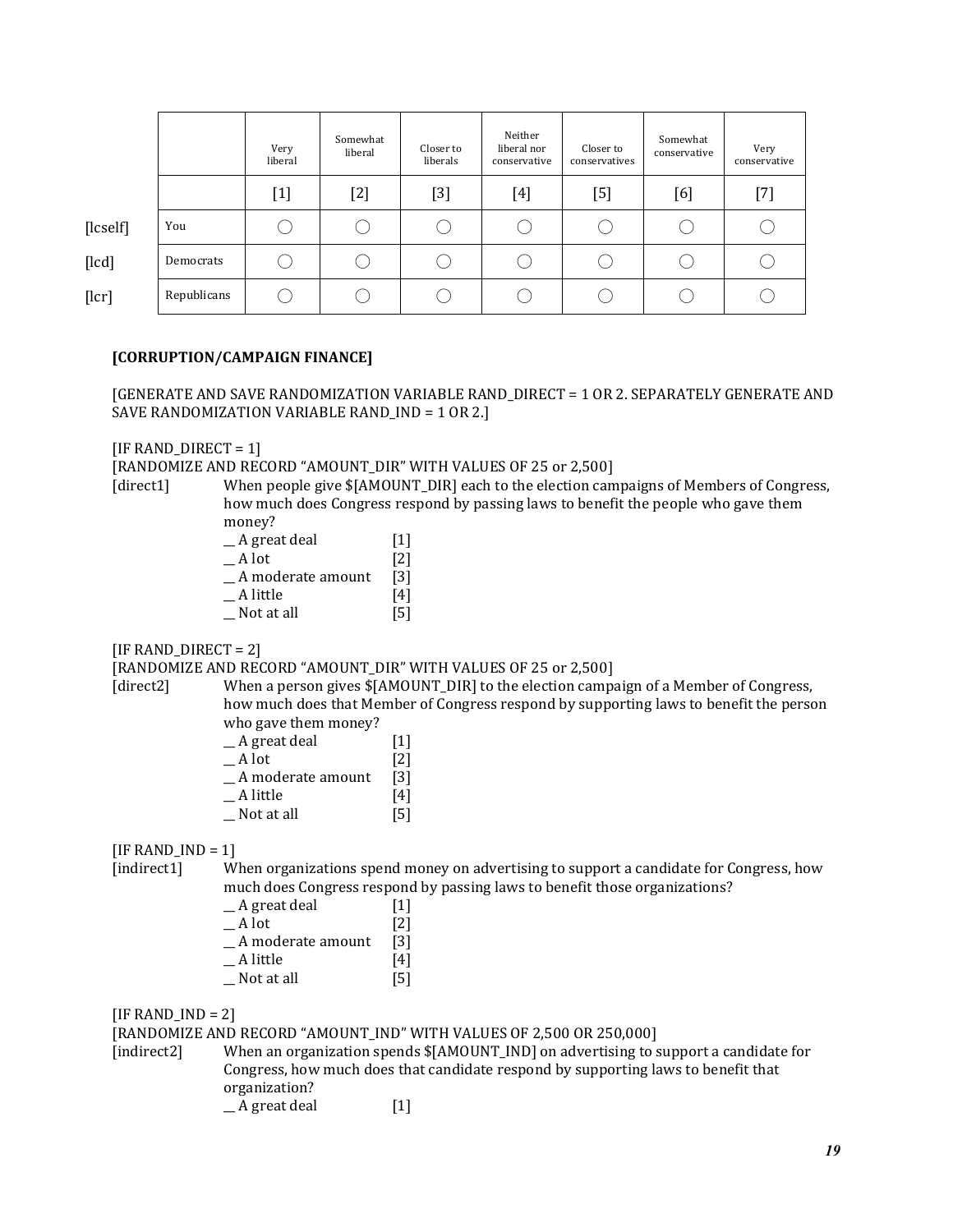| A lot             | $\lceil 2 \rceil$ |
|-------------------|-------------------|
| A moderate amount | [3]               |
| A little          | [4]               |
| Not at all        | [5]               |

[corrupt] How many of the people running the government are corrupt?

| None       | $[1]$             |
|------------|-------------------|
| A few      | $\lceil 2 \rceil$ |
| About half | [3]               |
| Most       | [4]               |
| All        | [5]               |

[corrupt\_dt] Has corruption in government increased, decreased, or stayed the same since Donald Trump became president?

- \_\_ Increased a great deal [1]
- \_\_ Increased a moderate amount [2]
- \_\_ Increased a little [3]
- 
- $\begin{array}{c} \_ \text{Stayed the same} \\ \_ \text{Decreased a little} \end{array}$  [4] \_\_ Decreased a little [5]
- \_\_ Decreased a moderate amount [6]
- \_\_ Decreased a great deal [7]

#### **[HARASSMENT AND DISCRIMINATION]**

[harass] Now, thinking about the increasing attention to sexual harassment in the workplace, which statement best describes what you think?

> "It has gone too far and is calling into question all interactions between men and women in the workplace, which will hurt people's ability to do their jobs." Or: "It is an appropriate response to a problem that has been ignored for too long and addressing it will help women in the workplace."

|                | It has gone too far                  |                                                                                                                                                                                  | $[1]$                                                                                                                                                                                            |  |
|----------------|--------------------------------------|----------------------------------------------------------------------------------------------------------------------------------------------------------------------------------|--------------------------------------------------------------------------------------------------------------------------------------------------------------------------------------------------|--|
|                | _It is an appropriate response       |                                                                                                                                                                                  | $\lceil 2 \rceil$                                                                                                                                                                                |  |
| [harassstr]    | How strongly do you feel about that? |                                                                                                                                                                                  |                                                                                                                                                                                                  |  |
|                | _ Not at all strongly                |                                                                                                                                                                                  | $[1] % \includegraphics[width=0.9\columnwidth]{figures/fig_1a} \caption{The figure shows the number of times on the right, and the number of times on the right, respectively.} \label{fig:1} %$ |  |
|                | _A little strongly                   |                                                                                                                                                                                  | $[2]$                                                                                                                                                                                            |  |
|                | _ Moderately strongly                |                                                                                                                                                                                  | [3]                                                                                                                                                                                              |  |
|                | _Very strongly                       |                                                                                                                                                                                  | [4]                                                                                                                                                                                              |  |
|                | _ Extremely strongly                 |                                                                                                                                                                                  | [5]                                                                                                                                                                                              |  |
| [disc_selfsex] |                                      |                                                                                                                                                                                  | How much discrimination have you personally experienced because of your sex or gender?                                                                                                           |  |
|                | None                                 | $\lfloor 1 \rfloor$                                                                                                                                                              |                                                                                                                                                                                                  |  |
|                | $\equiv$ A little                    | [2]                                                                                                                                                                              |                                                                                                                                                                                                  |  |
|                | _A moderate amount                   | $[3]$                                                                                                                                                                            |                                                                                                                                                                                                  |  |
|                | A lot                                | $[4] % \includegraphics[width=1\textwidth]{images/TrDiM-Architecture.png} \caption{The figure shows the number of parameters in the left and right.} \label{TrDiM-Architecture}$ |                                                                                                                                                                                                  |  |
|                | $A$ great deal                       | [5]                                                                                                                                                                              |                                                                                                                                                                                                  |  |
| [sexadvance]   |                                      |                                                                                                                                                                                  | How often have you personally experienced unwanted sexual advances?                                                                                                                              |  |
|                | __ Never                             | 1                                                                                                                                                                                |                                                                                                                                                                                                  |  |

 $\overline{\phantom{a}}$  Rarely  $\overline{\phantom{a}}$  [2] \_\_ Occasionally [3] \_\_ Fairly often [4]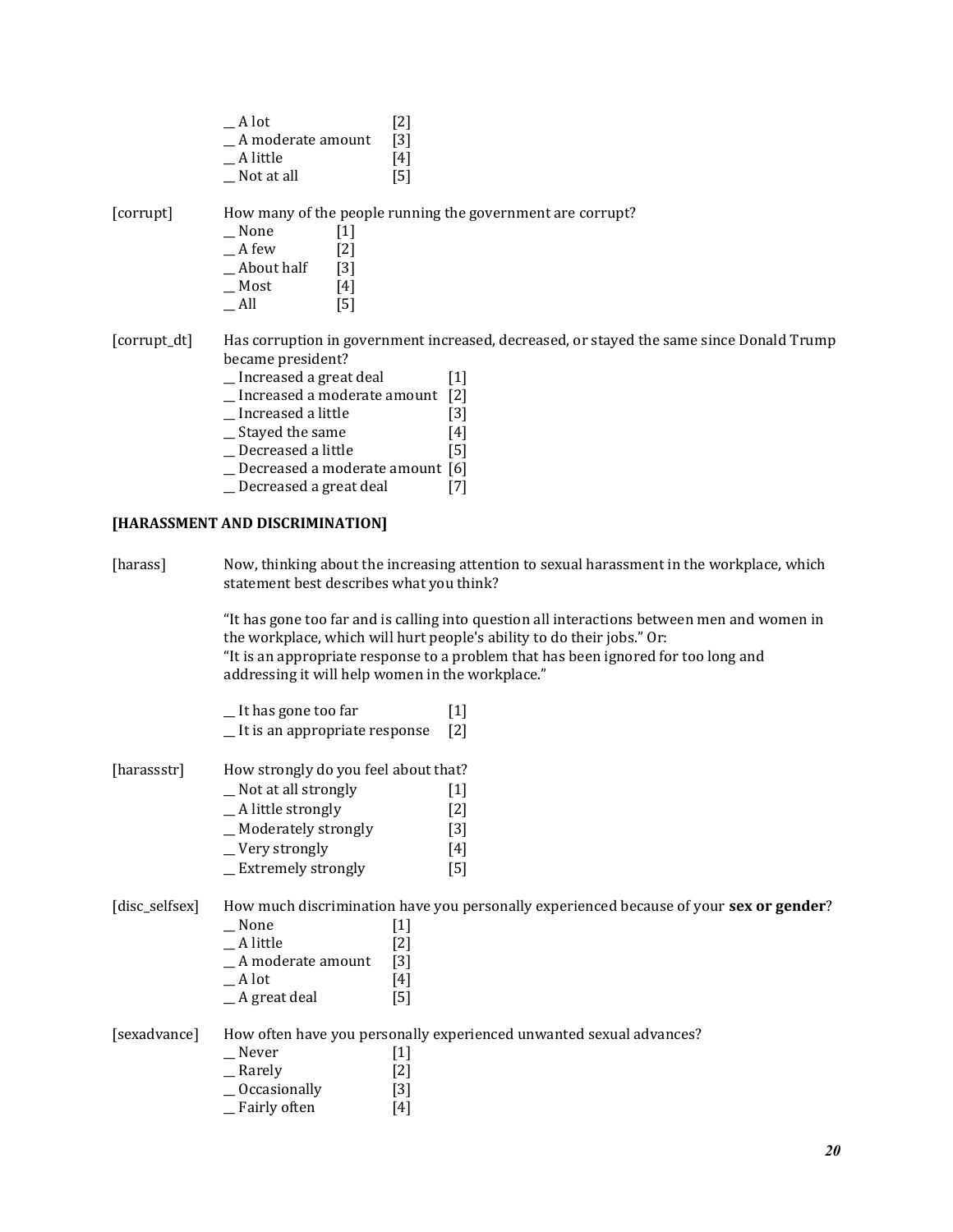|                 | _Very often                                                                     | [5]                                                                                                                  |
|-----------------|---------------------------------------------------------------------------------|----------------------------------------------------------------------------------------------------------------------|
| [sexharass]     | Have<br>Have not                                                                | Have you ever personally experienced sexual harassment at work, or not?<br>[1]<br>[2]                                |
| [disc_selfrace] | ethnicity?<br>None<br>A little<br>_A moderate amount<br>A lot<br>$A$ great deal | How much discrimination have you personally experienced because of your race or<br> 1 <br>[2]<br>$[3]$<br>[4]<br>[5] |

#### **[WHITE RESENTMENT AND IDENTITY]**

[IF R IS WHITE AND NON-HISPANIC]

[whiteid] How important is being White to your identity?

- $\Box$  Not at all important [1]
- $\_$  A little important [2]
- \_\_ Moderately important [3]
- \_\_ Very important [4]
- \_\_ Extremely important [5]

#### [IF R IS WHITE AND NON-HISPANIC]

[whitework] How important is it that whites work together to change laws that are unfair to whites?

- $\Box$  Not at all important [1]
- \_\_ A little important [2]
- \_\_ Moderately important [3]
- \_\_ Very important [4]
- $\equiv$  Extremely important [5]

[whitejob] How likely is it that many whites are unable to find a job because employers are hiring minorities instead?

- \_\_ Not at all likely [1]
- \_A little likely [2]<br>
\_Somewhat likely [3]
- \_Somewhat likely
- Wery likely [4]<br>Extremely likely [5]
- \_ Extremely likely

#### **[IMMIGRATION]**

[immignum] Do you think the number of immigrants from foreign countries who are permitted to come to the United States to live should be increased, decreased, or kept the same as it is now?

- \_\_ Increased a lot [1]
- \_\_ Increased a moderate amount [2]
- \_\_ Increased a little [3]
- $\equiv$  Kept the same as now [4]
- \_\_ Decreased a little [5]
- \_\_ Decreased a moderate amount [6]
- \_\_ Decreased a lot [7]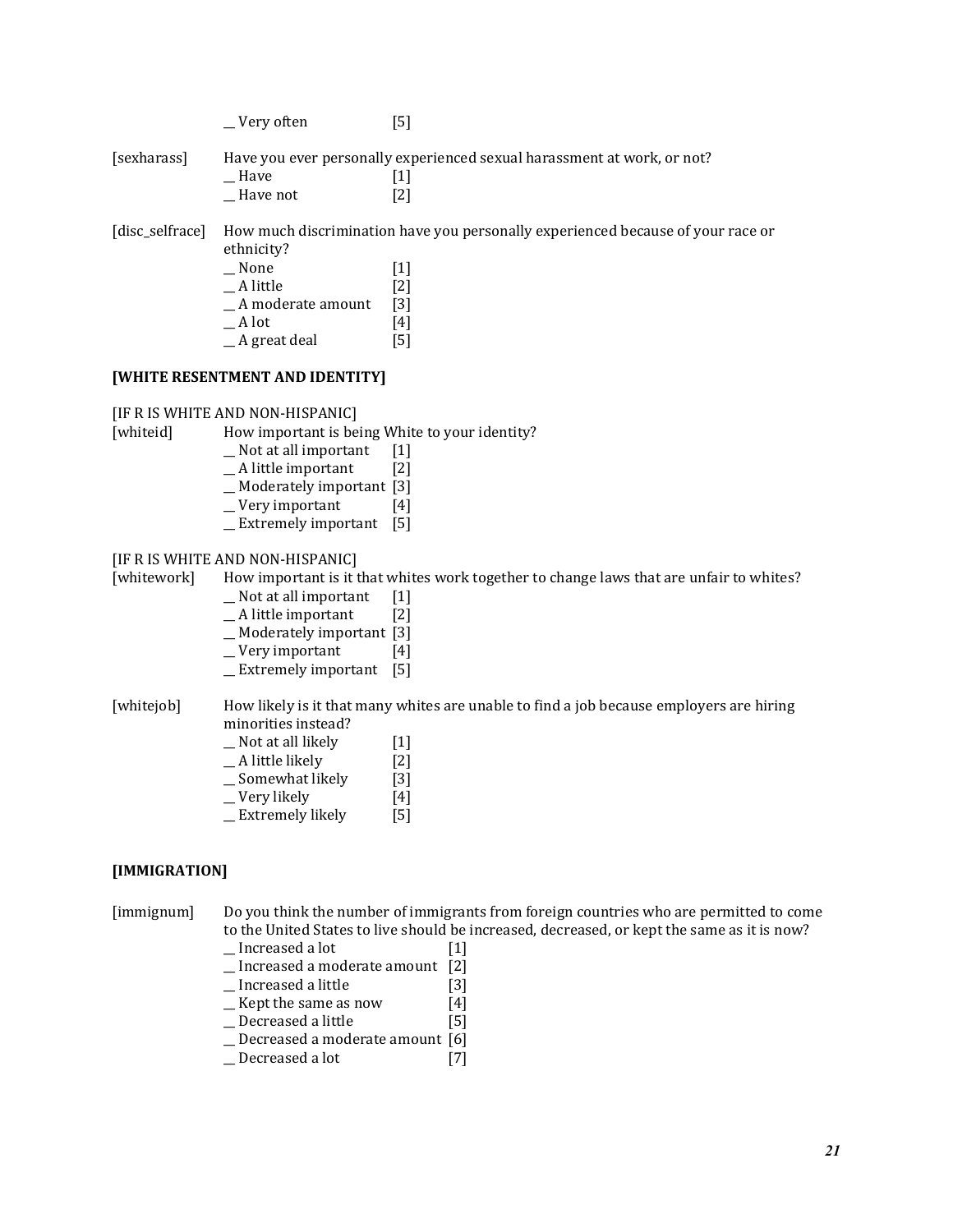| [immigpol]    | - Have a guest worker program so they can work.<br>and meet certain requirements.                                                                                                                                                                                  | Which comes closest to your view about what government policy should be toward<br>unauthorized immigrants now living in the United States?<br>_ Make all unauthorized immigrants felons and send them back to their home country.<br>$[1]$<br>$[2]$<br>_ Allow them to remain and eventually qualify for U.S. citizenship, if they pay back taxes<br>$[3]$<br>_Allow them to remain and eventually qualify for U.S. citizenship without penalties.<br>$[4]$ |
|---------------|--------------------------------------------------------------------------------------------------------------------------------------------------------------------------------------------------------------------------------------------------------------------|-------------------------------------------------------------------------------------------------------------------------------------------------------------------------------------------------------------------------------------------------------------------------------------------------------------------------------------------------------------------------------------------------------------------------------------------------------------|
| [birthright]  | are born in this country.<br>_Favor a great deal<br>_Favor moderately<br>_ Favor a little<br>_Neither favor nor oppose<br>_Oppose a little<br>_Oppose moderately<br>_Oppose a great deal                                                                           | Some people have proposed that the U.S. Constitution should be changed so that<br>the children of unauthorized immigrants do not automatically get citizenship if they<br>Do you favor, oppose, or neither favor nor oppose this proposal?<br>$[1]$<br>$[2]$<br>$[3]$<br>$[4]$<br>[5]<br>[6]<br>$[7]$                                                                                                                                                       |
| [wall]        | Mexico?<br>_Favor a great deal<br>_Favor moderately<br>_Favor a little<br>_Neither favor nor oppose<br>_Oppose a little<br>$\_\$ Oppose moderately<br>_Oppose a great deal                                                                                         | Do you favor, oppose, or neither favor nor oppose building a wall on the U.S. border with<br>$[1]$<br>$[2]$<br>$[3]$<br>$[4]$<br>[5]<br>[6]<br>$[7]$                                                                                                                                                                                                                                                                                                        |
| [diversity]   | a worse place to live, or does it make no difference?<br>$A$ lot better<br>$[1]$<br>_Moderately better<br>$[2]$<br>_A little better<br>$[3]$<br>No difference<br>[4]<br>_A little worse<br>$\lceil 5 \rceil$<br>_ Moderately worse<br>[6]<br>_A lot worse<br>$[7]$ | On balance, do you think having an increasing number of people of many different races,<br>ethnic groups and nationalities in the United States makes this country a better place to live,                                                                                                                                                                                                                                                                  |
| [illimcrime]  | _Increase a lot<br>Increase a moderate amount<br>Increase a little<br>No effect<br>Decrease a little<br>Decrease a moderate amount<br>Decrease a lot                                                                                                               | Does illegal immigration increase, decrease, or have no effect on the crime rate in the U.S.?<br>$[1]$<br>$[2]$<br>$[3]$<br>[4]<br>$[5]$<br>[6]<br>$[7]$                                                                                                                                                                                                                                                                                                    |
| [illimschool] | education?<br>Very good<br>$[1]$                                                                                                                                                                                                                                   | Is illegal immigration good, bad, or neither good nor bad for the quality of local public                                                                                                                                                                                                                                                                                                                                                                   |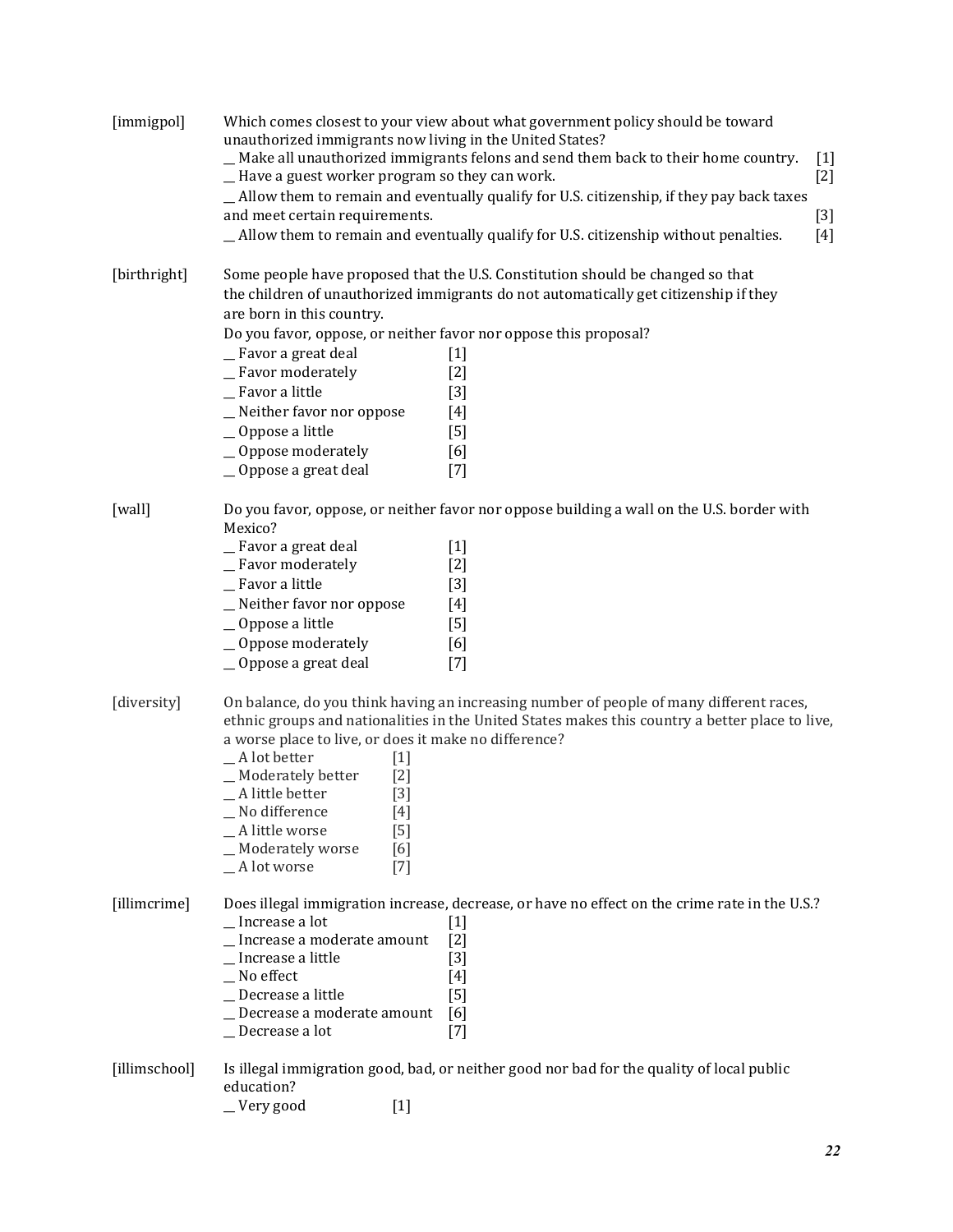|               | _Moderately good<br>_A little good<br>_Neither good nor bad [4]<br>_A little bad<br>_Moderately bad<br>_Very bad                                                                                                                                            | $[2]$<br>$[3]$<br>$[5]$<br>[6]<br>$[7]$                 |                                                                                                                                                                                                                                |  |
|---------------|-------------------------------------------------------------------------------------------------------------------------------------------------------------------------------------------------------------------------------------------------------------|---------------------------------------------------------|--------------------------------------------------------------------------------------------------------------------------------------------------------------------------------------------------------------------------------|--|
| [illimecon]   | _Very good<br>_Moderately good<br>_A little good<br>$N$ either good nor bad [4]<br>_A little bad<br>_Moderately bad<br>_Very bad                                                                                                                            | $[1]$<br>$[2]$<br>$[3]$<br>$[5]$<br>[6]<br>$[7]$        | Is illegal immigration good, bad, or neither good nor bad for the national economy?                                                                                                                                            |  |
| [imigcit]     | citizenship?<br>_Favor a great deal<br>_ Favor moderately<br>_ Favor a little<br>_Neither favor nor oppose<br>_Oppose a little<br>$\equiv$ Oppose moderately<br>_Oppose a great deal                                                                        | $[1]$<br>$[2]$<br>$[3]$<br>$[4]$<br>[5]<br>[6]<br>$[7]$ | Do you favor, oppose, or neither favor nor oppose allowing unauthorized immigrants<br>currently living in the United States to remain in the country and eventually qualify for                                                |  |
| [ice]         | _Approve extremely strongly<br>_Approve moderately strongly<br>$\_\$ Approve slightly<br>_Neither approve nor disapprove<br>_ Disapprove slightly<br>_ Disapprove moderately strongly<br>_ Disapprove extremely strongly                                    |                                                         | Do you approve, disapprove, or neither approve nor disapprove of the way the Immigration<br>and Customs Enforcement Agency ("ICE") officials are doing their job?<br>$[1]$<br>$[2]$<br>$[3]$<br>$[4]$<br>$[5]$<br>[6]<br>$[7]$ |  |
| [famsep]      | caught crossing the border illegally?<br>_Approve extremely strongly<br>_Approve moderately strongly<br>_Approve slightly<br>_Neither approve nor disapprove<br>_Disapprove slightly<br>_ Disapprove moderately strongly<br>_ Disapprove extremely strongly |                                                         | Do you approve or disapprove of the practice of separating the children from those parents<br>$[1]$<br>$[2]$<br>$[3]$<br>$[4]$<br>$[5]$<br>[6]<br>$[7]$                                                                        |  |
| [HEALTH CARE] |                                                                                                                                                                                                                                                             |                                                         |                                                                                                                                                                                                                                |  |

[acaapprove] Do you approve or disapprove of the Affordable Care Act of 2010, sometimes called Obamacare? \_\_ Approve extremely strongly [1]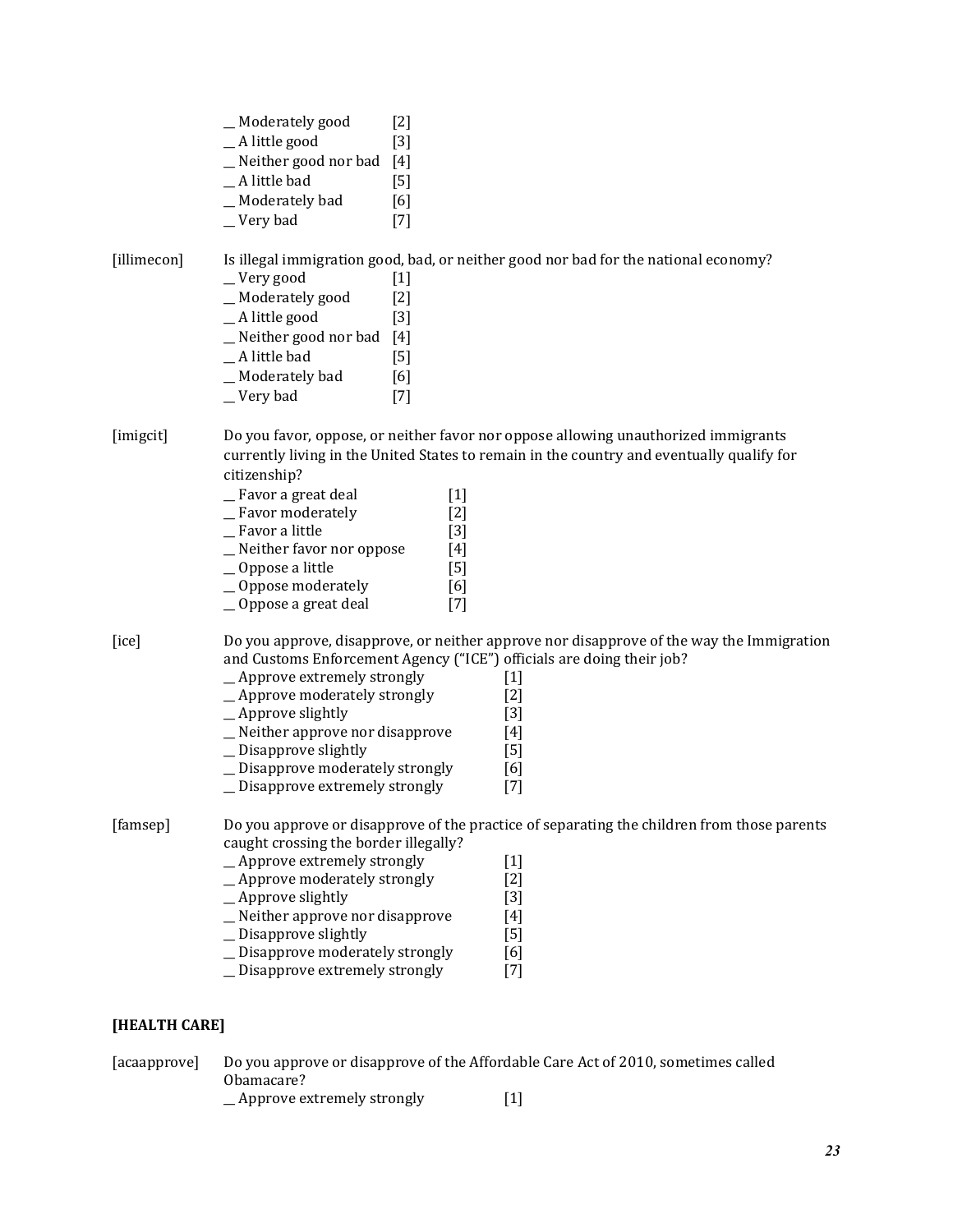|                     | _Approve moderately strongly<br>_Approve slightly<br>_Neither approve nor disapprove<br>_ Disapprove slightly                                                                          |                                                                       | $[2]$<br>$[3]$<br>$[4]$<br>[5]                                                                                       |
|---------------------|----------------------------------------------------------------------------------------------------------------------------------------------------------------------------------------|-----------------------------------------------------------------------|----------------------------------------------------------------------------------------------------------------------|
|                     | _ Disapprove moderately strongly<br>_ Disapprove extremely strongly                                                                                                                    |                                                                       | [6]<br>$[7]$                                                                                                         |
| [acarepeal]         | _Approve extremely strongly<br>_Approve moderately strongly<br>_Approve slightly<br>_ Neither approve nor disapprove<br>_ Disapprove slightly<br>_ Disapprove moderately strongly      |                                                                       | Do you approve or disapprove of repealing the Affordable Care Act?<br>$[1]$<br>$[2]$<br>$[3]$<br>[4]<br>$[5]$<br>[6] |
| [acains]            | _ Disapprove extremely strongly<br>health insurance?<br>_Much easier<br>_Moderately easier<br>_Slightly easier<br>_No effect<br>_Slightly harder<br>_Moderately harder<br>_Much harder | $[1]$<br>$\lceil 2 \rceil$<br>$[3]$<br>$[4]$<br>$[5]$<br>[6]<br>$[7]$ | $[7]$<br>Has the Affordable Care Act made it easier, harder, or had no effect on your ability to get                 |
| [loseins]           | _Not at all concerned<br>_A little concerned<br>_Moderately concerned [3]<br>_Very concerned<br>_Extremely concerned [5]                                                               | $[1]$<br>$\lceil 2 \rceil$<br>[4]                                     | How concerned are you about losing your health insurance in the next year?                                           |
| [costins]           | How concerned are you about the cost of health insurance?<br>_Not at all concerned<br>_A little concerned<br>_Moderately concerned [3]<br>_Very concerned<br>_Extremely concerned      | $[1]$<br>$\lceil 2 \rceil$<br>$[4]$<br>[5]                            |                                                                                                                      |
| [INCOME INEQUALITY] |                                                                                                                                                                                        |                                                                       |                                                                                                                      |
| [richpoor]          | States today is larger, smaller, or the same as it was 20 years ago?                                                                                                                   |                                                                       | Do you think the difference in incomes between rich people and poor people in the United                             |

- States today is larger, smaller, or the same as it was 20 years ago?<br>  $\begin{bmatrix} 1 \end{bmatrix}$ <br>  $\begin{bmatrix} A \end{bmatrix}$  Moderate amount larger [2]  $\Box$  A lot larger [1] \_\_ A moderate amount larger [2] \_\_ A little larger [3]
	- $\Box$  The same [4]
- 
- $A$  little larger [3]<br>  $A$  little larger [3]<br>  $A$  little smaller [5]<br>  $A$  moderate amount smaller [6]  $\frac{1}{2}$  A moderate amount smaller [6]<br>  $\frac{1}{2}$  A lot smaller [7]
- $A$  lot smaller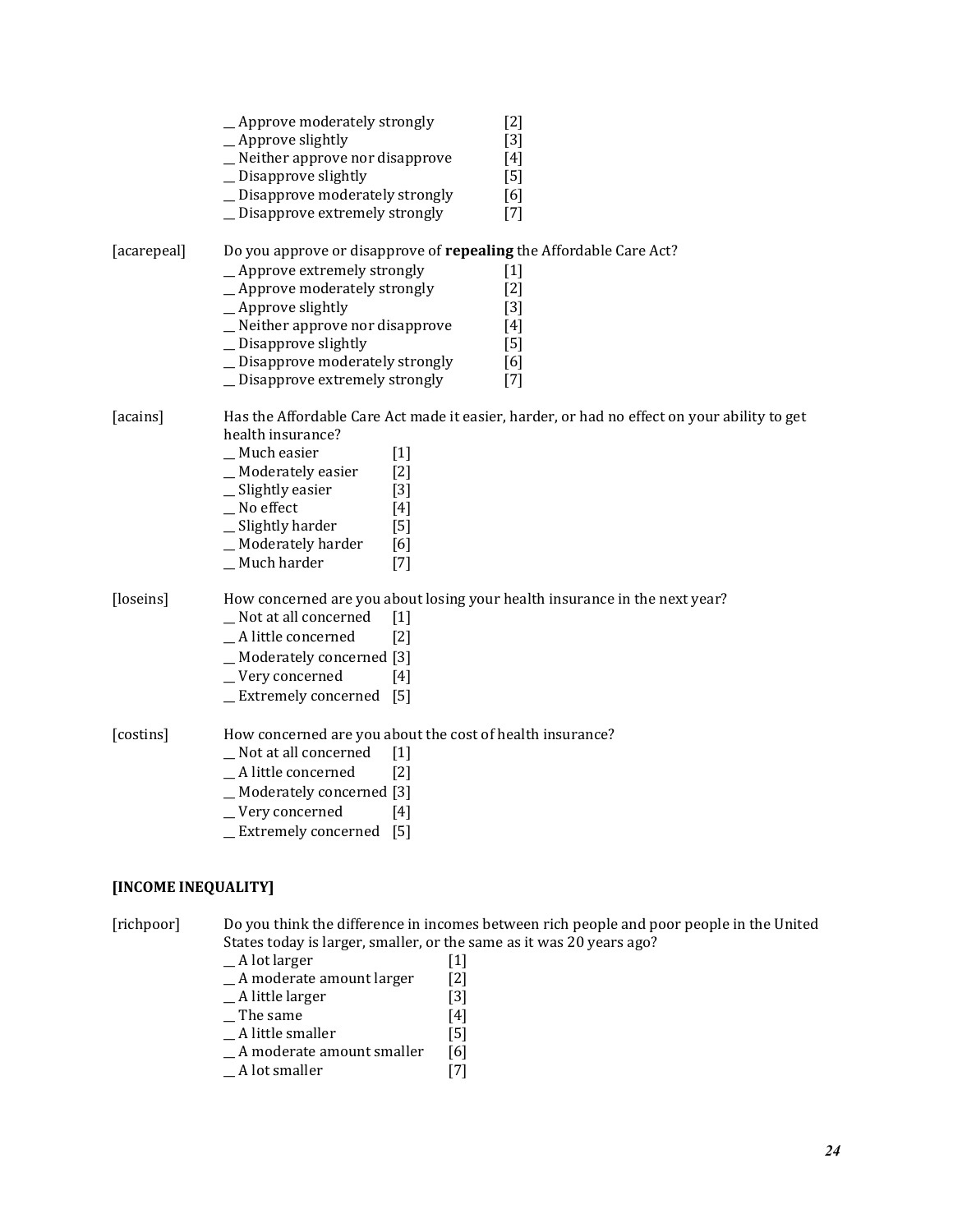# **[POSTMATERIALIST VALUES, FORM 2 ONLY]**

| [IF FORM=2] |                                                                                                                                                                                                                                                                                                                                                                                                                                                                                                                                                                         |                                  |
|-------------|-------------------------------------------------------------------------------------------------------------------------------------------------------------------------------------------------------------------------------------------------------------------------------------------------------------------------------------------------------------------------------------------------------------------------------------------------------------------------------------------------------------------------------------------------------------------------|----------------------------------|
| [post1]     | Which of these do you consider to be the most important?<br>_A high level of economic growth<br>_ Making sure this country has strong defense forces<br>_ Seeing that people have more say about how things are done<br>at their jobs and in their communities<br>_Trying to make our cities and countryside more beautiful                                                                                                                                                                                                                                             | $[1]$<br>$[2]$<br>$[3]$<br>$[4]$ |
| [IF FORM=2] |                                                                                                                                                                                                                                                                                                                                                                                                                                                                                                                                                                         |                                  |
| [post2]     | [OMIT THE RESPONSE OPTION SELECTED IN post1]<br>And which would be the next most important?<br>_A high level of economic growth<br>_ Making sure this country has strong defense forces<br>Seeing that people have more say about how things are done<br>at their jobs and in their communities<br>Trying to make our cities and countryside more beautiful                                                                                                                                                                                                             | $[1]$<br>$[2]$<br>$[3]$<br>$[4]$ |
| [IF FORM=2] |                                                                                                                                                                                                                                                                                                                                                                                                                                                                                                                                                                         |                                  |
| [post3]     | Here is another list. Which one of these do you consider most important?<br>_ Maintaining order in the nation<br>_Giving people more say in important government decisions<br>_ Fighting rising prices<br>_Protecting freedom of speech                                                                                                                                                                                                                                                                                                                                 | $[1]$<br>$[2]$<br>$[3]$<br>$[4]$ |
| [IF FORM=2] |                                                                                                                                                                                                                                                                                                                                                                                                                                                                                                                                                                         |                                  |
| [post4]     | [OMIT THE RESPONSE OPTION SELECTED IN post3]<br>And which would be the next most important?<br>$\_$ Maintaining order in the nation<br>_ Giving people more say in important government decisions<br>_ Fighting rising prices<br>_Protecting freedom of speech                                                                                                                                                                                                                                                                                                          | $[1]$<br>$[2]$<br>$[3]$<br>$[4]$ |
| [TAXES]     |                                                                                                                                                                                                                                                                                                                                                                                                                                                                                                                                                                         |                                  |
| [work]      | In the past 12 months, did you do any work for pay, or did you not do any work for pay<br>during this time?<br>Worked for pay in the past 12 months<br>$[1]$<br>$[2]$<br>Did not work for pay in the past 12 months                                                                                                                                                                                                                                                                                                                                                     |                                  |
| [taxecon]   | Do you think the 2017 law that reduced federal tax rates for individuals and businesses<br>helped or hurt the nation's economy, or has it not made any difference either way?<br>_Helped a great deal<br>$[1]$<br>-Helped a moderate amount<br>$[2]$<br>-Helped a little<br>$[3] % \includegraphics[width=0.9\columnwidth]{figures/fig_1a} \caption{Schematic diagram of the top of the top of the top of the right.} \label{fig:1} %$<br>_Neither helped nor hurt<br>$[4]$<br>_Hurt a little<br>$[5]$<br>_Hurt a moderate amount<br>[6]<br>_Hurt a great deal<br>$[7]$ |                                  |
| [taxfam]    | Do you think the 2017 tax cuts helped or hurt your family's economic situation, or have they<br>not made any difference either way?                                                                                                                                                                                                                                                                                                                                                                                                                                     |                                  |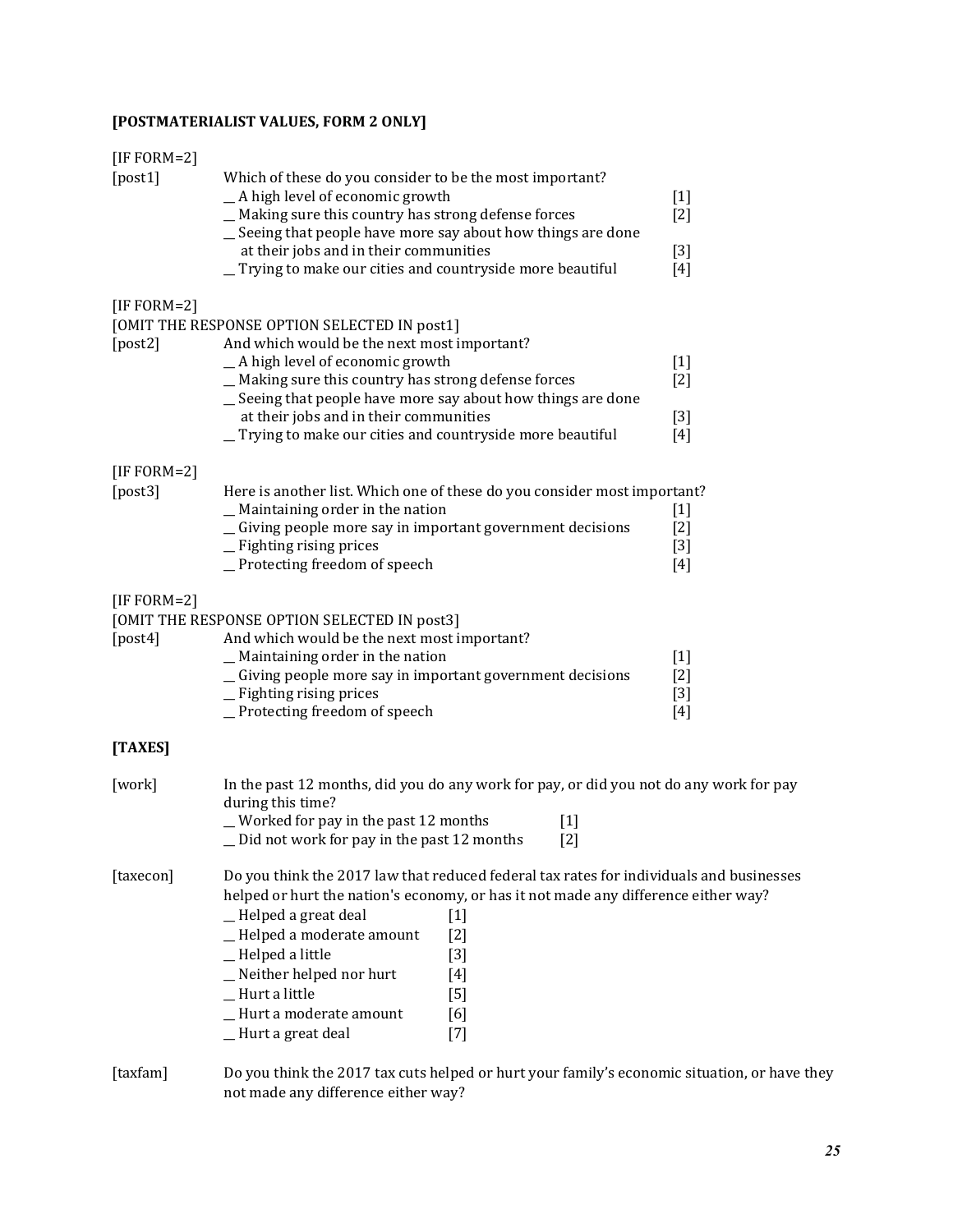| Helped a great deal      | $[1]$             |
|--------------------------|-------------------|
| Helped a moderate amount | $\lceil 2 \rceil$ |
| Helped a little          | [3]               |
| Neither helped nor hurt  | [4]               |
| Hurt a little            | [5]               |

\_\_ Hurt a moderate amount [6]

\_\_ Hurt a great deal [7]

[taxapproval] Do you approve, disapprove, or neither approve nor disapprove of the 2017 tax cuts?

- $\angle$  Approve a great deal [1]<br> $\angle$  Approve a moderate amount [2]
- − 11<br>
− Approve a moderate amount [2]<br>
− Approve a little [3]
- $\overline{\phantom{a}}$  Approve a little
- \_\_ Neither approve nor disapprove [4]
- \_\_ Disapprove a little [5]
- \_\_ Disapprove a moderate amount [6]
- \_\_ Disapprove a great deal [7]

#### **[RACIAL RESENTMENT]**

[GRID, ONE RESPONSE PER ROW]

Do you agree strongly, agree somewhat, neither agree nor disagree, disagree somewhat, or disagree strongly with each of the following statements?

|                |                                                                                                                                                                       | Agree<br>strongly | Agree<br>somewhat | Neither agree<br>or disagree | Disagree<br>somewhat | Disagree<br>strongly |
|----------------|-----------------------------------------------------------------------------------------------------------------------------------------------------------------------|-------------------|-------------------|------------------------------|----------------------|----------------------|
|                |                                                                                                                                                                       | $[1]$             | $[2]$             | $[3]$                        | $[4]$                | [5]                  |
| $[\text{rr1}]$ | Irish, Italians, Jewish and<br>many other minorities<br>overcame prejudice and<br>worked their way up.<br>Blacks should do the<br>same without any special<br>favors. | ∩                 |                   |                              |                      |                      |
| $[\text{rr2}]$ | Generations of slavery<br>and discrimination have<br>created conditions that<br>make it difficult for blacks<br>to work their way out of<br>the lower class.          | ( )               |                   |                              |                      |                      |
| $[\text{rr3}]$ | Over the past few years,<br>blacks have gotten less<br>than they deserve.                                                                                             | ∩                 |                   |                              |                      |                      |
| $[\text{rr}4]$ | It's really a matter of<br>some people not trying<br>hard enough; if blacks<br>would only try harder                                                                  | ⌒                 |                   |                              |                      |                      |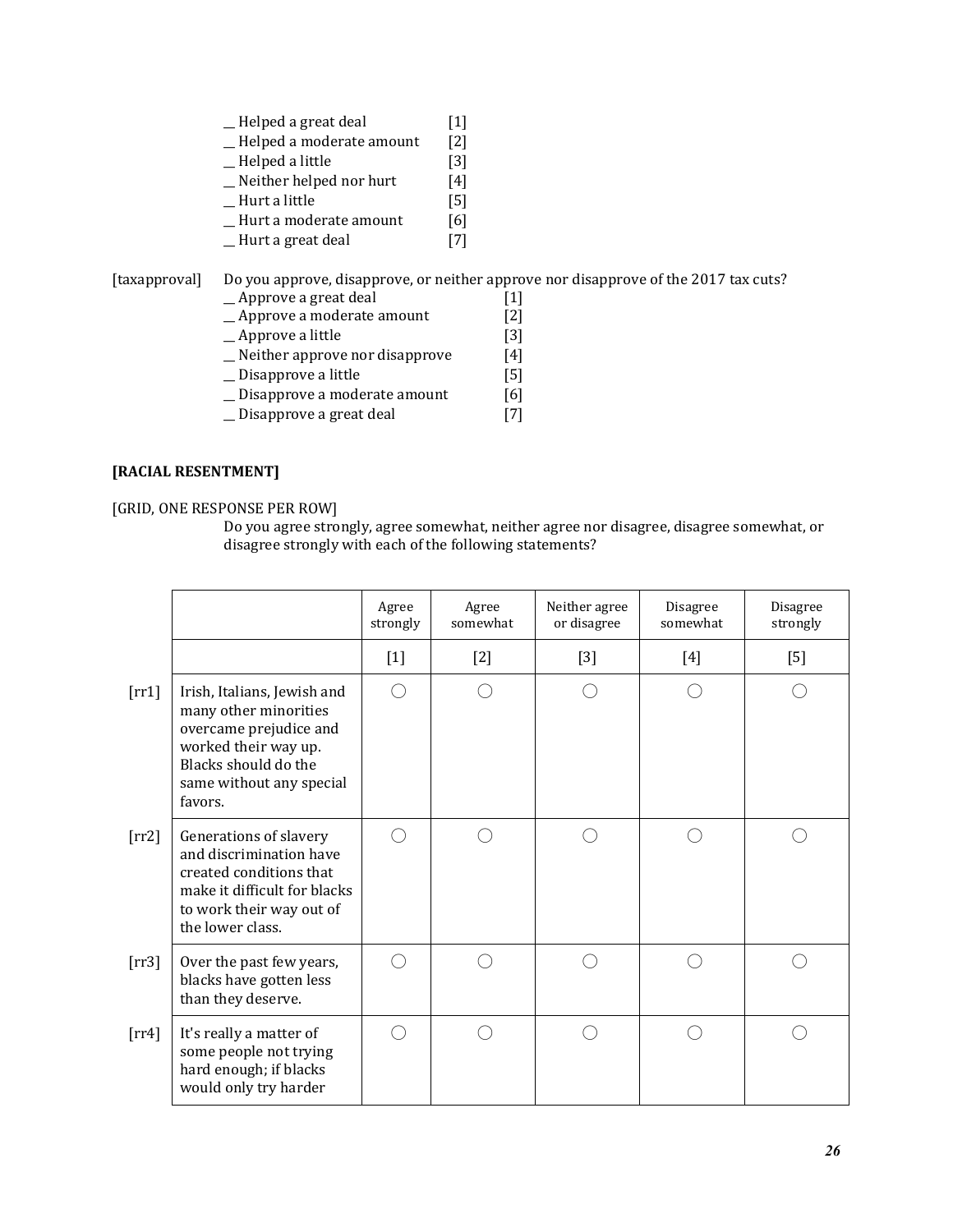| they could be just as well<br>off as whites. |  |  |  |  |  |
|----------------------------------------------|--|--|--|--|--|
|----------------------------------------------|--|--|--|--|--|

#### **[GROUP EMPATHY]**

#### [GENERATE RANDOMIZATION VARIABLE RAND\_EMP=1 OR 2]

 $[IF$  RAND\_EMP = 1]

[emp\_concern1] How often would you say that you have tender, concerned feelings for people from another racial or ethnic group who are less fortunate than you?

| Extremely often  | [1]               |
|------------------|-------------------|
| Very often       | $\lceil 2 \rceil$ |
| Somewhat often   | [3]               |
| Not too often    | [4]               |
| Not often at all | [5]               |

 $[IF$  RAND  $EMP = 2]$ 

[emp\_concern2] How often would you say that you feel concerned about people from another racial or ethnic group who are less fortunate than you?

| [1]               |
|-------------------|
| $\lceil 2 \rceil$ |
| [3]               |
| [4]               |
| [5]               |
|                   |

[emp\_persp] How often would you say you try to better understand people of other racial or ethnic groups by imagining how things look from their perspective?

| Extremely often | $[1]$      |
|-----------------|------------|
| Very often      | $[2]$      |
|                 | <b>FA3</b> |

- \_\_ Somewhat often [3]
- Not too often
- \_\_ Not often at all [5]

[emp\_place] Before criticizing somebody from another racial or ethnic group, how often do you try to imagine how you would feel if you were in their place?

- \_\_ Extremely often [1]
- \_\_ Very often [2]
- \_\_ Somewhat often [3]
- $\Box$  Not too often [4]
- \_\_ Not often at all [5]

 $[IF$  RAND  $EMP = 1]$ 

[emp\_adv1] When you see someone being taken advantage of due to their race or ethnicity, how often do you feel protective towards them?

- \_Extremely often [1]<br>\_Very often [2]  $\angle$  Very often \_\_ Somewhat often [3]
- 
- \_\_ Not too often [4] \_\_ Not often at all [5]

 $[IF$  RAND\_EMP = 2]

[emp\_adv2] When you see someone being treated poorly due to their race or ethnicity, how often do you feel protective towards them?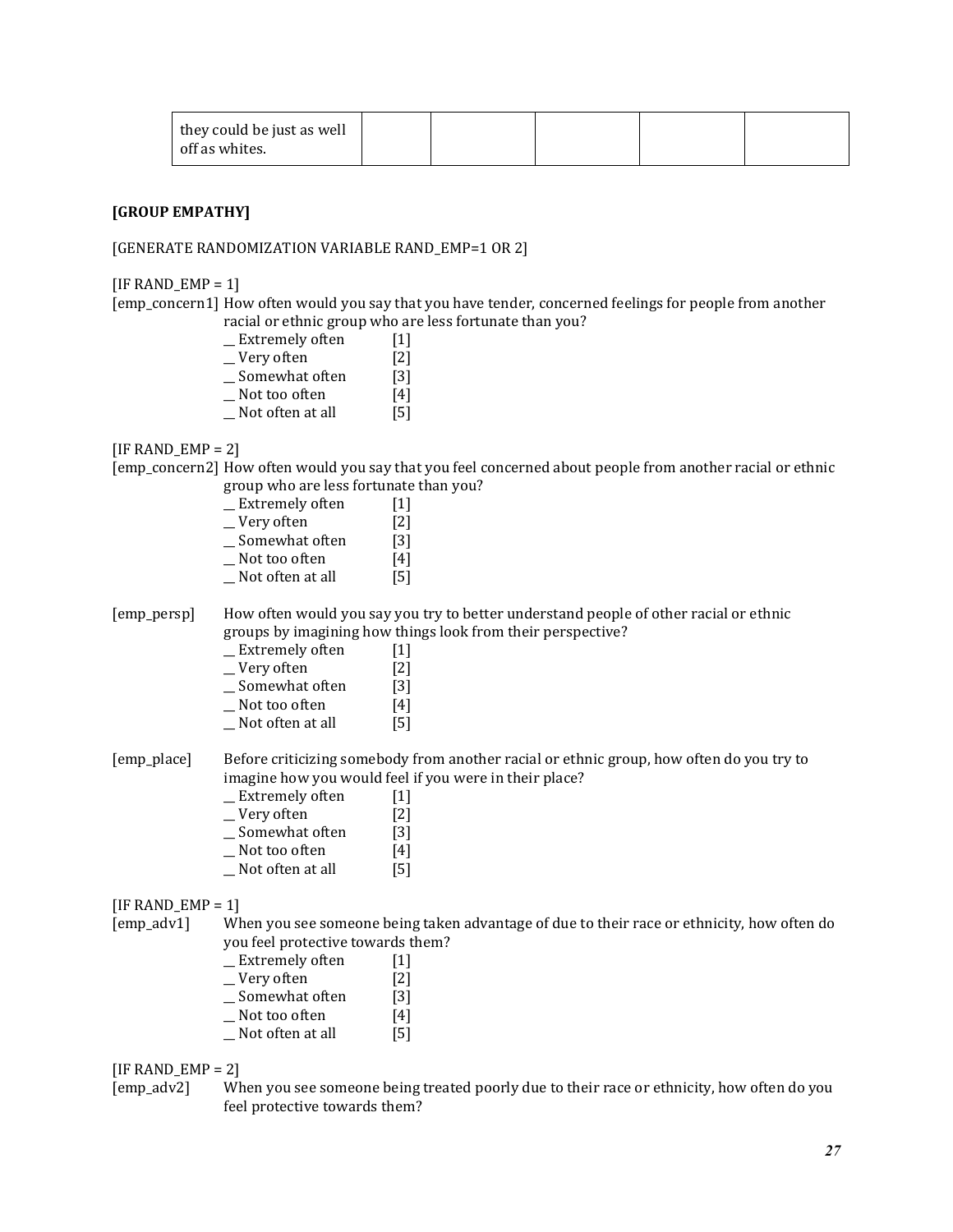| Extremely often  | $[1]$             |
|------------------|-------------------|
| Very often       | $\lceil 2 \rceil$ |
| Somewhat often   | $\lceil 3 \rceil$ |
| Not too often    | [4]               |
| Not often at all | [5]               |

#### **[FOREIGN POLICY, FORM 2 ONLY]**

#### [IF FORM=2]

[GRID, ONE RESPONSE PER ROW]

During the past 12 months, do you think U.S. policy has been too tough, about right, or not tough enough with these countries? *Mark one answer in each row*.

|           |              | Too tough<br>$[1] % \includegraphics[width=0.9\columnwidth]{figures/fig_1a} \caption{The figure shows the number of times, and the number of times, and the number of times, and the number of times, are indicated with the number of times, and the number of times, are indicated with the number of times.} \label{fig:2}$ | About right<br>$[2]$ | Not tough enough<br>[3] |
|-----------|--------------|--------------------------------------------------------------------------------------------------------------------------------------------------------------------------------------------------------------------------------------------------------------------------------------------------------------------------------|----------------------|-------------------------|
| [russia]  | Russia       |                                                                                                                                                                                                                                                                                                                                |                      |                         |
| [dprk]    | North Korea  |                                                                                                                                                                                                                                                                                                                                |                      |                         |
| [israel]  | Israel       |                                                                                                                                                                                                                                                                                                                                |                      |                         |
| [mexico]  | Mexico       |                                                                                                                                                                                                                                                                                                                                |                      |                         |
| [china]   | China        |                                                                                                                                                                                                                                                                                                                                |                      |                         |
| [canada]  | Canada       |                                                                                                                                                                                                                                                                                                                                |                      |                         |
| [germany] | Germany      |                                                                                                                                                                                                                                                                                                                                |                      |                         |
| [saudi]   | Saudi Arabia |                                                                                                                                                                                                                                                                                                                                |                      |                         |

#### **[ENVIRONMENT: CLIMATE CHANGE]**

[GENERATE RANDOMIZATION VARIABLE RAND\_CLIMATE=1 OR 2]

#### [IF RAND\_CLIMATE=1]

- [warm] You may have heard about the idea that the world's temperature may have been going up slowly over the past 100 years. What is your personal opinion on this? Do you think this has probably been happening, or do you think it probably hasn't been happening? \_\_ Has probably been happening [1]
	- \_\_ Probably hasn't been happening [2]

[IF warm =1 or RAND\_CLIMATE=2, FILL QUESTION TEXT 'Do' ELSE FILL 'Assuming it's happening, do'] [warmcause] (Do / Assuming it's happening, do) you think a rise in the world's temperatures is caused mostly by human activity, mostly by natural causes, or about equally by human activity and by natural causes?

- $-$  Mostly by human activity [1]<br>Mostly by natural causes [2]
- \_\_ Mostly by natural causes [2]
- $\angle$  About equally by human activity and natural causes [3]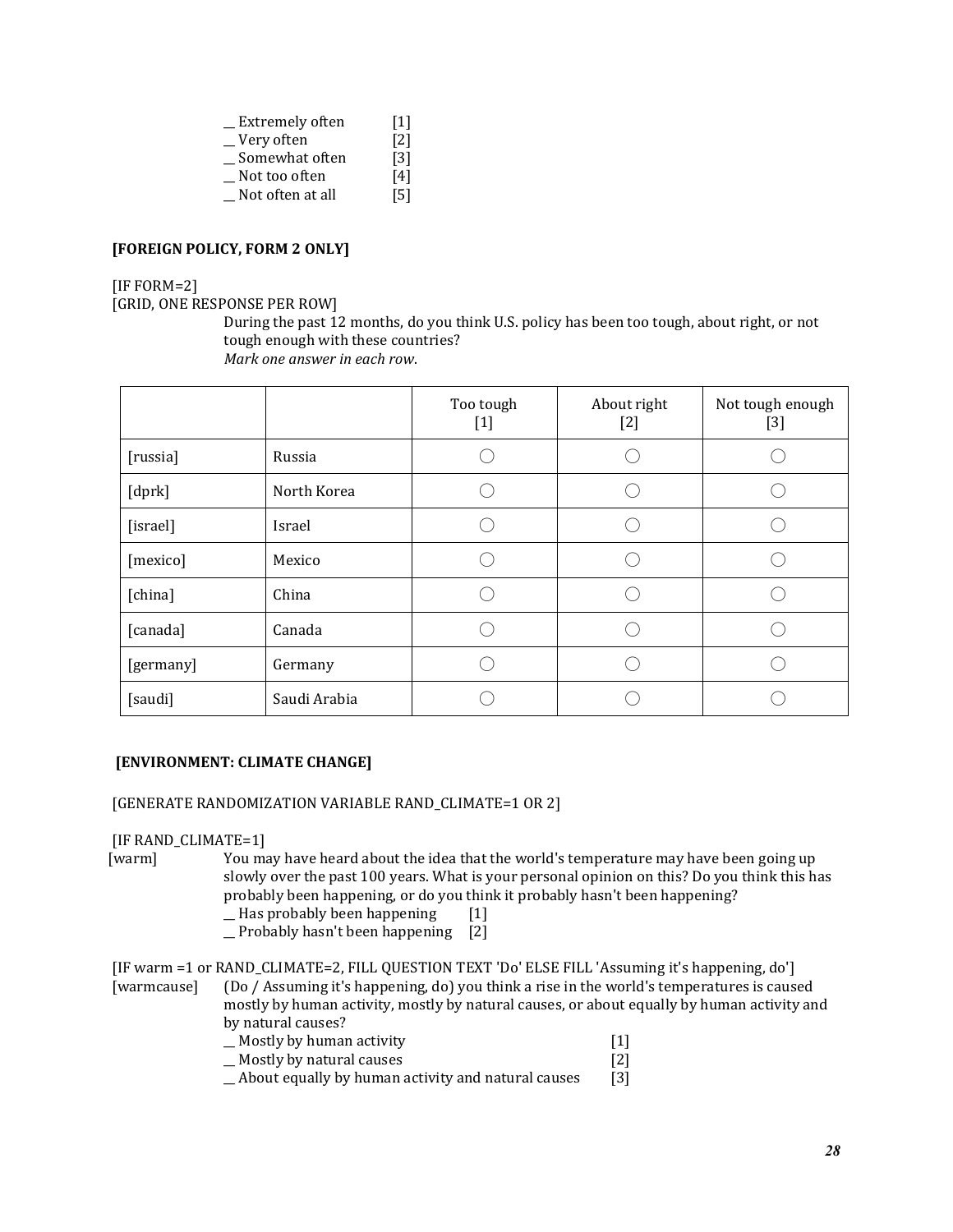|           |                                                                                   |                   | [IF RAND_CLIMATE=1, FILL "rising temperatures", ELSE IF RAND_CLIMATE=2 FILL "climate change"] |  |  |
|-----------|-----------------------------------------------------------------------------------|-------------------|-----------------------------------------------------------------------------------------------|--|--|
| [warmdo]  | Do you think the federal government should be doing more about (rising<br>amount? |                   | temperatures/climate change), should be doing less, or is it currently doing the right        |  |  |
|           | _ Should be doing more                                                            |                   | $[1]$                                                                                         |  |  |
|           | _Should be doing less                                                             |                   | $[2]$                                                                                         |  |  |
|           | $\equiv$ Is currently doing the right amount                                      |                   | $[3]$                                                                                         |  |  |
| [warmus]  |                                                                                   |                   | How much, if at all, do you think climate change is currently affecting severe weather events |  |  |
|           | or temperature patterns in the United States?                                     |                   |                                                                                               |  |  |
|           | $Not$ at all                                                                      | $[1]$             |                                                                                               |  |  |
|           | _A little                                                                         | $[2]$             |                                                                                               |  |  |
|           | _A moderate amount                                                                | $\lceil 3 \rceil$ |                                                                                               |  |  |
|           | $-$ A lot                                                                         | $[4]$             |                                                                                               |  |  |
|           | $A$ great deal                                                                    | $[5]$             |                                                                                               |  |  |
| [warmcom] |                                                                                   |                   | How much, if at all, do you think climate change is currently affecting severe weather events |  |  |
|           | or temperature patterns in your local community?                                  |                   |                                                                                               |  |  |
|           | $Not$ at all                                                                      | $[1]$             |                                                                                               |  |  |
|           | _A little                                                                         | $[2]$             |                                                                                               |  |  |
|           | $A$ moderate amount                                                               | $[3]$             |                                                                                               |  |  |
|           | $A$ lot                                                                           | $[4]$             |                                                                                               |  |  |
|           | $A$ great deal                                                                    | $[5]$             |                                                                                               |  |  |
| [warmyou] | How important is the issue of climate change to you personally?                   |                   |                                                                                               |  |  |
|           | _ Not at all important                                                            | $[1]$             |                                                                                               |  |  |
|           | $\_$ A little important                                                           | $[2]$             |                                                                                               |  |  |
|           | _Moderately important                                                             | $[3]$             |                                                                                               |  |  |
|           | $\sqrt{\frac{y}{x}}$ Very important                                               | $[4]$             |                                                                                               |  |  |
|           | $\_$ Extremely important                                                          | $[5]$             |                                                                                               |  |  |
|           |                                                                                   |                   |                                                                                               |  |  |
|           |                                                                                   |                   |                                                                                               |  |  |

#### **[POLITICAL VIOLENCE]**

[violence1] Compared to two years ago, do you think violence in the United States related to politics has increased, decreased, or stayed the same?

- \_\_ Increased a great deal [1]
- \_\_ Increased a moderate amount [2]
- $\overline{\phantom{a}}$  Increased a little
- \_Stayed the same [4]<br>
\_Decreased a little [5]
- $\angle$  Decreased a little
- \_Decreased a moderate amount [6]<br>
\_Decreased a great deal [7]
- \_\_ Decreased a great deal [7]

[violence2] How much do you feel it is justified for people to use violence to pursue their political goals in this country?

| $\Box$ Not at all | $[1]$             |
|-------------------|-------------------|
| A little          | $\lceil 2 \rceil$ |
| A moderate amount | $\lceil 3 \rceil$ |
| A lot             | [4]               |
| A great deal      | [5]               |

#### **[FREE TRADE]**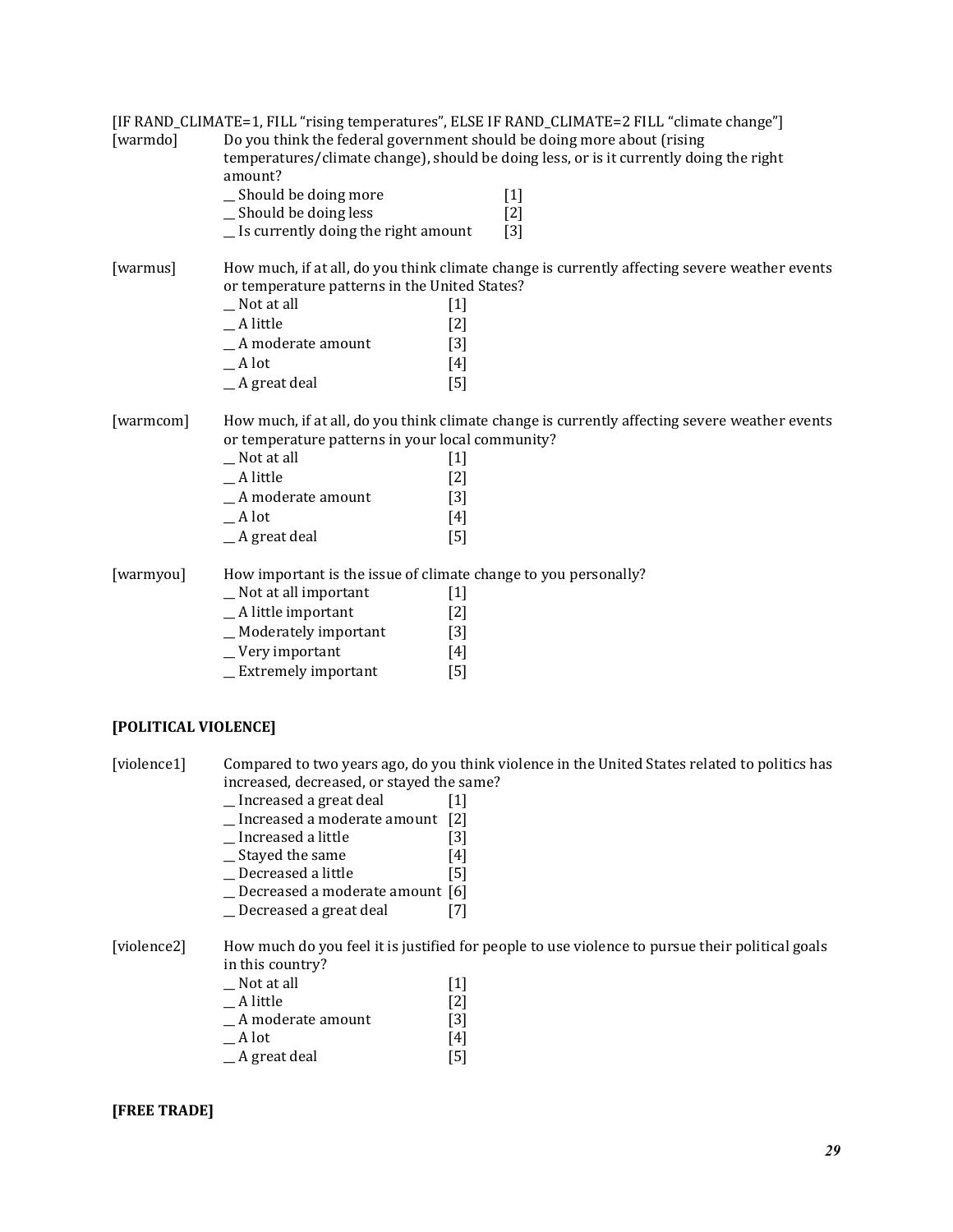[GENERATE RANDOMIZATION VARIABLE TRADE\_ORDER WITH VALUES 1, 2, 3, 4, TO CONTROL THE SEQUENCE OF QUESTIONS IN THIS SECTION AS FOLLOWS: IF TRADE\_ORDER=1: freetrade, tariff\_work, tariff\_con IF TRADE\_ORDER=2: freetrade, tariff\_con, tariff\_work IF TRADE\_ORDER=3: tariff\_work, tariff\_con, freetrade IF TRADE\_ORDER=4: tariff\_con, tariff\_work, freetrade]

[freetrade] In general, do you favor, oppose, or neither favor nor oppose the U.S. making free trade agreements with other countries?

| Favor a great deal       | $[1]$             |
|--------------------------|-------------------|
| Favor moderately         | $[2]$             |
| Favor a little           | $\lceil 3 \rceil$ |
| Neither favor nor oppose | [4]               |
| _Oppose a little         | [5]               |
| Oppose moderately        | [6]               |

\_\_ Oppose a great deal [7]

[tariff\_work] Do you think raising tariffs and barriers to imports from other countries will mostly help protect **American workers**, mostly hurt American workers, or will it have no effect on workers?

| _Help a great deal    | [1]               |
|-----------------------|-------------------|
| _Help moderately      | $\lceil 2 \rceil$ |
| $=$ Help a little     | $\lceil 3 \rceil$ |
| _No effect either way | [4]               |
| $\_$ Hurt a little    | [5]               |
| _Hurt moderately      | [6]               |
| _Hurt a great deal    |                   |

[tariff\_con] Do you think raising tariffs and barriers to imports from other countries will mostly help American **consumers**, mostly hurt American consumers, or will it have no effect on consumers?

- \_\_ Help a great deal [1]
- \_\_ Help moderately [2]
- \_\_ Help a little [3]
- \_\_ No effect either way [4]
- \_\_ Hurt a little [5]
- \_\_ Hurt moderately [6]
- \_\_ Hurt a great deal [7]

#### **[DRUGS/OPIOID EPIDEMIC]**

| [knowopioid] | Do you know anyone who has had an addiction to pain-killers or opioid drugs, or do you not<br>know anyone who has had that kind of addiction?                       |                   |     |
|--------------|---------------------------------------------------------------------------------------------------------------------------------------------------------------------|-------------------|-----|
|              | _ Know someone who has had a pain-killer or opioid drug addiction                                                                                                   |                   | 1   |
|              | Do not know anyone who has had that addiction                                                                                                                       |                   | [2] |
| [opioiddo]   | Do you think the federal government should be doing more about the opioid drug addiction<br>issue, should be doing less, or is it currently doing the right amount? |                   |     |
|              | _Should be doing a great deal more                                                                                                                                  | $\lceil 1 \rceil$ |     |
|              | _ Should be doing a moderate amount more                                                                                                                            | [2]               |     |
|              | _ Should be doing a little more                                                                                                                                     | [3]               |     |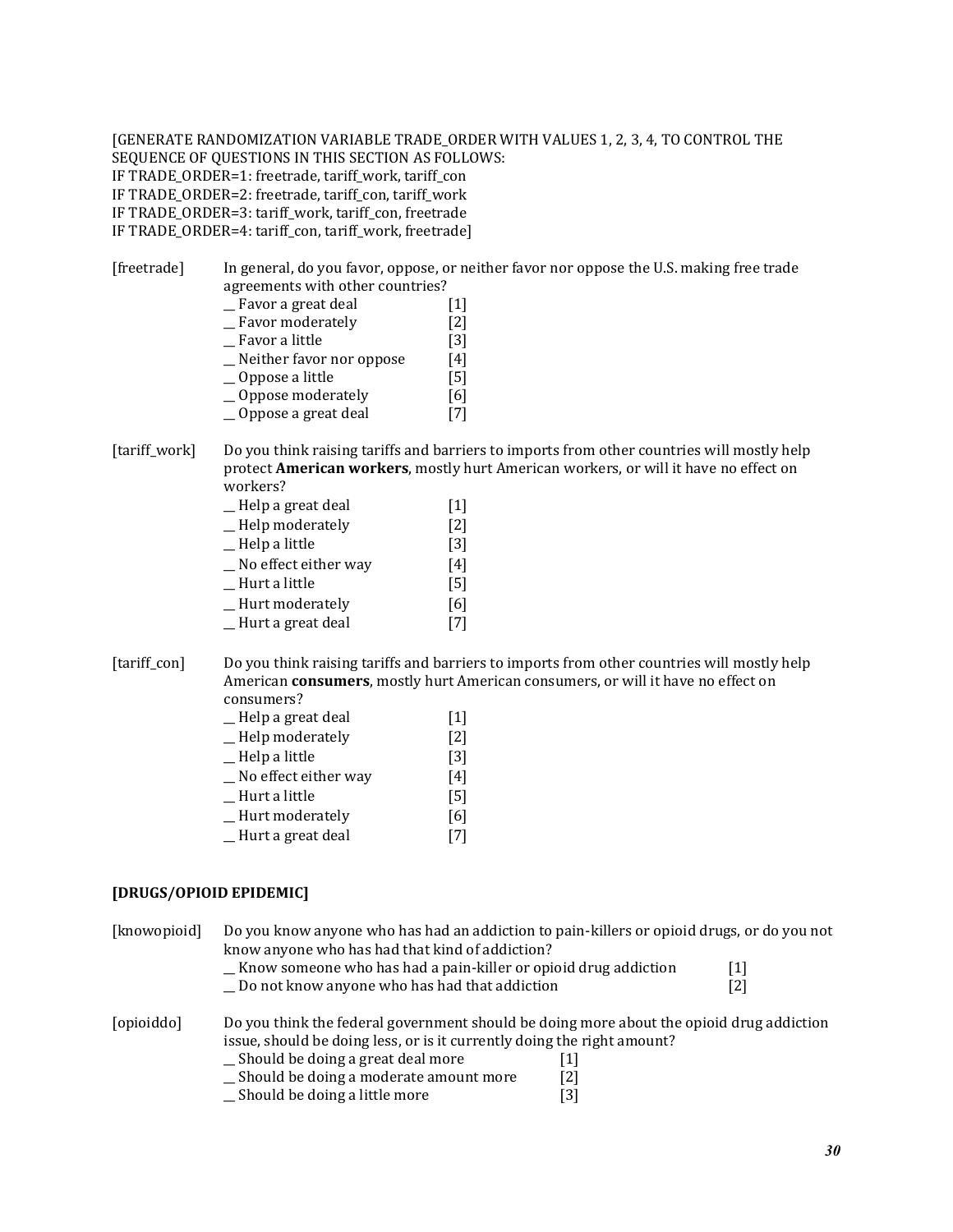| Is doing the right amount              | [4] |
|----------------------------------------|-----|
| Should be doing a little less          | [5] |
| Should be doing a moderate amount less | [6] |
| Should be doing a great deal less      | [7] |

#### **[GUNS]**

[guncheck] Do you favor, oppose, or neither favor nor oppose requiring background checks for gun purchases at gun shows or other private sales? \_\_ Favor a great deal [1] \_\_ Favor moderately [2] \_\_ Favor a little [3] \_\_ Neither favor nor oppose [4] \_\_ Oppose a little [5] \_\_ Oppose moderately [6] \_\_ Oppose a great deal [7] [gunsar] Do you favor, oppose, or neither favor nor oppose banning the sale of semi-automatic "assault-style" rifles? \_\_ Favor a great deal [1] \_\_ Favor moderately [2] \_\_ Favor a little [3] \_\_ Neither favor nor oppose [4] \_\_ Oppose a little [5] \_\_ Oppose moderately [6] \_\_ Oppose a great deal [7] [gunteach] Do you favor, oppose, or neither favor nor oppose allowing school teachers to carry guns at school? \_\_ Favor a great deal [1] \_\_ Favor moderately [2] \_\_ Favor a little [3] \_\_ Neither favor nor oppose [4] \_\_ Oppose a little [5] \_\_ Oppose moderately [6] \_\_ Oppose a great deal [7] **[DEMOCRATIC NORMS]**

# [IF FORM=1]

[strlead] "Having a strong leader in government is good for the United States even if the leader bends the rules to get things done."

How much do you agree or disagree with this statement?

- \_\_ Agree strongly [1]
- \_\_ Agree somewhat [2]
- \_\_ Neither agree nor disagree [3]
- \_\_ Disagree somewhat [4]
- \_\_ Disagree strongly [5]

#### [IF FORM=1]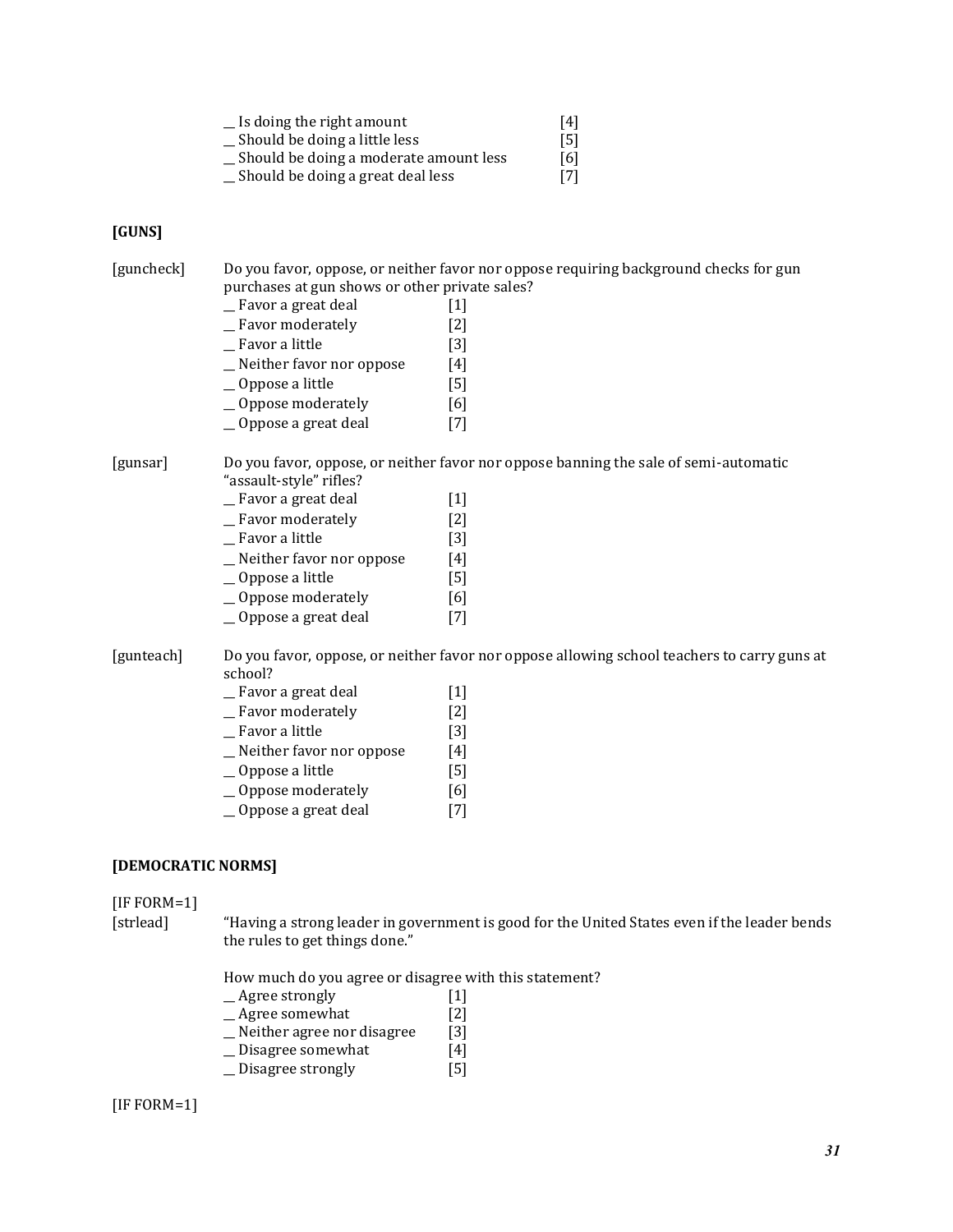#### [GRID, ONE RESPONSE PER ROW]

How important are each of the following to the United States maintaining a strong democracy? *Mark one answer in each row.*

|       |                                                                                                                         | Not<br>important<br>at all | A little<br>important | Moderately<br>important | Very<br>important | Extremely<br>important |
|-------|-------------------------------------------------------------------------------------------------------------------------|----------------------------|-----------------------|-------------------------|-------------------|------------------------|
|       |                                                                                                                         | $[1]$                      | $[2]$                 | $[3]$                   | $[4]$             | $[5]$                  |
| [sd1] | News organizations are<br>free to criticize political<br>leaders                                                        |                            |                       |                         |                   |                        |
| [sd2] | The government conducts<br>its work openly and<br>transparently                                                         |                            |                       |                         |                   |                        |
| [sd3] | The executive, legislative,<br>and judicial branches of<br>government keep one<br>another from having too<br>much power | Ω                          |                       |                         |                   |                        |
| [sd4] | Elected officials face<br>serious consequences if<br>they engage in<br>misconduct                                       |                            |                       |                         |                   |                        |
| [sd5] | People are free to<br>peacefully protest                                                                                |                            |                       |                         | ∩                 |                        |
| [sd6] | People agree on basic<br>facts even if they disagree<br>politically                                                     |                            |                       |                         |                   |                        |

[IF FORM=2]

[strpres] How helpful or harmful would it be if U.S. presidents could work on the country's problems without worrying so much about opposition from Congress or the courts?

- \_Extremely helpful [1]<br>
\_Very helpful [2]
- $\overline{\phantom{a}}$  Very helpful
- \_Somewhat helpful [3]
- $\frac{1}{2}$  Neither helpful nor harmful [4]<br>  $\frac{1}{2}$  Somewhat harmful [5]
- Somewhat harmful [5]<br>
Very harmful [6]
- Wery harmful<br>
<u>Extremely harmful</u> [6]<br>
Extremely harmful [7]
- $\overline{\phantom{a}}$  Extremely harmful

# [IF FORM=2]

- [dishonest] Do you think politicians today are more dishonest or less dishonest than politicians in the past?
	- \_Much more dishonest [1]<br>\_Moderately more dishonest [2]
	- $\overline{\phantom{a}}$  Moderately more dishonest
	- \_\_ A little more dishonest [3]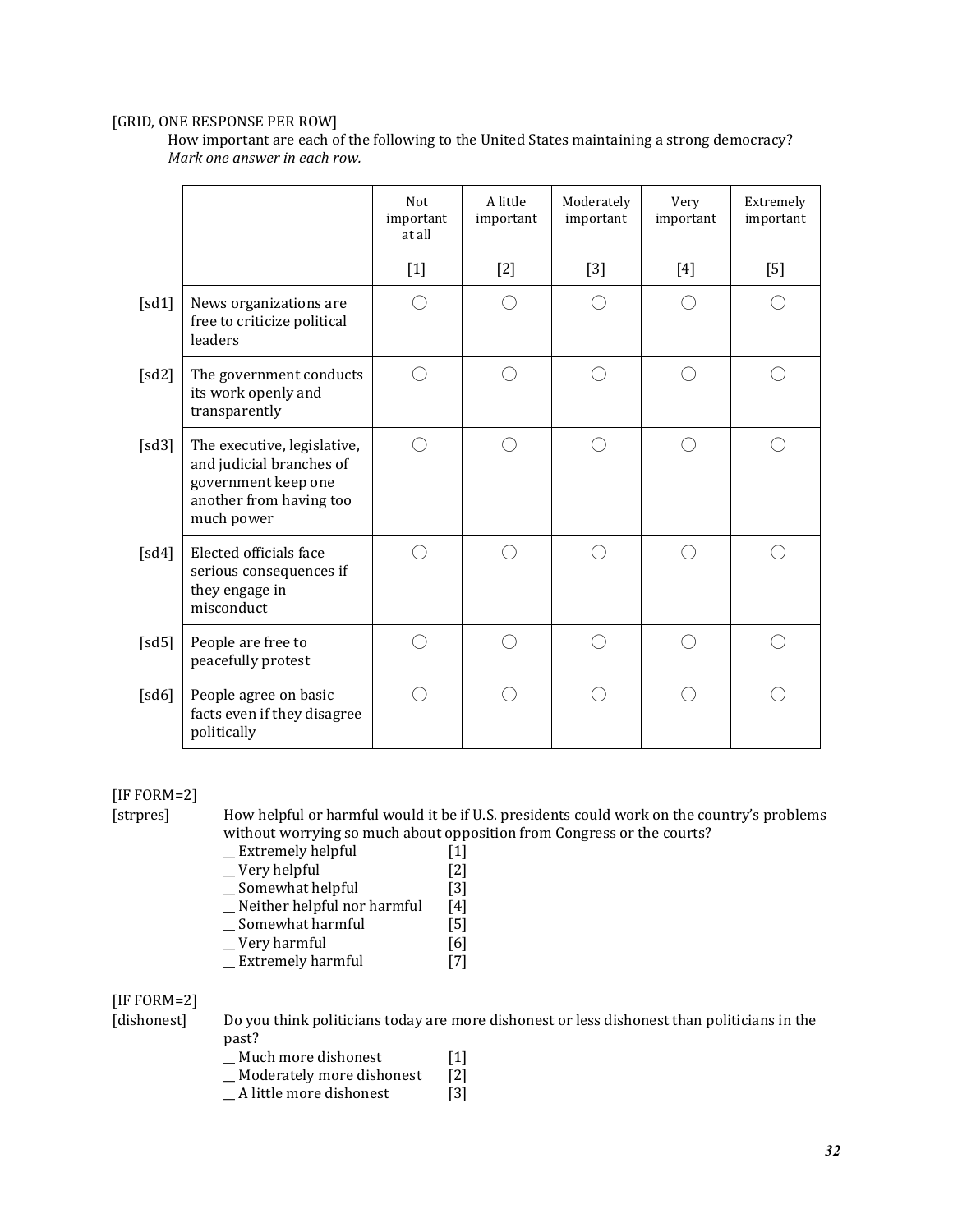|              | _No difference<br>[4]<br>_A little less dishonest<br>$[5]$<br>_Moderately less dishonest<br>[6]<br>_A great deal less dishonest<br>$[7]$                                                                                                                                                                                                                                                                                                       |
|--------------|------------------------------------------------------------------------------------------------------------------------------------------------------------------------------------------------------------------------------------------------------------------------------------------------------------------------------------------------------------------------------------------------------------------------------------------------|
|              | [EVALUATIONS OF NEWS MEDIA]                                                                                                                                                                                                                                                                                                                                                                                                                    |
| [media1]     | The news media—such as newspapers, TV, and radio— have historically had a role in<br>checking the powers of the U.S. government by covering what is happening so the public can<br>be well-informed. How important is it to you that the media play this role?<br>_ Not at all important<br>$[1]$<br>$A$ little important<br>$[2]$<br>_ Moderately important<br>$[3]$<br>_Very important<br>$[4]$<br>_Extremely important<br>$\lceil 5 \rceil$ |
| [media2]     | How effective do you think the news media are today in this role?<br>_ Not at all effective<br>$[1]$<br>_Slightly effective<br>$[2]$<br>_Moderately effective<br>$[3]$<br>_Very effective<br>$[4]$<br>_ Extremely effective<br>$\lceil 5 \rceil$                                                                                                                                                                                               |
| [media3]     | How concerned are you that some people in the government today might want to undermine<br>the news media's ability to serve as a check on governmental power?<br>_Not at all concerned<br>$[1]$<br>A little concerned<br>$[2]$<br>_Moderately concerned<br>$[3]$<br>_Very concerned<br>$[4]$<br>_ Extremely concerned<br>[5]                                                                                                                   |
| [trustmedia] | In general, how much trust and confidence do you have in the news media when it comes to<br>reporting the news fully, accurately, and fairly?<br>$\_$ None<br>$[1]$<br>_A little<br>[2]<br>_A moderate amount<br>$[3]$<br>$\_$ A lot<br>$[4]$<br>_A great deal<br>$[5]$                                                                                                                                                                        |
| [media4]     | Compared to two years ago, do you think the news media overall have become more biased<br>in their political reporting, have become less biased, or have stayed the same as always?<br>_ A good deal more biased than before<br>$[1]$<br>_A little more biased than before<br>$[2]$<br>_ Stayed the same<br>$[3]$<br>_A little less biased than before<br>$[4]$<br>_A good deal less biased than before<br>$[5]$                               |

# [IF media4 = 1 or 2]<br>[media4a] Cor

Compared to two years ago, has there been an increase in the number of news media sources biased in favor of conservatives, an increase in the number of news media sources biased in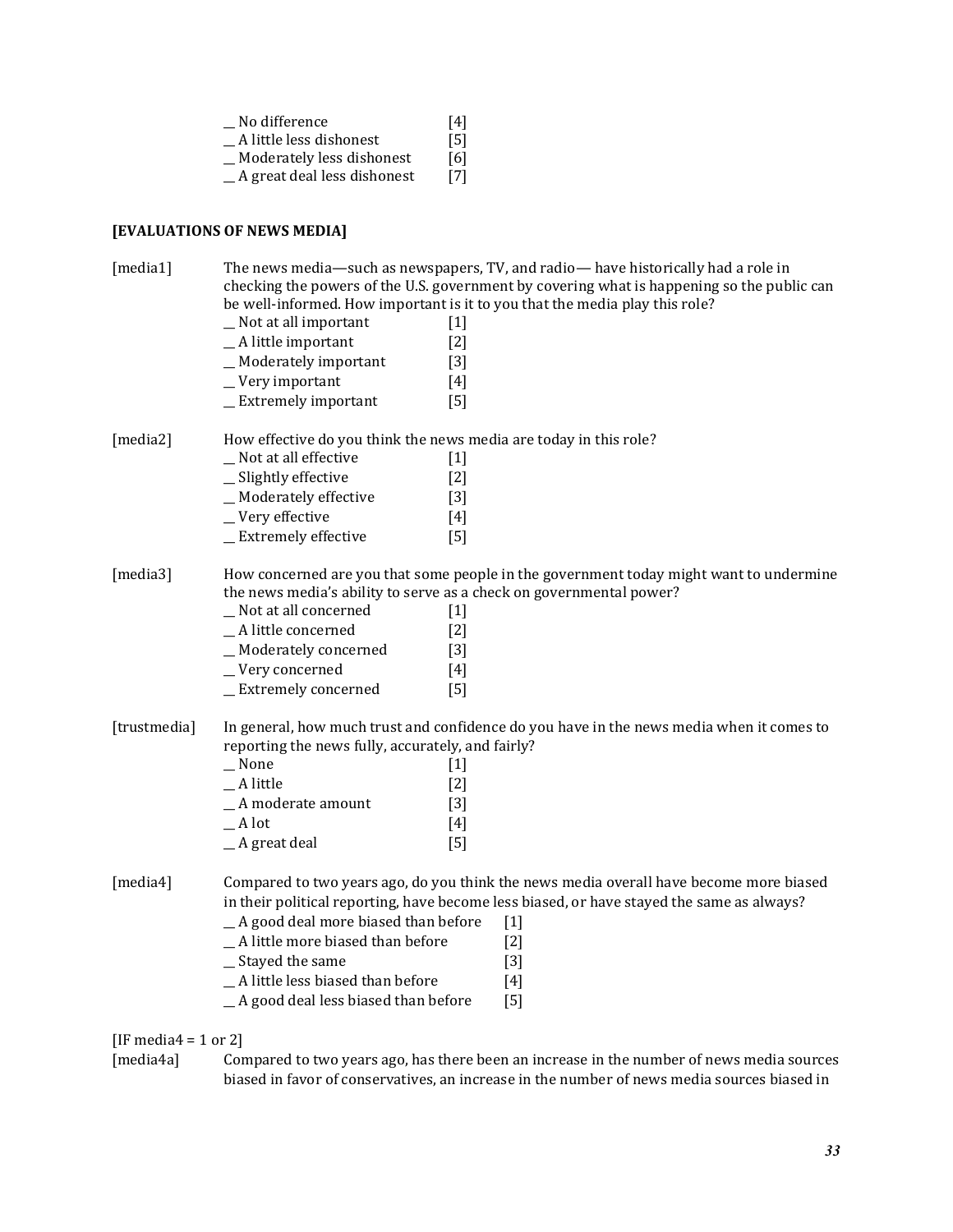favor of liberals, or has there been an increase in both pro-conservative and pro-liberal media sources?

| Increase in media sources biased in favor of conservatives | $\left[ 1\right]$ |
|------------------------------------------------------------|-------------------|
| Increase in media sources biased in favor of liberals      | $\lceil 2 \rceil$ |

\_\_ Increase in both pro-conservative and pro-liberal media sources [3]

[media5] How often can you find a news source that provides accurate information about what is happening in the country?

| $\_$ Always         | $[1]$             |
|---------------------|-------------------|
| Most of the time    | $\lceil 2 \rceil$ |
| About half the time | $\lceil 3 \rceil$ |
| Some of the time    | [4]               |
| Never               | [5]               |
|                     |                   |

[mediaviol] How concerned are you about violence against people who work in the news media?

| Not at all concerned   | $[1]$             |
|------------------------|-------------------|
| A little concerned     | $\lceil 2 \rceil$ |
| _ Moderately concerned | $\lceil 3 \rceil$ |
| _Very concerned        | [4]               |

\_\_ Extremely concerned [5]

#### **[POLITICAL CORRECTNESS]**

[selfcensor] How often do you stop yourself from saying something because you think someone might call you a racist, a sexist, or otherwise a bad person?

- \_\_ Never [1]
- $\_$  Rarely  $\qquad \qquad$  [2]
- \_\_ Occasionally [3]
- \_\_ Fairly often [4]
- \_\_ Very often [5]

#### **[RURAL RESENTMENT]**

#### [GENERATE RANDOMIZATION VARIABLE RAND\_RURAL=1 OR 2.]

[IF RAND\_RURAL=1]

[rural1] How much do you think other people look down on those who live in small towns and rural areas?

| [1]               |
|-------------------|
| $\lceil 2 \rceil$ |
| [3]               |
| [4]               |
| [5]               |
|                   |

#### [IF RAND\_RURAL=2]

[rural2] How many people who live in cities look down on those who live in small towns and rural areas?

| None       | $\lceil 1 \rceil$ |
|------------|-------------------|
| A few      | $\lceil 2 \rceil$ |
| About half | $\lceil 3 \rceil$ |
| A lot      | [4]               |
|            |                   |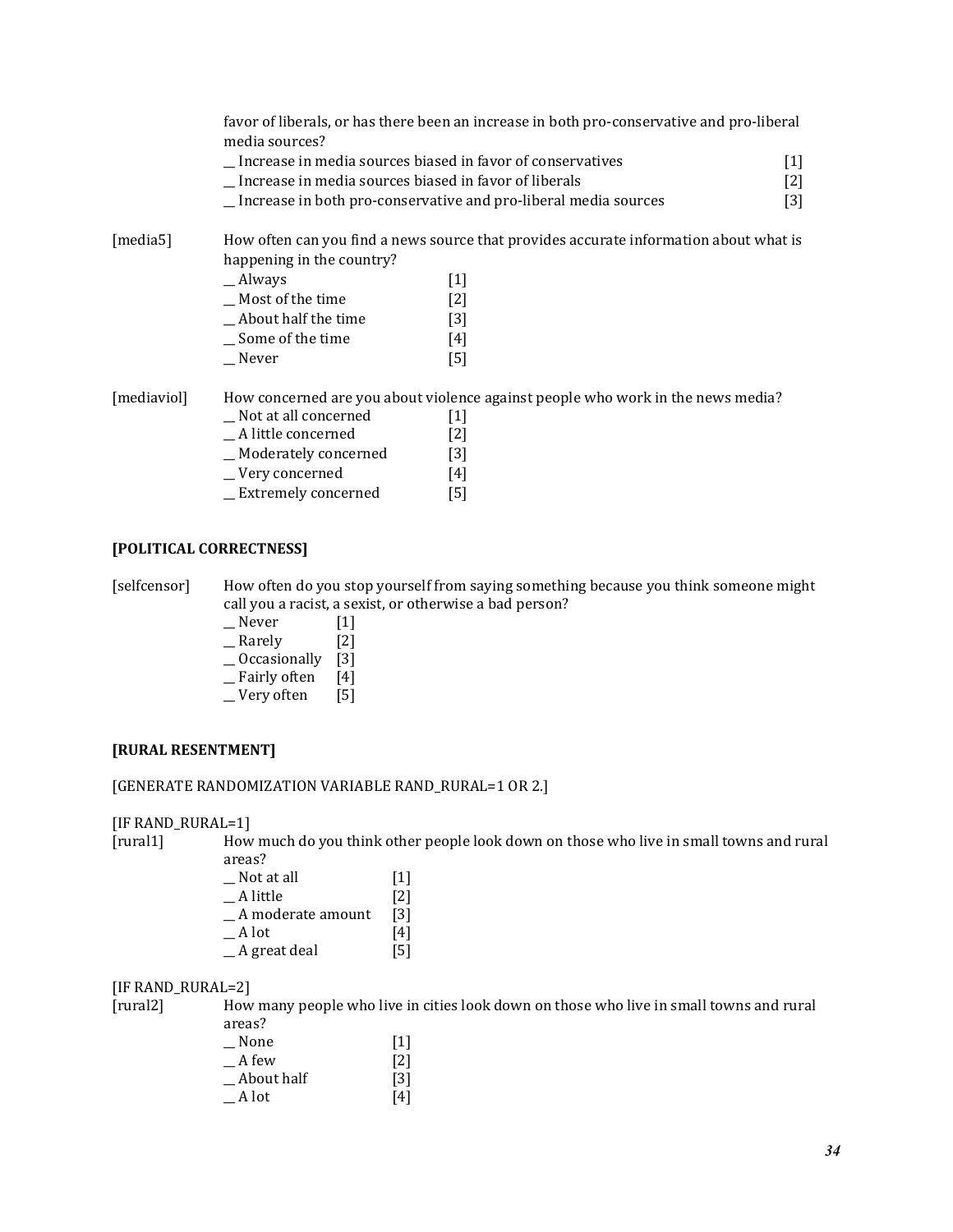$\_$  All [5]

[rural3] Do people in small towns and rural areas get more, the same, or less than they deserve compared to those who live in cities?

| A great deal more | [1]               |
|-------------------|-------------------|
| Moderately more   | $\lceil 2 \rceil$ |
| A little more     | [3]               |
| The same          | [4]               |

- $A$  little less [5]
- Moderately less [6]
- $A$  great deal less [7]

#### **[IMPEACHMENT]**

[IF FORM=2]

[DISPLAY ONLY]

The Constitution permits the U.S. Congress to remove a president from office if he or she commits "treason, bribery, or other high crimes and misdemeanors." For this to occur, there are two steps. The House of Representatives must vote to impeach -- that is, to bring charges against -- the president, and the Senate must then hold a trial on those charges and vote on whether to remove the president.

#### [ALL RESPONDENTS]

[impeach1] Based on what you know today, do you favor, oppose, or neither favor nor oppose the U.S. House of Representatives voting to impeach President Trump?

| Favor a great deal     | $[1]$ |
|------------------------|-------|
| Passau on a d'anatala. | ר רי  |

| Favor moderately | $\lceil 2 \rceil$ |
|------------------|-------------------|
| Favor a little   | [3]               |

- \_\_ Neither favor nor oppose [4]
- \_\_ Oppose a little [5]
- 
- \_\_ Oppose moderately [6]
- Oppose a great deal [7]

[impeach2] Again based on what you know today, if the U.S. House voted to impeach the President, would you favor, oppose, or neither favor nor oppose the U.S. Senate voting to remove Donald Trump from the office of president?

| Favor a great deal | $[1]$ |
|--------------------|-------|

- \_\_ Favor moderately [2]
- \_\_ Favor a little [3]
- \_\_ Neither favor nor oppose [4]
- \_\_ Oppose a little [5]
- \_\_ Oppose moderately [6]
- \_\_ Oppose a great deal [7]

#### **[POLITICAL KNOWLEDGE]**

[GENERATE RANDOMIZATION VARIABLE RAND\_PK = 0 OR 1. THIS CONTROLS ONLY THE FOLLOWING DISPLAY SCREEN.]

[IF RAND\_PK=1] [DISPLAY ONLY]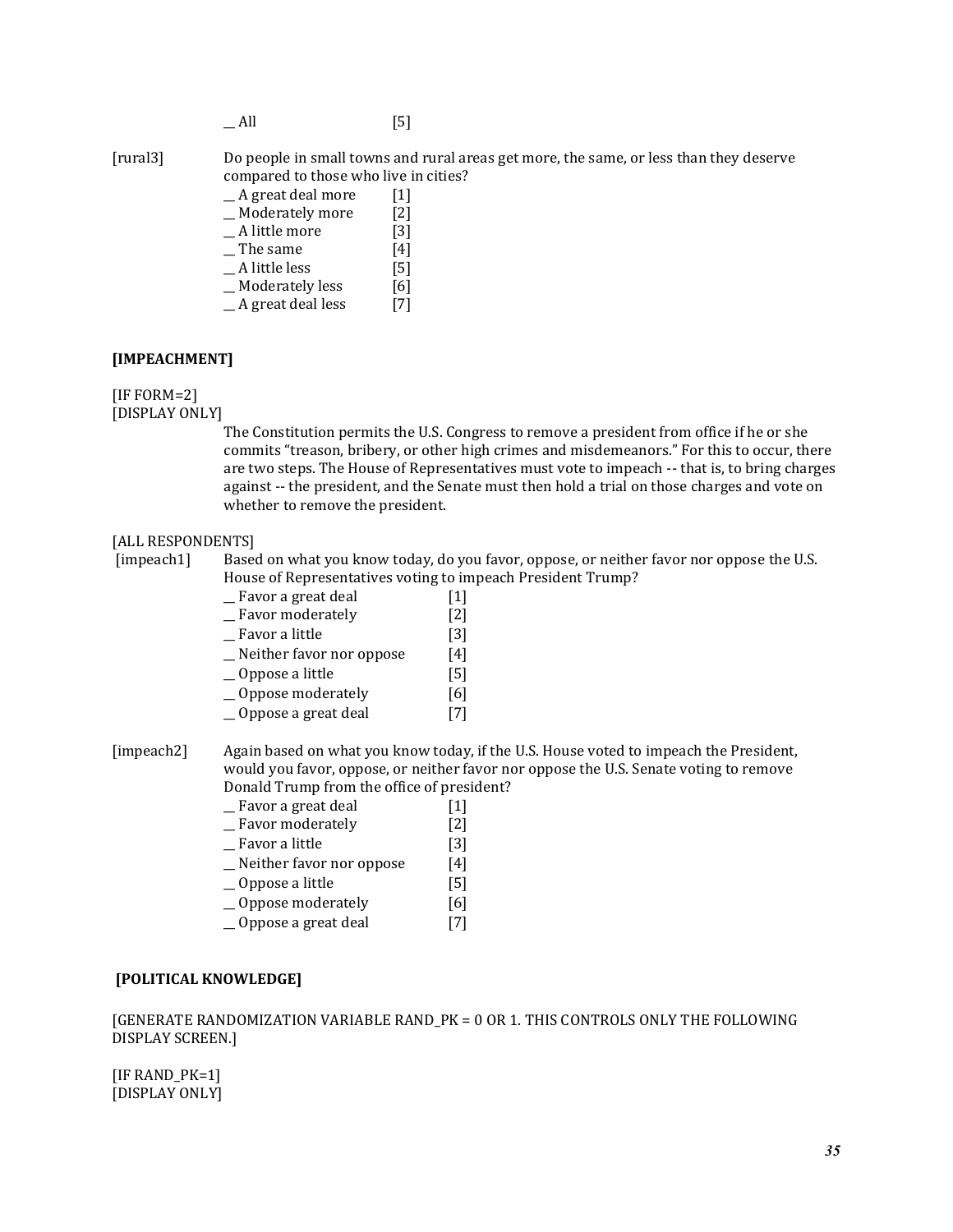We are interested in how much information about certain subjects gets out to the public. No one knows all the answers to the next few questions. When you are not sure, please just give your best guess. Please do not look up the answers. We want to see what people already know or can guess.

#### [ALL RESPONDENTS]

| $[pk_c$ ius] | What job or political office is now held by John Roberts?<br>[TEXT BOX 40 CHARACTERS]                                                                                                     |
|--------------|-------------------------------------------------------------------------------------------------------------------------------------------------------------------------------------------|
| $[pk\_germ]$ | What job or political office is now held by Angela Merkel?<br>[TEXT BOX 40 CHARACTERS]                                                                                                    |
| $[pk\_sen]$  | For how many years is a United States Senator elected - that is, how many years are there in<br>one full term of office for a U.S. Senator?<br>[NUMBER BOX, RANGE 1-99]                   |
| [pk_spend]   | On which of the following does the U.S. federal government currently spend the least?<br>_Foreign aid<br> 1 <br>_Medicare<br>[2]<br>_ National defense<br>$[3]$<br>Social Security<br>[4] |
| $[pk\_geer]$ | In what year did the Supreme Court of the United States decide Geer v. Connecticut?<br>[NUMBER BOX, HARD RANGE 1000-2018]                                                                 |
| [pk_alaska]  | In what year was the Alaska Purchase Treaty signed?<br>[NUMBER BOX, HARD RANGE 1000-2018]                                                                                                 |

# **[PARTY ID]**

| [IF RAND_PID = $1$ ]                                 | [GENERATE RANDOMIZATION VARIABLE RAND_PID = 1 OR 2]                                                                                                                                                                                                                                                            |  |
|------------------------------------------------------|----------------------------------------------------------------------------------------------------------------------------------------------------------------------------------------------------------------------------------------------------------------------------------------------------------------|--|
| [pid1d]                                              | Generally speaking, do you usually think of yourself as a Democrat, a Republican, an<br>independent, or what?<br>_Democrat<br>$\lceil 1 \rceil$<br>Republican [2]<br>$=$ independent [3]<br>$\equiv$ something else [4]                                                                                        |  |
| [IF pid $1d = 4$ ]<br>[TEXT BOX]<br>$[\text{pid2d}]$ | [PROGRAMMING: if pid2d is displayed, display it on the same screen as pid1d.]                                                                                                                                                                                                                                  |  |
|                                                      |                                                                                                                                                                                                                                                                                                                |  |
| $[IF RANDOM_PID = 2]$<br>[pid1r]                     | [NOTE RESPONSE CODE VALUES MATCH pid1d BUT ORDER (2,1,3,4) DIFFERS]<br>Generally speaking, do you usually think of yourself as a Republican, a Democrat, an<br>independent, or what?<br>$R$ epublican<br>$[2]$<br>_Democrat<br>$\left[ \mathbf{1}\right]$<br>$\equiv$ independent [3]<br>something else<br>[4] |  |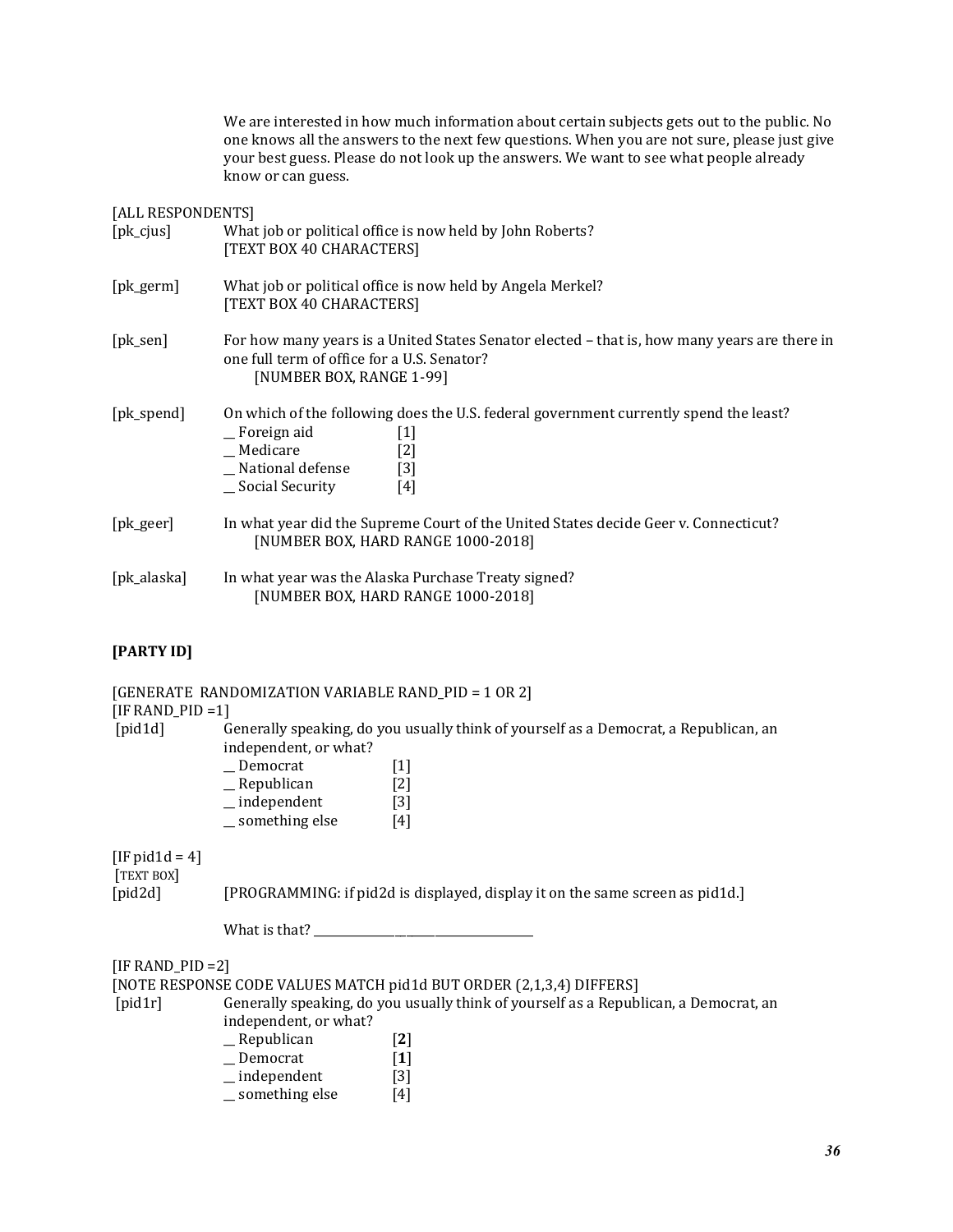$[IF pid1r = 4]$ [TEXT BOX] [pid2r] [PROGRAMMING: if pid2r is displayed, display it on the same screen as pid1r.] What is that?

 $[IF pid1d = 1 OR 2 OR pid1r = 1 OR 2]$ 

[IF pid1d = 1 OR pid1r = 1 INSERT "Democrat" in (Democrat/Republican); IF pid1d = 2 or pid1r = 2 INSERT "Republican" in (Democrat/Republican)]

- [pidstr] Would you call yourself a strong (Democrat/Republican) or a not very strong (Democrat/Republican)? \_\_ Strong (Democrat/Republican) [1]
	- \_\_ Not very strong (Democrat/Republican)[2]

```
[IF pid1d=3 OR 4 OR NO ANSWER OR pid1r = 3 OR 4 OR NO ANSWER]
```
[pidlean] Do you think of yourself as closer to the Republican Party or to the Democratic Party?

- $\Box$  Closer to the Republican Party [1]
- \_\_ Closer to the Democratic Party [2]
- Neither [3]

#### **[MILITARY SERVICE]**

[dem\_activduty] Are you now serving on active duty in the U.S. armed forces -- the U.S. Air Force, Army, Coast Guard, Marine Corps, or Navy -- or have you previously served on active duty in the U.S. armed forces, or have you never served on active duty in the U.S. armed forces?

- \_\_ Now serving on active duty [1]
- $\Box$  Previously served on active duty but not now on active duty [2]
- \_\_ Have never served on active duty [3]

[IF dem\_activeduty=1]

[milyears] How many years have you been on active duty so far?

[NUMBER BOX SOFT RANGE 0-30, HARD RANGE 0-50]

[IF dem\_activeduty=2] [MARK ALL THAT APPLY] When did you serve? *Mark all that apply*.

| [milyr1] | before 1950        | $[1]$             |
|----------|--------------------|-------------------|
| [milyr2] | 1950-1959          | $\lceil 2 \rceil$ |
| [milyr3] | 1960-1974          | $\lceil 3 \rceil$ |
| [milyr4] | 1975-1989          | [4]               |
| [milyr5] | 1990-2000          | [5]               |
| [milyr6] | 2001-present $[6]$ |                   |

[IF dem\_activeduty=1 OR 2]

[combat] Were you deployed to a combat zone during your service, or were you never deployed to a combat zone?

- \_\_ Was deployed to a combat zone [1]
- \_\_ Never deployed to a combat zone [2]

#### **[RESPONDENT HEALTH]**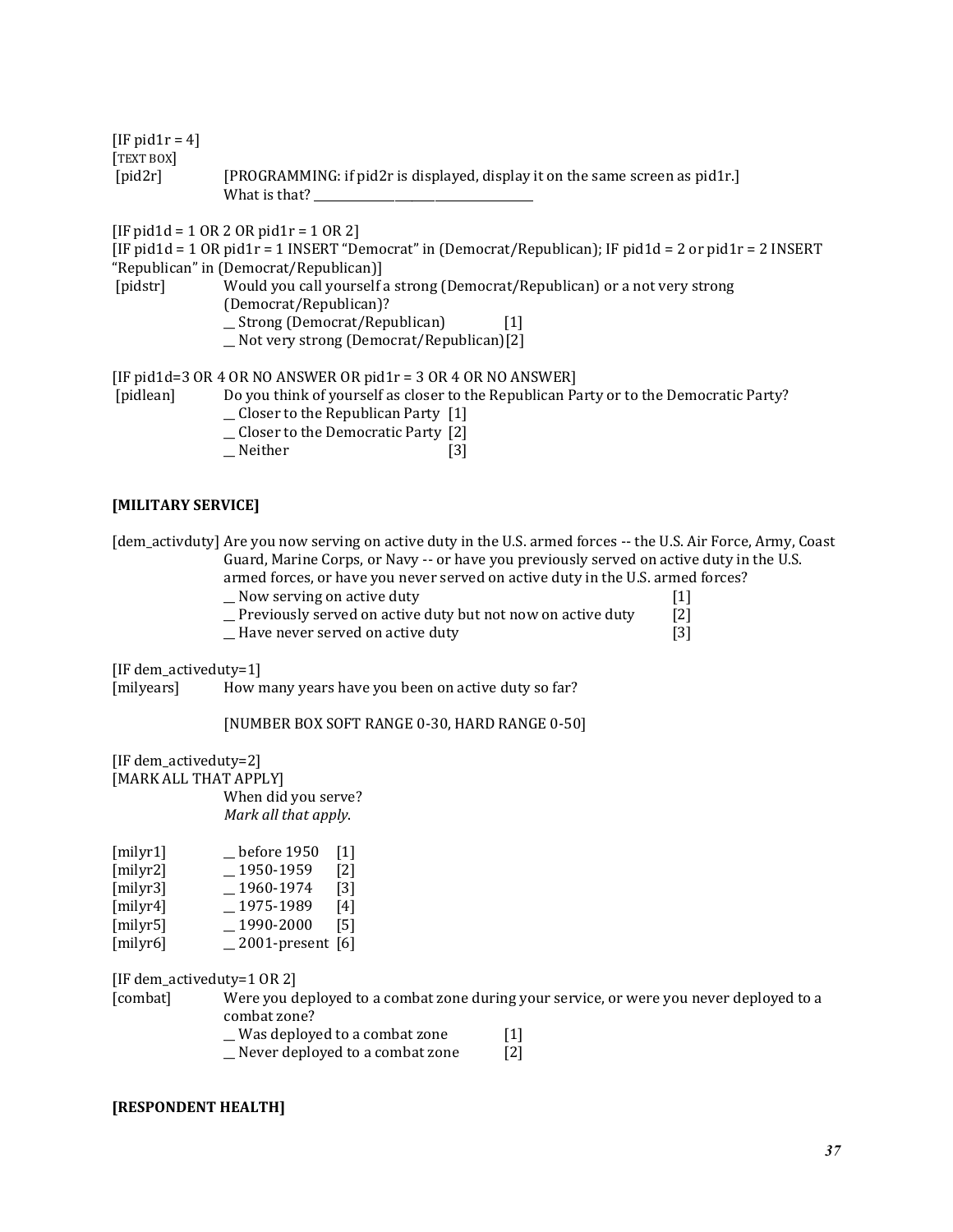#### [FILL "MONTH" WITH THE CURRENT MONTH SUCH AS "November"]

[hospital] Have you or a member of your immediate family spent the night in a hospital in the past 12 months—that is, since (MONTH) 2017?

This has happened in the past year [1]<br>This has not happened in the past year [2]  $\Box$  This has not happened in the past year

#### **[RACE AND GENDER OF SPOUSE, FORM 1 ONLY]**

[IF FORM=1]

[marital] Are you now married, widowed, divorced, separated, or never married?

| Married       | [1]               |
|---------------|-------------------|
| Widowed       | $\lceil 2 \rceil$ |
| Divorced      | [3]               |
| Separated     | [4]               |
| Never married | [5]               |

[IF FORM=1]

 $[IF MARKITAL IN(1,2,3,4)]$ 

[IF R MARITAL IN(2,3,4) DISPLAY "most recent former", ELSE OMIT "most recent former"]

[spouseeth] Is your (most recent former) spouse Spanish, Hispanic, or Latino?

- $Yes$  [1]
- $N$ o [2]

[IF FORM=1]

 $[IF MARKITAL IN(1,2,3,4)]$ 

[IF R MARITAL IN(2,3,4) DISPLAY "most recent former", ELSE OMIT "most recent former"]

Please choose one or more races that describes your (most recent former) spouse. *Mark all that apply.*

- [sp\_w] \_\_\_\_ White
- [sp\_b] \_\_ Black or African-American
- [sp\_ai] \_\_ American Indian or Alaska Native
- [sp\_asian] \_\_\_ Asian
- [sp\_pi] \_\_ Native Hawaiian or Other Pacific Islander

[IF FORM=1]

[IF MARITAL IN(1,2,3,4)]

[IF R MARITAL IN(2,3,4) DISPLAY "most recent former", ELSE OMIT "most recent former"]

[sp\_gender] What is the gender of your (most recent former) spouse?

- $Male$  [1]  $\equiv$  Female [2]
- \_\_ Something else [3]

#### [**RESPONSE QUALITY**]

[nonserious] We sometimes find people don't always take surveys seriously, instead providing funny or insincere answers. How often would you say that you were not serious in answering questions on this survey?

> \_\_ Never [1] \_\_ Some of the time [2]  $\Box$  About half the time [3]  $M$ ost of the time  $[4]$